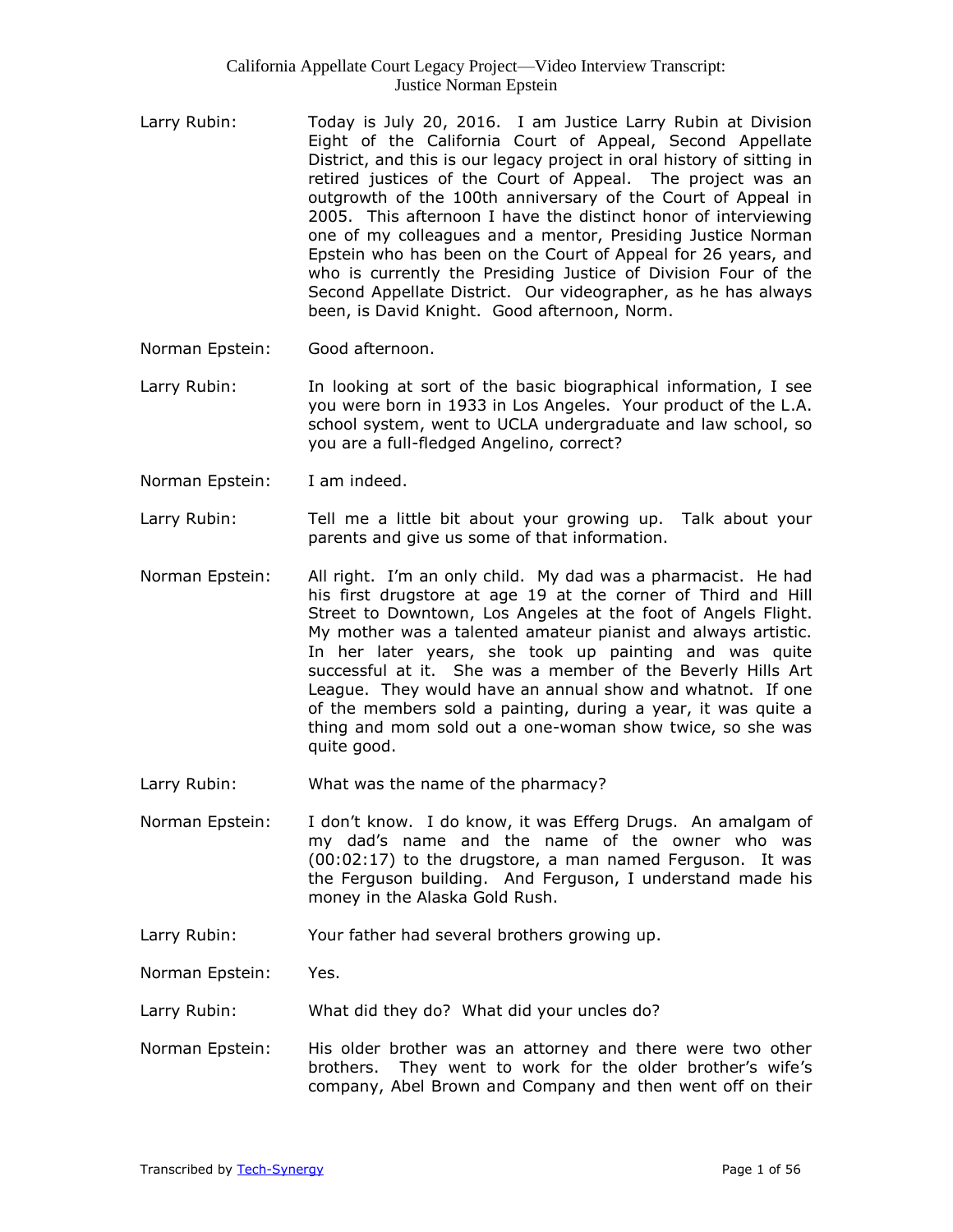own. There was one daughter called, "Sissy" from sister, Edith, and she married George Aniston who was an engineer.

- Larry Rubin: Your mother, did she have siblings?
- Norman Epstein: Yeah. She had twin brothers, Lionel and Jerry. Lionel passed away a number of years ago and Jerry just shorter than that. They were both jewelers at jewelry stores.
- Larry Rubin: Where were your folks from? Were they from Los Angeles or were they from elsewhere?
- Norman Epstein: My dad was almost from Los Angeles. He was born in Cincinnati but I think they moved out here when I was something like two. My mother was born in Minneapolis and they moved out when she was a young teenager.
- Larry Rubin: You mentioned about your mother's musical prowess. If I understand correctly, the Andre Previn family lived near you growing up?
- Norman Epstein: Yes. For a number of years, we lived on Croft Avenue in Los Angeles in a duplex and the Previn's lived across the street. Mr. Previn, they had migrated from Germany. Mr. Previn had been a judge and when Hitler got in at 1933, he realized that it was about time to get out which they shortly did. They moved to Paris where they discovered that their son Andre had perfect pitch, so he was receiving music lessons. And then they moved to United States, again, just ahead of time, 1938 or 1939. Mr. Previn's brother was a music director at Columbia Pictures, so I figured that would probably help him. He could give piano lessons. They moved out to Los Angeles. I think he got a few jobs as a result of the brother but not a lot.

But he gave piano lessons to my mother, who as I indicated was quite talented and he gave piano lessons to me. I have no performing talent, whatever, and here is this great man, a musician through and through, Andre, who by that time was recognized prodigy.

#### 00:05:08

Mr. Previn needed the money, and so he had to teach piano lessons as well. And I recall, there was this show (00:05:18) I was trying to play. And then the geographic middle of the first page was a B flat and I always miss that note. Mr. Previn would be sitting on the piano bench next to me and when I miss the note, he's like -- he slams his hand on the piano and yell, "Nine!" Finally, the day came when I got it right and he slammed his hand on the piano and yell, "Yeah!" It was about that time that I think we gave up the piano.

Larry Rubin: And no effort to undertake art either?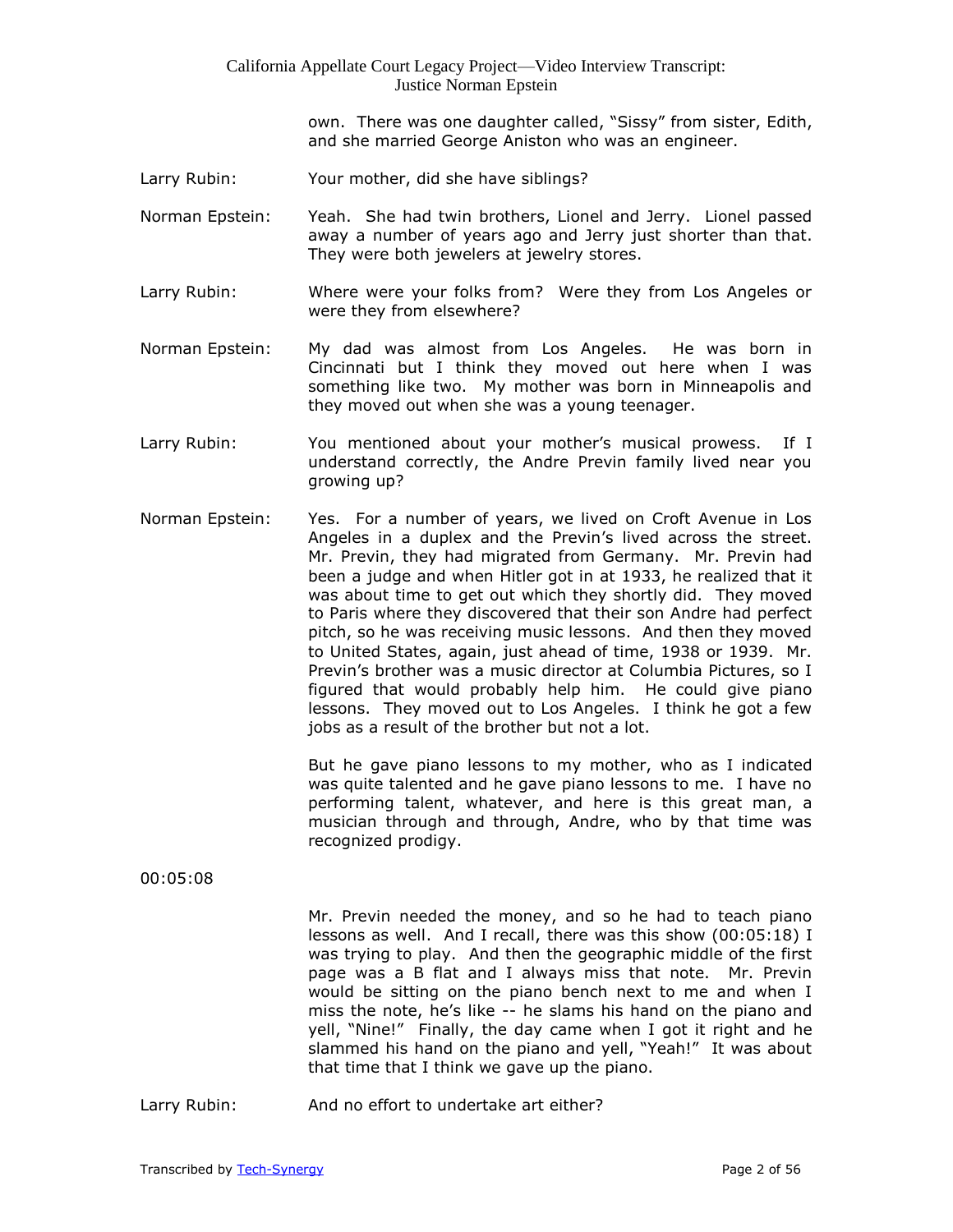Norman Epstein: No. I have no talent in that direction either.

(Crosstalk)

Larry Rubin: You were asthmatic as a child?

Norman Epstein: Yes. I had asthma and I don't know when it was discovered but very early on. My parents were told that the thing to do is to move in some dry area so then we moved to Topanga(ph). My first recollections are from Topanga. Apparently, that was a disaster.

> During my very early childhood, we're moving from place to place trying to find some place that would be healthier for me. I eventually outgrew it but it took all the way through the sixth grade or so to do that.

- Larry Rubin: Did it affect the activities you were allowed to engage in or did it cause you to move in certain directions?
- Norman Epstein: I think it did affect my activity because I think it affected my breathing and my lung capacity or something in the sort. If I exerted myself a lot, I'd start to wheeze. But again, I gradually outgrew it. Eventually, almost forgot it.

I remember I was taking adrenaline, a medicine with adrenaline in it. Occasionally, they would overdose me with adrenaline. I remember I once passed out in elementary school and they called my mother and said, "Norman is unconscious again. You better come and pick him up." So she did.

- Larry Rubin: Eventually, you ended at Fairfax High School. Was education important to your family?
- Norman Epstein: It was important to the family. It was very clear to me that I was going to go to college and I was going to go UCLA or else. In the seventh grade, I received a list and distinguished a midterm grade and my parents drove out to UCLA around Westwood Boulevard but on the campus property. We parked there and my dad pointed up to Janss Steps towards the Royce Hall and library and said, "You see that? If you don't get the grades to get in here, you're not going to college at all because we're not paying. So you better get with it." And so, I got with it.
- Larry Rubin: Do you remember what class that was? Do you remember what class that was?
- Norman Epstein: No, I don't. I've managed to purge it from my mind.
- Larry Rubin: I understand. Do you do any public speaking in either junior high or high school? Were you involved in that?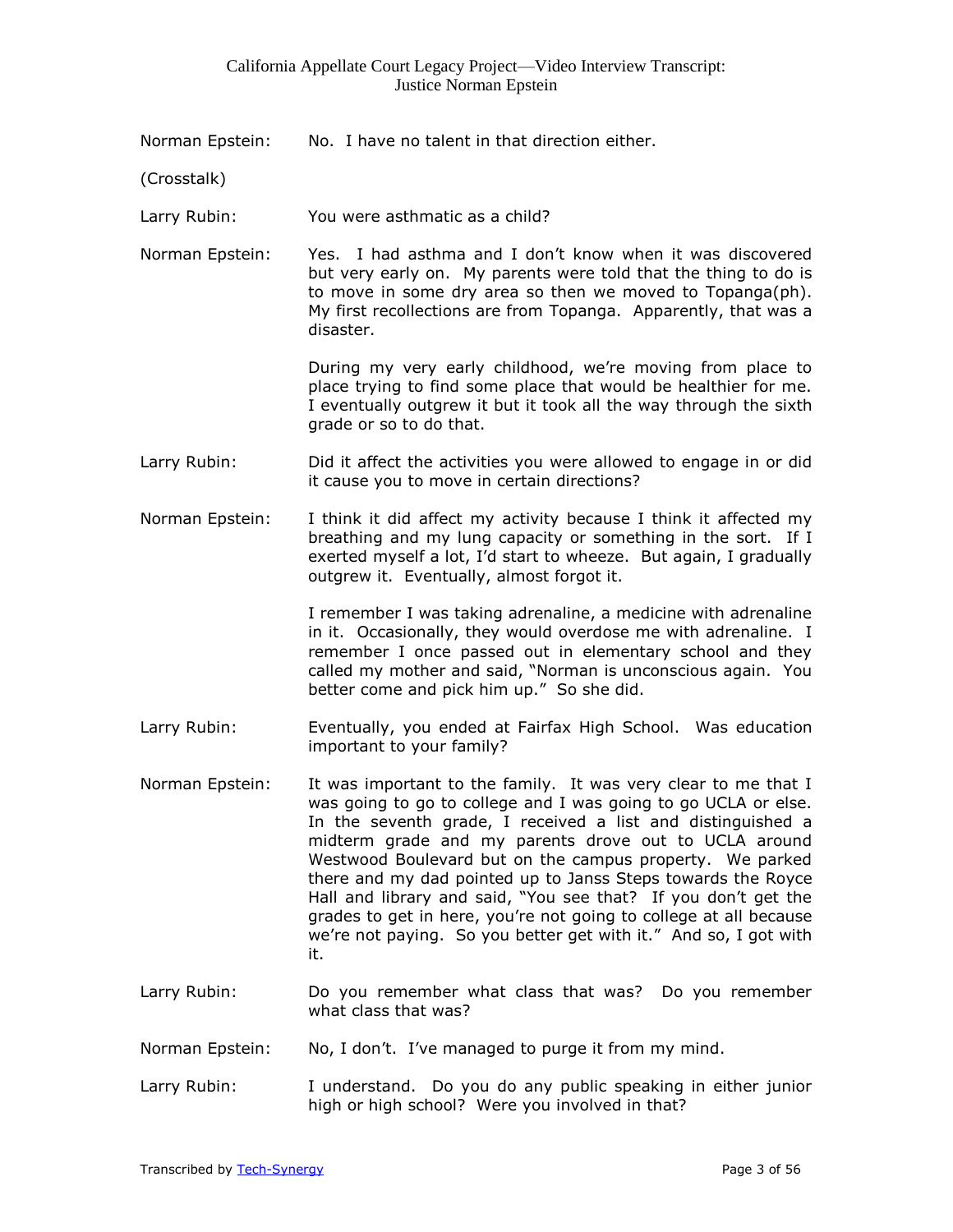- Norman Epstein: I was a class speaker at the elementary school and in junior high and the valedictorian in high school and I was in forensics in high school. That was about it.
- Larry Rubin: I'm going to go onto UCLA now, but anything else about your experiences through high school that were particularly memorable that you'd want to share?
- Norman Epstein: I was fortunate to have a number of really wonderful teachers. One was the sixth grade teacher in elementary school, Mrs. Colemits(ph) and there were a couple junior high and a couple in high school. They made a difference. They were encouraging. They gave me recognition. I really could not have asked for much better. And it comes to mind one of the things, so I think it has been a driver for my life.

I went to UCLA and at the time, UCLA undergraduate and law school was virtually free. There was no tuition. There was an incidental fee, I think it was \$77 a semester, \$77 a year or something like that at UCLA. And of course, the public schools were public schools and they were free. It's somewhat changed in terms of higher education now. But I am the recipient of what I still regarded as a phenomenal gift.

00:10:00

The citizens of Los Angeles and then later the citizens of California provided me with an excellent and free education all the way from the first grade through law school. I'll never forget it. I have not forgotten it. My feeling about public service which is what I've done for a career. STEM(ph), think in large part from that recognition.

- Larry Rubin: We're going to get into it a little bit later but you were a onetime vice chancellor of the California State University system. Any thoughts with that experience and you're just in your last comment about what it must be like to have the debt that a lot of our students come out of college with, any thoughts on that as a policy matter?
- Norman Epstein: I'm sorry I miss the key word.
- Larry Rubin: Any thoughts as to whether that's good policy that we now allowed our education to be so expensive?
- Norman Epstein: Oh, the debt? Yes. I think it's unfortunate. One of the things I've always had trouble with is the policy of having these students who can afford it to pay more than their fair share as a student so that there's money available for scholarships for people who cannot afford it. I think that the provision of an education is a public matter. If the government cannot afford to fund it adequately then the students who can pay more can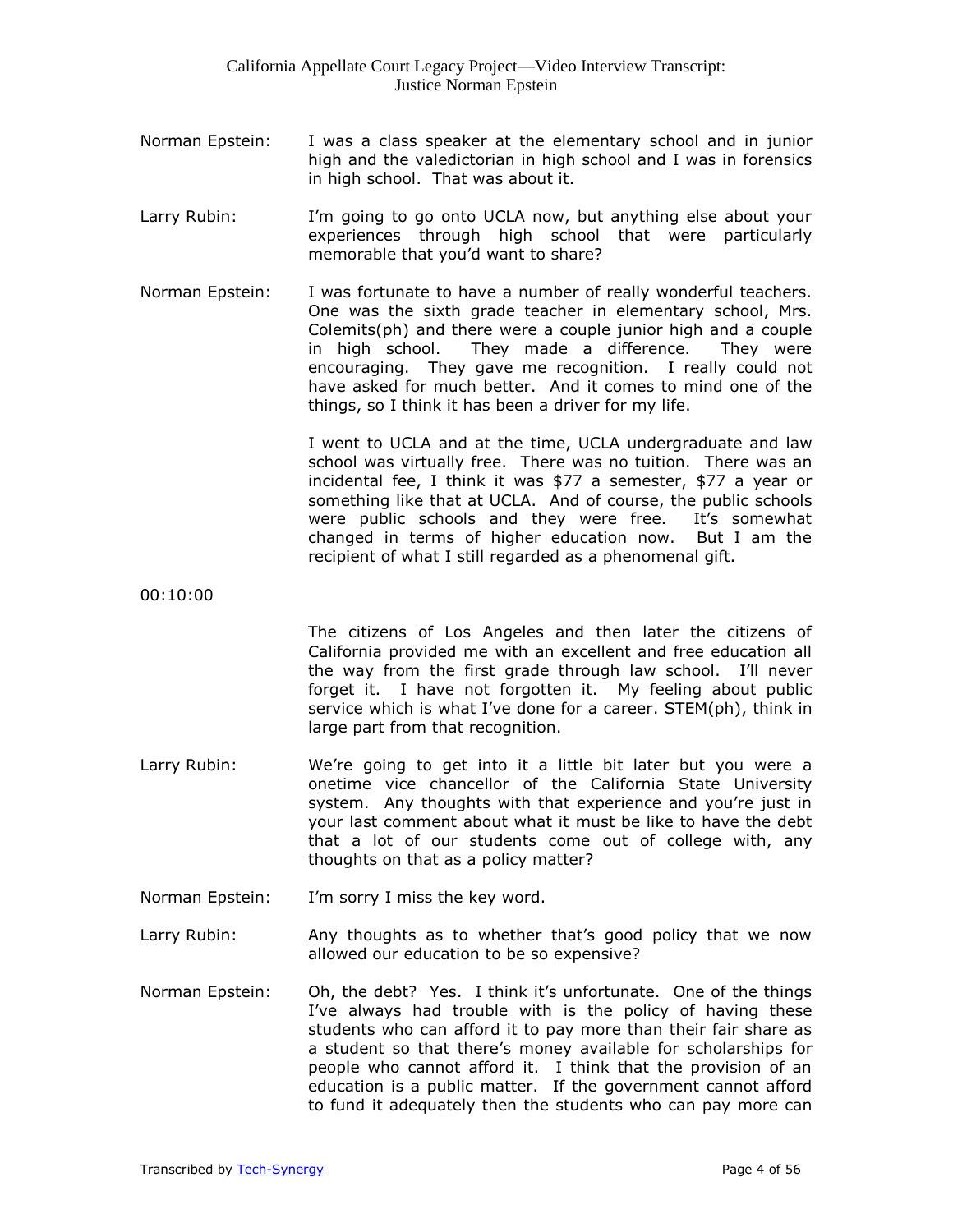justifiably pay more. But I think in terms of providing financial assistance for those who can, that ought to be a state obligation not the obligation of the students who can afford to pay their own rate.

- Larry Rubin: Let's bring us to UCLA now. You graduated in 1955 if I recall correctly and like you were in high school, you were active in student activities at UCLA. Describe some of the things you did other than going to class.
- Norman Epstein: Yeah. Well, I helped in public office who elected the student body offices and I was on the student council. That was a very interesting and exciting period. It was fun to do. Then a number of people who have been life-long friends since then and I was active in the National Student Association. I went to their national meeting and things with that sort and was able to take some leadership role in, let's say, California, the number of California schools.
- Larry Rubin: One of your close friends you met there was David Yaffee(ph)?
- Norman Epstein: At UCLA, yes. As a matter of fact many of my closest friends, even today are the people that I met in my freshmen and sophomore years at UCLA. We've been friends all over the years.
- Larry Rubin: Especially with David Yaffee, he has been your bicycling buddy for how many years?
- Norman Epstein: Probably 30. But yes, we still bicycle. Dave lives in Westwood and he would bicycle over to my place, I live in Mar Vista. And we bike over the Hill and have breakfast in the valley and then we bike back.

And then we cut that back a bit and we bike up to (00:13:28). There's a restaurant up there and bike back. Now, he comes over and we bike to the Marina and bike back. But we're still doing it. I'd probably be as big as a house if I didn't do that or something like it.

- Larry Rubin: There was one other student you met at UCLA who became very important to you. Who was that?
- Norman Epstein: Yes indeed. That's Ann(ph). I married Ann after of my first year of law school and we met at UCLA. I was just becoming a junior, at the beginning of my junior year. We married, have two children. A wonderful, wonderful lady, she was a teacher and I think quite a gifted one. But she gave that up when the kids came along. She was very active in PTA. She and three other women started a children's book fair company and did quite well at that. She was my lifelong companion until she passed away eight years ago.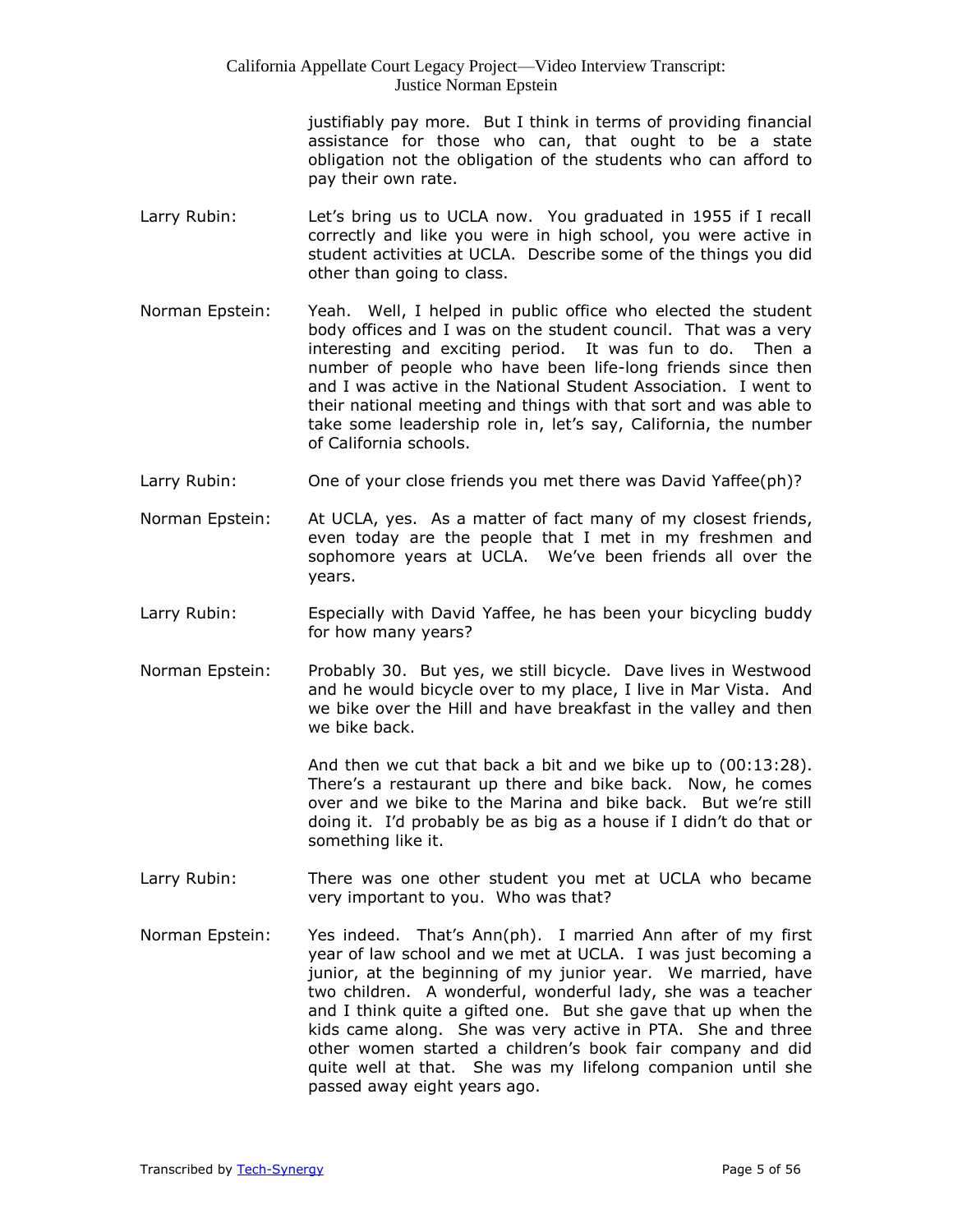Larry Rubin: Her last was Snider(ph), correct?

Norman Epstein: That's right.

Larry Rubin: If I recall correctly, your first date with her didn't go so well but you made it up on the second date because you got some special --

Norman Epstein: The first date was a disaster. We went to a movie in Hollywood. It was a first run picture and not a very good picture but it was first run and I was too cheap to get a good parking place so we had to walk half a mile or something and we're standing in line at Grauman's Chinese.

00:15:06

We just missed the first showing so we had to stand in line. We're at the head of the line or just about. We had to stand in line for the entire run of this picture and standing. So we finally got in to see the picture and I understand when Ann got home, she said, "That's the first and last of that."

At the parade, the homecoming day at UCLA, my part of the parade, I held a student body office. I was chairman of the welfare board and the welfare board was made up of a lot of constituents doing this, that and the other and they were all in line going -- stretching down about half a block parading through and I was sitting in an open convertible with my name on the door. So I invited Ann to that and now she's going to be able to ride in this open convertible and she had a group of friends who would be standing on the side and this car would go by, they'd all yell, "Hi, Ann!" it doesn't run ahead and when they'd yell, "Hi, Ann!" again and I think almost nobody recognized me but everybody was yelling for Ann. How did that --

- Larry Rubin: But apparently she was much more impressed with that date than the first one?
- Norman Epstein: Well I think after that when she's willing to try a third and there you go.
- Larry Rubin: Anything else about undergraduate that comes to mind you want to talk about or we'd move on to law school?
- Norman Epstein: Well again, there were a number of gifted faculties whom I remember. And some of the programs, some of the courses were exciting. I was helped along the way by the assistant dean of students Barney Atkinson, who was I think one of a quite a number of people that he helped along, recognized something in them, encouraged them and helped them get ahead and become what they were.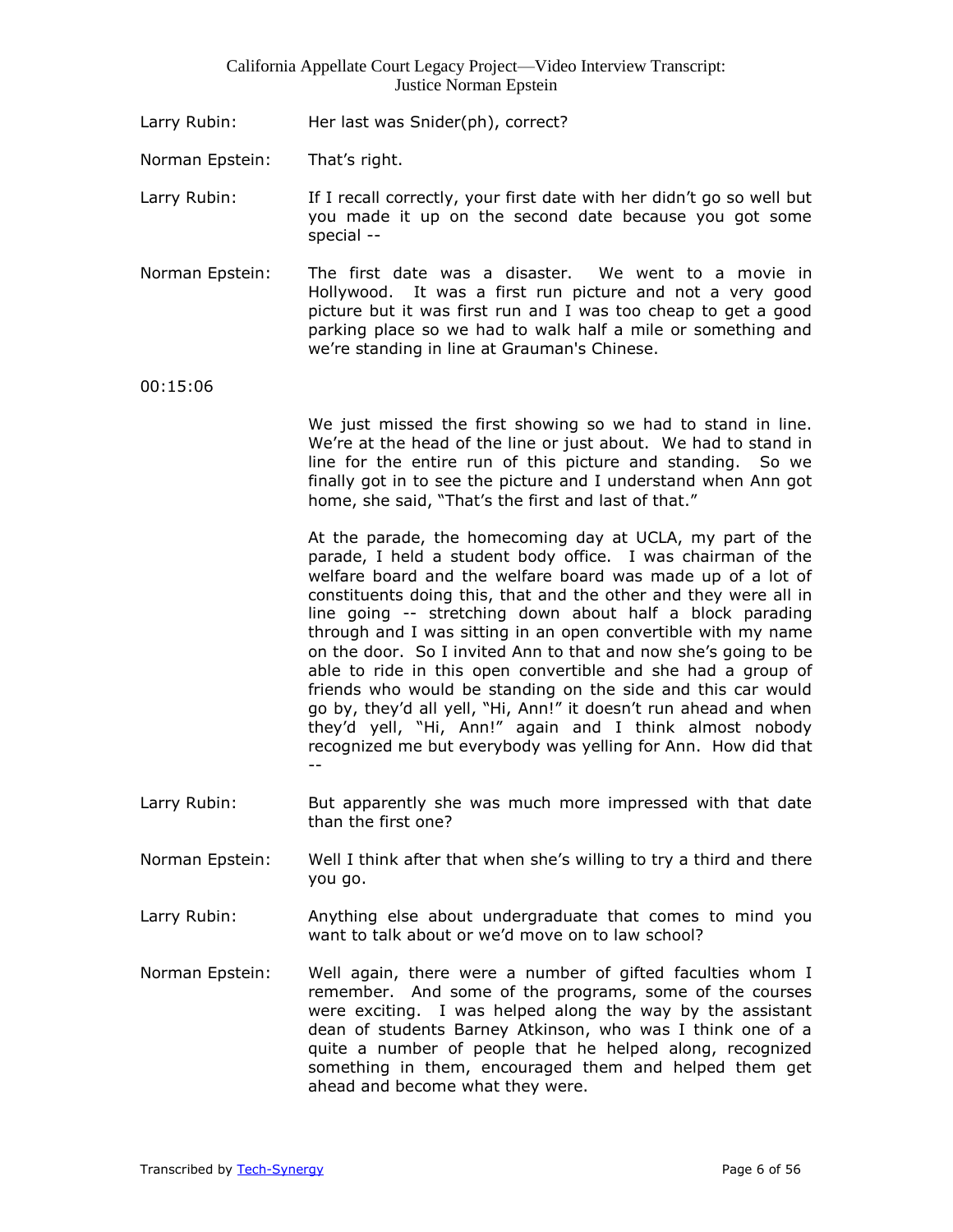It was a wonderful experience. It was a wonderful school. I still love UCLA. I'm still loyal to it. I'm still a Bruin. At the time, they had an organization called the Order of the Golden Bruin and it was a secret society. They have a lapel pin and go like that, to flash it to somebody else who might be a member of the Golden Bruin. We would meet every six weeks or something with the chancellor and major officers of the university. It's now a public organization. They drew out the secrecy. They have the same group with Cal, the Order of the Golden Bear instead of Bruin, but that was an opportunity to meet some people I otherwise probably wouldn't have -- been able to meet like a chancellor.

- Larry Rubin: Chancellor then was either Knudsen or Allen or?
- Norman Epstein: I was Raymond Allen, an MD.
- Larry Rubin: So now, we're talking about the time from undergraduate to law school and what's your thinking about law school? Is that something you decided you want to do for a long time or was it one of several options you were considering?
- Norman Epstein: Well, I was trying to decide whether I wanted to enter a doctoral program in either history or political science. I had been encouraged by some faculty people to do that and that would lead to an academic career or to go to law school. I did not know then, as I later learned, how political academic life could be but I did get a dose of it later on, I was the general council for the state university.

My friends, most of them, were going to law school and I decided to do that. I went to UCLA because I could afford to go there. We didn't have the resources to send me to some other schools in state and out of state that had admitted me but I never regretted it.

UCLA was almost (00:19:18) school at that time. But there are some wonderful faculty members. And two of the finest people I've ever known were on of the faculty there. One is Arvo Van Olstein(ph), I took her audited every class he taught at UCLA. And the other was Richard Maxwell. He taught property and then he later became a distinguished dean of law school. Van Olstein was an elder of the Mormon Church and he moved back to Salt Lake where he became an officer in the University of Utah and I think he was on the way to great things and he died very young. It was just tragic.

00:20:00

Dick Maxwell, when he left the deanship at UCLA, he became a professor at Duke and he served there for number of years and eventually retired. His wife passed away a couple of years ago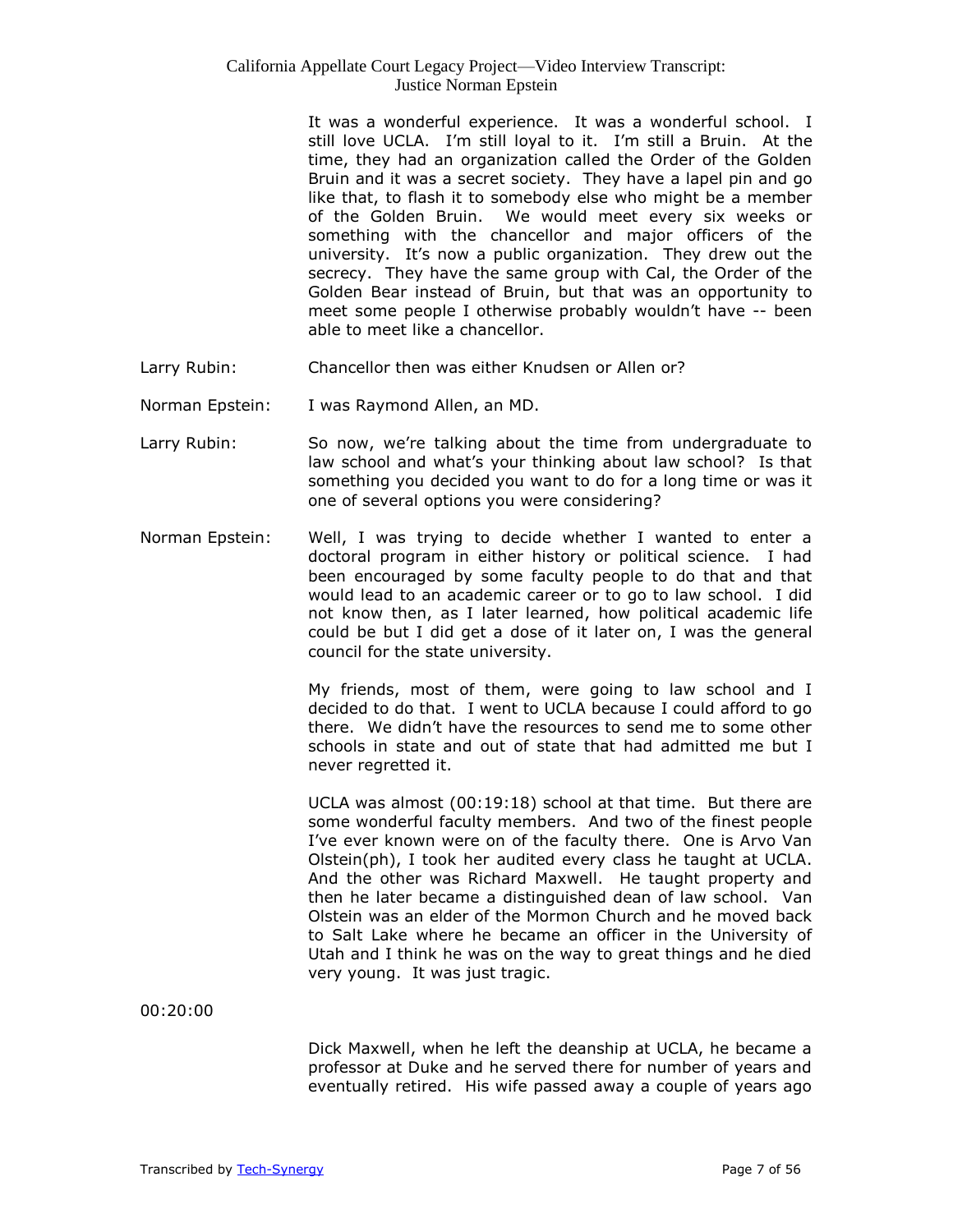> I understand, and he's still living in Durham, I think it is North Carolina.

- Larry Rubin: One of the early professors probably before you got there for -maybe a visiting a year or two as Roscoe Pound. And eventually, there was -- developed the Roscoe Pound Competition. Can you tell me a little bit about that and your involvement?
- Norman Epstein: I never met Dean Pound. But he has a title because he was a dean at Harvard Law, quite a man from what I hear but not met him. Yes, my partner and I won that competition that - we final to the boot court at UCLA. And I still remember in the argument, it was before three real federal judges, a Circuit Judge and Two District Judges. And my partner and I and the two students on the other side really worked their hearts out on this thing. And we had to go through several rounds in order to get to the final round. And the whole competition was about an hour and a half. And one of the District Judges asked one question during the entire period and I'll never forget it. He turned to the Chief Judge and asked the following question, "Isn't it the time for lunch?" And I don't recall the -- question.
- Larry Rubin: Yeah, what was the answer? Right. Oh well, I take it, you are more active on the bench than that?
- Norman Epstein: I hope so.
- Larry Rubin: Between undergraduate in law school, you had interesting job, one that probably did not prepare you for law school. What was that?
- Norman Epstein: Oh, between that two?

Larry Rubin: Yeah.

Norman Epstein: Yes, I was delivering notes. I work for Carnation Dairies. And in that summer I was a milkman. My work(ph) was in Westchester. I had to get up at four in the morning and everyone who knew me, family and friends, were positive that I'd be fired within two weeks, that I can never get up that early. But somehow I managed to do it. And I was an apprentice.

> So I got the least desirable equipment. I had this Divco Truck that was not refrigerated. So the first thing I had to do is we go down this line, they'd hand down the product, these cases of milk -- two crates at a time. And they wanted to do three, I couldn't lift three from arms' length. But they'd hand down two and you had -- stack and fill up the truck without making a mess of things.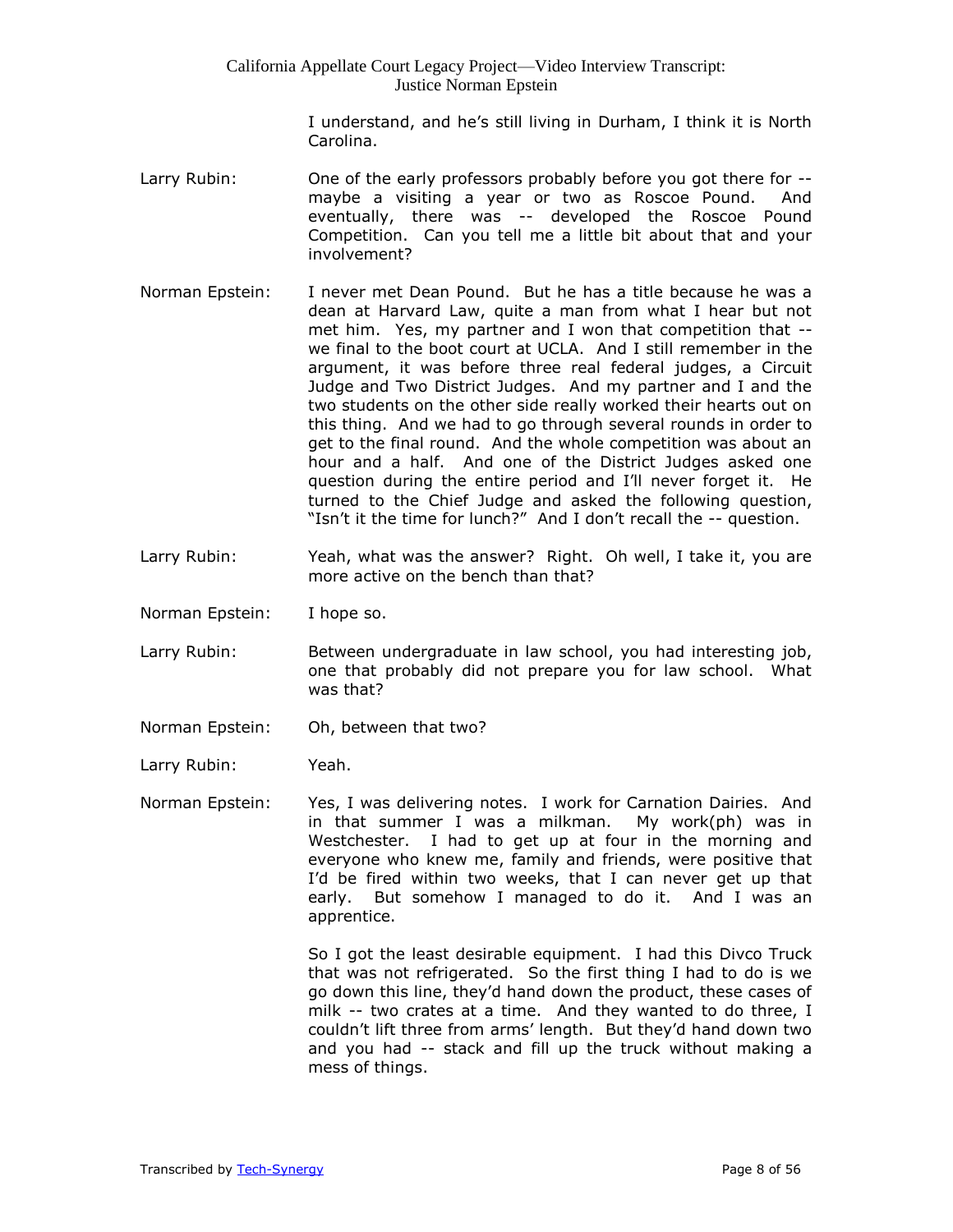Since it wasn't refrigerated, we had to ice it down. So, we went to the ice house, where I did. And I have to shovel ice into burlap sacks and stack the sacks around the milk and then proceed to the route. But the good thing about that job is that by seven in the morning when people are just getting up, my job was half over.

- Larry Rubin: That's good. First job out of law school was clerkship with a legislative counsel. And then you joined the Attorney General's office, correct?
- Norman Epstein: Well, the legis(ph) counsel job counsel job was during the summer between my second and third year.
- Larry Rubin: I see.
- Norman Epstein: At that time, they had a program that each of five law schools can appoint somebody for a position, legislative counsel, the clerkship for the summer. My job as a milkman, I recall paid \$75 a week and I've never seen so much money. The job as a student legal assistant for the Legislative Counsel paid -- it's funny I remembered these numbers. If you ask me what I'm paid now, I don't know. But it was \$325 a month. And just in time for my wife to find a job up in Sacramento. But it was a wonderful experience for the next summer. I think most of what I learned about legislation and the technicalities of bills and the legislator process, I learned there.

The legislative counsel was Ralph Kleps, founder of the office. And it's been a distinguished office all that time. Kleps by the way was a child prodigy. There are some psychologists who would identify these geniuses and was following in for a career. And Kleps, he was at Cornell and he told me the story, he was president of the Young Democrats at Cornell. And they invited the First Lady of New York, Eleanor Roosevelt, when Franklin Roosevelt was a governor to give a talk.

00:25:02

So, since Kleps was I think president of the Young Democrats, he had a chance to meet with her before the talk. And he asked her, "Mrs. Roosevelt, what advice would you have for a young man, meaning himself, interested in the career in politics?" And she looked right at him and said, "Be born rich."

Larry Rubin: Now, he later had other positions in the State of California and eventually, there is a judicial counsel award in his name, correct?

Norman Epstein: Yes, that's right.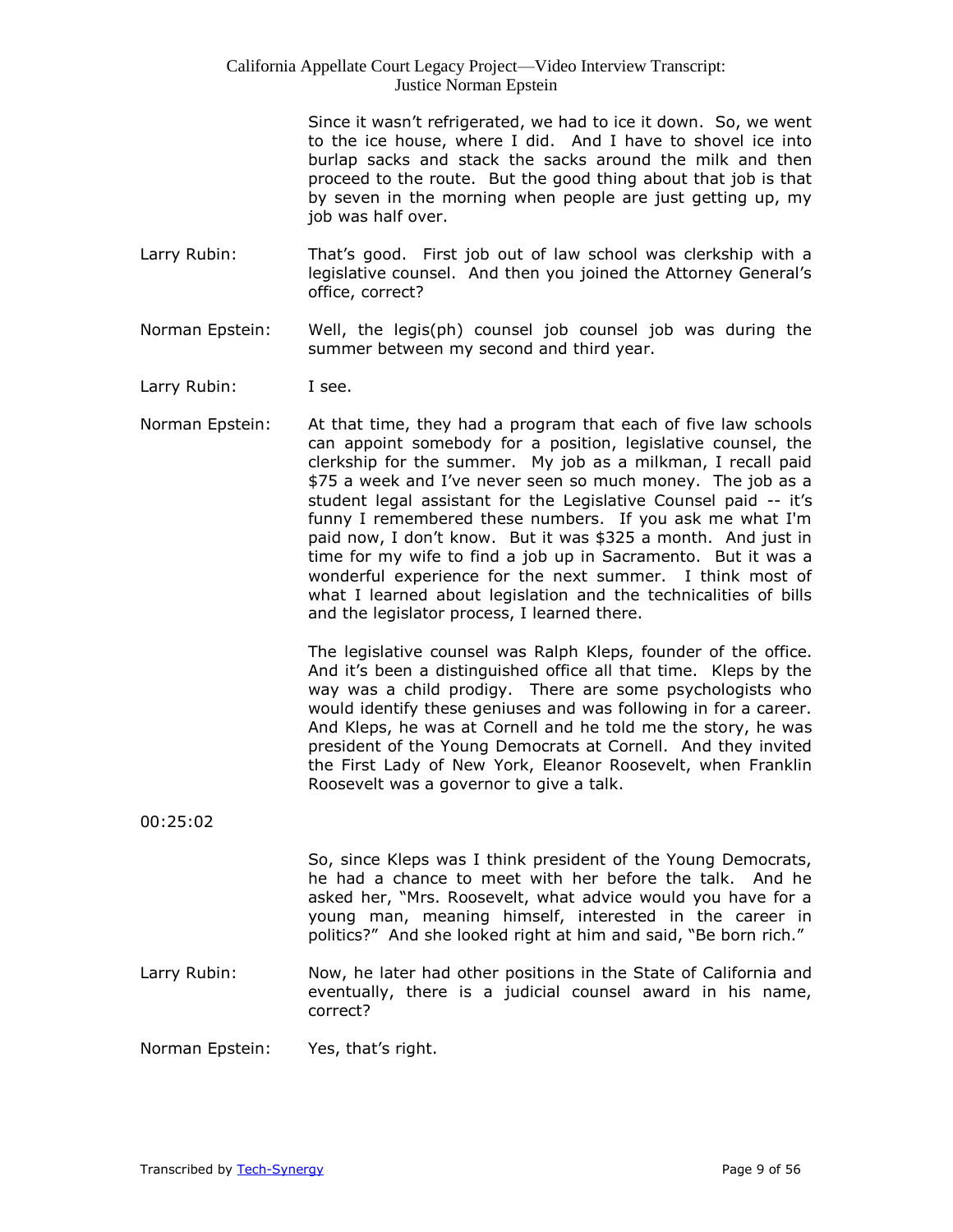- Larry Rubin: And our court has received at least one that I know of or maybe more. One of which was for the Judicial Externship Program that Paul Boland created.
- Norman Epstein: That's right.
- Larry Rubin: So, now you're applying for a permanent position and you have your sights set in the direction of the Attorney General. What was your process why you thought that would be a good job?
- Norman Epstein: I'm not entirely sure and that was the only job I was interested in. I don't think I interviewed for anything else. I interviewed for County Counsel at Ventura. And they eventually offered me that job but by that time, I'd taken the one I really wanted was -- which was the standard Attorney General.

I was being interviewed by the head of the office in the old state building since tore down on first -- between spring and Broadway. And right behind the head of the office window, was the clock of the LA Times' building. And my interview was at noon, high noon. It's about five minutes after 12, the phone rings. And the head of the office was on the phone. It was obviously (00:26:43) Attorney General, who was running for governor. I think it was a talk for about 15 minutes or so.

By the time -- I've always thought, by the time he hung up, he couldn't afford to let me leave because they were talking about the election and this and that. And it was a wonderful experience. It was the large office even then, although nothing is large as it is now. And I could not have wished for a better experience. I started assigned -- as everyone was to write a Criminal Appellate Briefs.

And then I was assigned to the Public Welfare section which did a lot of things including education and attacks(ph), wonderful people, I had a great experience and it was a great opportunity for growth. When I joined it, I lived in West LA(ph). And I was part of what became the notorious West Los Angeles Carpool. And the other three members of the Carpool, (00:27:50) were Miles Ruben later, a Senior Assistant Attorney General of California. Eddie Belasco(ph) whose uncle I think was the Empresario, David Belasco(ph) and Joan Dempsey Gross, later Joan Dempsey Klein, probably the longest serving Presiding Justice on the California Court of Appeals. If not, I can't imagine who else would hold that record. So, we just had a lot of fun driving from the west side on what part of the 10 freeway then existed there on surface streets and to the office.

- Larry Rubin: You told a story of Eddie Belasco and his one time that he appeared in the U.S. Supreme Court kind of interesting results.
- Norman Epstein: When he was the Labor Commissioner, he had a case that the stories fell on, certiorari was granted. And the issue was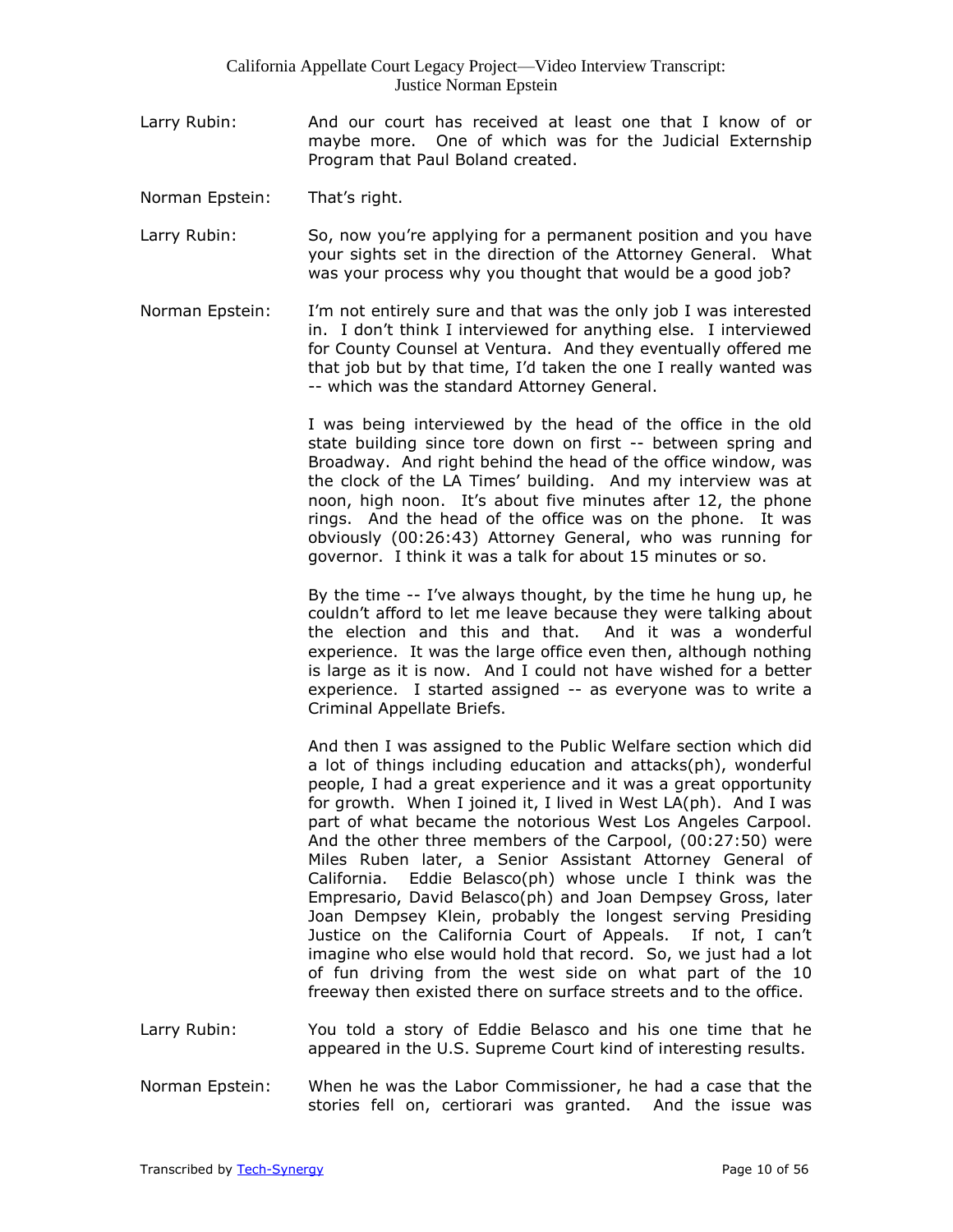priority of land between a wage land, which has a very, very high priority in California and internal revenue tax land. And according to the IRS the tax land attached when a District Director opened an envelope or something like that.

So they are back there arguing this and as Eddie told the story Justice Frankfurter were asked, "Counsel, how do you distinguish this from an (00:29:20) land?" And that he said, "Your Honor, I don't know what you're talking about." Which Franklin laid back in his chair and had no more questions. So the ruling went against the State of California. The federal hand was -- came first.

Larry Rubin: Well, you talked about the other members of the Carpool. You then were almost lifelong friends with Joan Klein. Tell me a little bit about her and her role on this court and her significance in the development of law?

00:29:55

Norman Epstein: Joan is one of the few people who have really made a difference in the general scheme, I think the difference for the good. She was always concerned about discrimination against women overt and covert but very real. She was always active to find things that she could do to address it. At the time we're at an airlines, had this executive flight from Los Angeles to San Francisco. It's a 90-minute flight because it was propellers, not yet.

> And they instead of serving a meal, as they normal would on a flight with that length, they served cocktails and (00:30:41). They had these gorgeous stewardesses who were doing this. And as you left the plane, you got a cigar, but only men. All the passengers were said to be men.

> So, Joan called them and she wanted to book a ticket. And they asked if she's female. Yes, she is. Well, I'm sorry, but it's against our policy or something like that. So Joan indicated she was about to sue him even then, I think their position was on very thin ice. United Airlines came, that was the last of the executive flight, they abandoned it and now, it is too short of a flight for all that anyway.

- Larry Rubin: Or a cigar.
- Norman Epstein: But if it weren't for Joan, that thing would've gone for some time to come. She is a founder of the National Association of Women Judges. She was a leader and has been all these many years, just really an outstanding person, a very giving, a very generous person. She has this gruff exterior, but not that she's soft in any way but were fuzzy. But she is very caring and all throughout her life, she's found things to do that haven't been done, that needed doing, that help people that deserve it.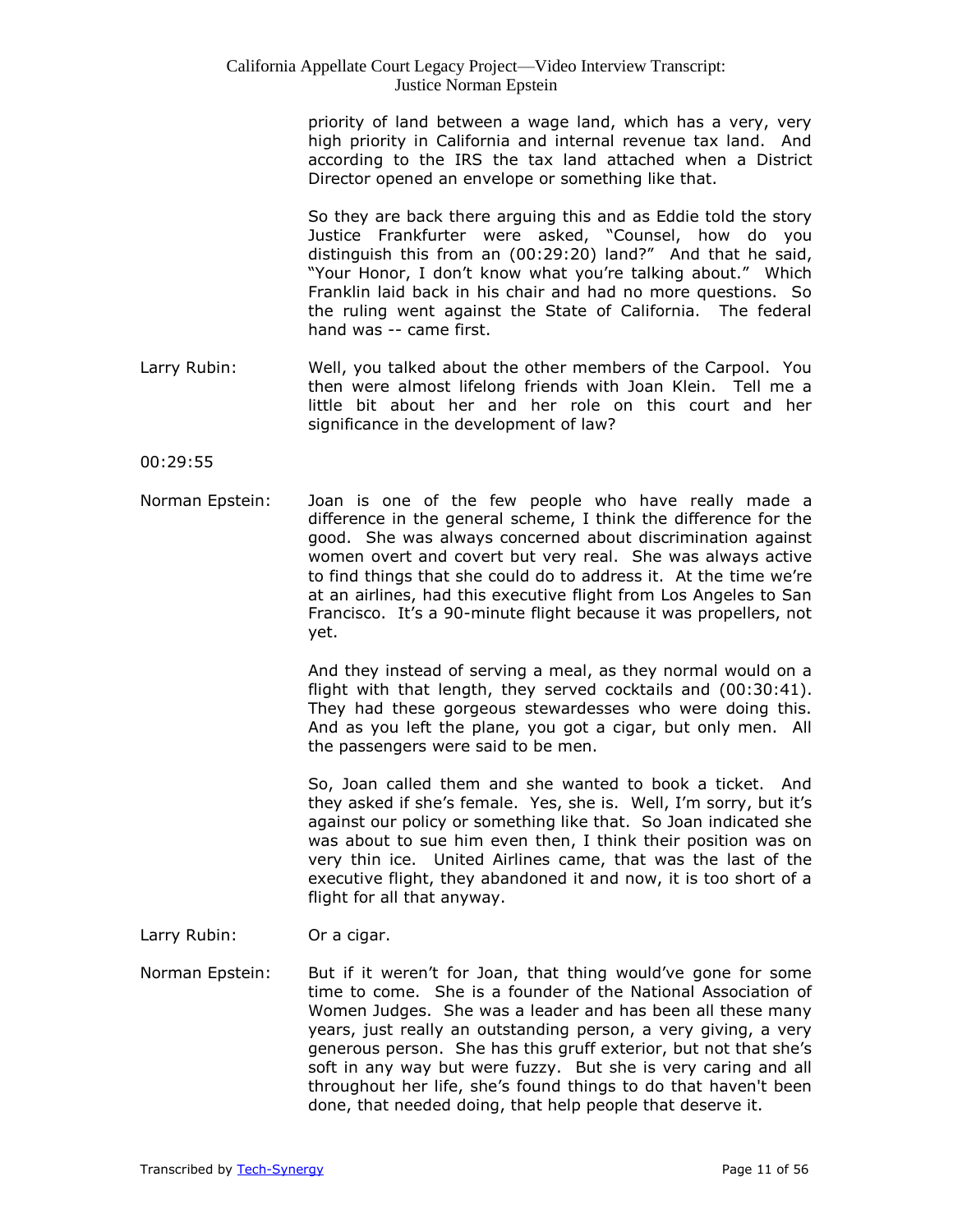- Larry Rubin: As long as we're talking about colleagues, you and Joan and others used to regularly have lunch in the Division Three/Four lunchroom which was the Division Three conference room.
- Norman Epstein: And we called it the "Division Four Lunchroom".
- Larry Rubin: I see. And one of the people who was a regular there was Walter Croskey. And sadly, Walter died before we could interview him for this project. So, tell me a little bit about your friendship with Walter Croskey.
- Norman Epstein: There is one -- most wonderful persons I've ever known, the very modest but always going the extra mile. He was meticulous in his writing. His writing was not difficult, it was easy to read but is very clear and very thorough and very accurate.

Walter was personally conservative, he is politically conservative, but you would know what he was for meeting his opinions, who were straight down the middle. Walter could not stay in puns and I kind of enjoyed them. And so, I kind of diddled from time to time. We're once driving back, he and his wife and I from function in San Diego, we stopped going up the coast. We stopped in one of this open-air market, restaurants and it was kind of pricey.

So, I walk in by and said -- "Look at this Walter, they're selling pirate corn." "What do you mean, pirate corn?" "Well it's a buccaneer." Now, I thought that wasn't so bad. Walter's wife thought it was funny, Walter didn't think it was funny at all. He was just a pleasure to work with and a rock. He is I think one of the most admired Appellate Justices in California, he certainly deserve to be. And of course, he is as you know, he was the founding author of (00:34:24) in California on insurance law.

Larry Rubin: What did you --

(Voice Overlap)

Norman Epstein: He was giving a lecture to an organization of Appellate Judges in New England on insurance. And it was a luncheon lecture and a lot of them are kind of dozing off. Walter was not a electorate speaker but he was very confident. So, he was getting to the -- top of the concept in insurance law of an occurrence.

00:35:01

While he's doing this, one of the elder judges sitting in the front table was leaning back too far in his chair and it collapsed, with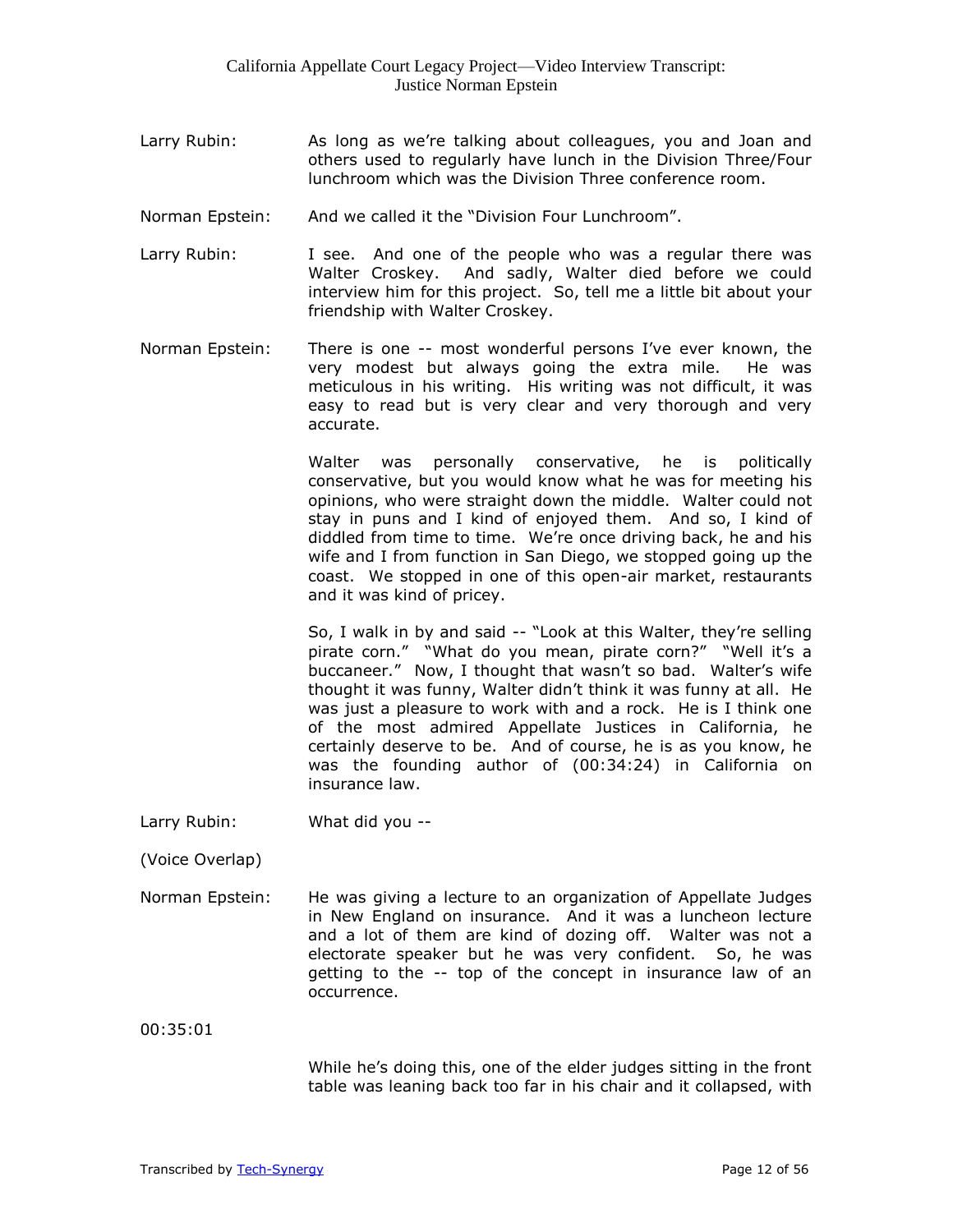this big bang. And Walter, without breaking stride, said, "Now that is an occurrence."

- Larry Rubin: The conversations in the Division Four lunchroom, were they about law, politics, everything under the sun?
- Norman Epstein: Everything under the sun. I do have an anecdote I'd like to share with you going back to the Attorney General's office. I was assigned to write an opinion on whether it -- the action of school district in charging 10 cents aligned for kids who wanted to go down to the bowling and bowling is part of a class. A physical education class, whether the 10 cents a line charge, violated the free speech provision of the state constitution. So, I was assigned to write that formal opinion. My conclusion was that although it was a small amount of money, even then it did violate the free school provision.

So, I get called to the general's office, in the Attorney General's office, the head of the office referred to as general.

- Larry Rubin: This is Stanley Mosk?
- Norman Epstein: It was Stanley Mosk. And I think met Mosk once at something to sit alone but I didn't know at all. So, I go down there in a big office. And there's the Attorney General sitting in his desk and some gentleman sitting in front of him. I was sitting over the side. And this guy was so obvious, I think the bowling industry. And he is going on about how we missed you and Ed at Palm Springs last weekend and started (00:36:49) drumming his fingers on the desk the whole time says, well finally George(ph) or whomever, what can I do for you? Well, general, it's about this opinion on bowling fees. It is very important to the industry and so on.

So Mosk came to me and said that's -- how are you coming on that? Did you finish it? Yes, I have, general. Well, what does it conclude? Well, I have finished the opinion, recent conclusion. But as you know, it has to be reviewed by the head of the section in Los Angeles and the head of the office and then the head of the section statewide and so on. And it's going through that procedure, so it's not yet final.

Well, I'm sorry. What's your view? Well, I think it's unconstitutional and Mosk came to this guy and said, well, I guess that's it. He threw him out in effect. Here, I was a kid - year and a half --

Larry Rubin: In your late 20s probably.

Norman Epstein: It's a year and a half or two -- out of the law school.

Larry Rubin: Right.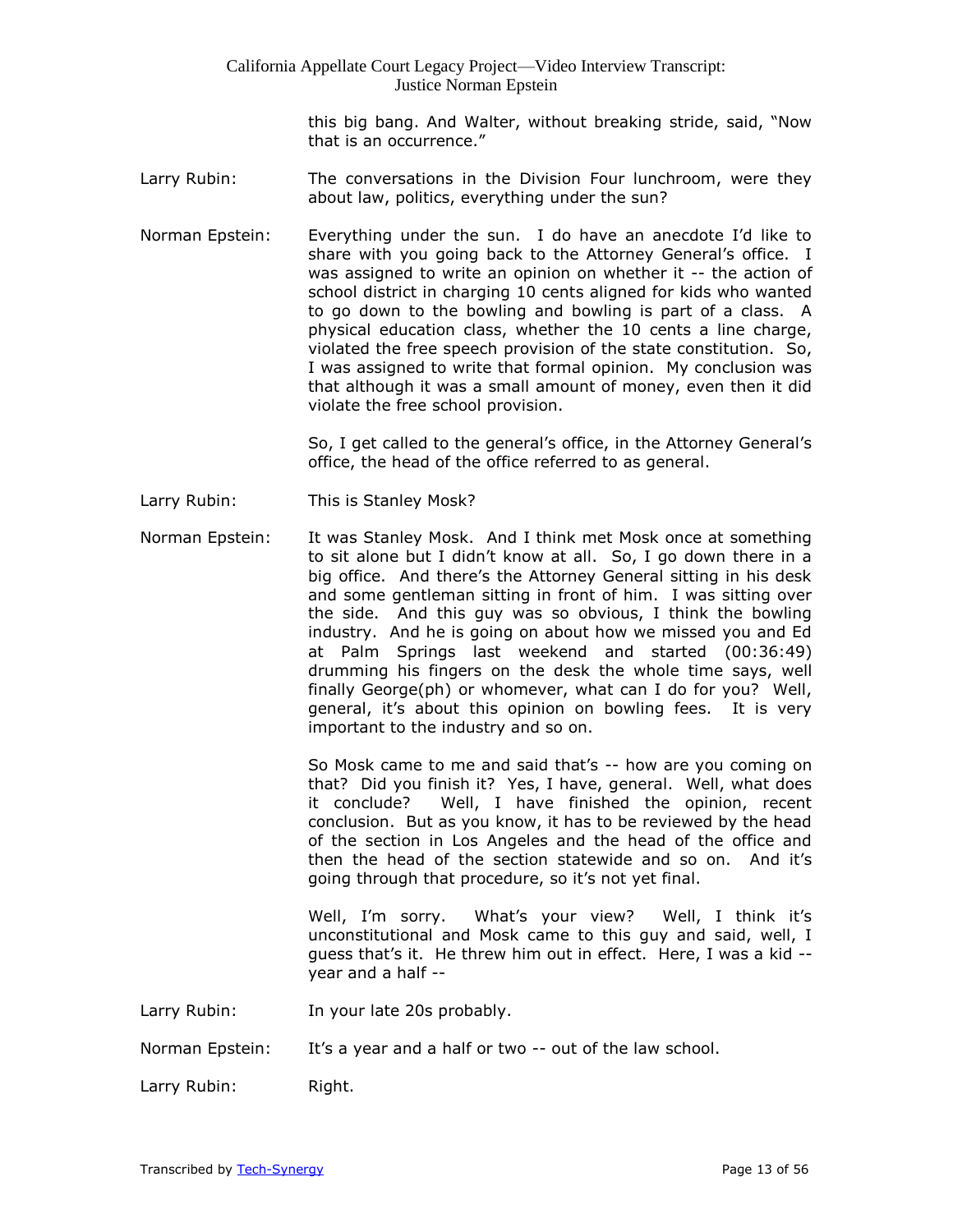- Norman Epstein: And I was just so impressed and I never forgot that story.
- Larry Rubin: When -- you had mentioned that when you left the criminal division, the AG's office, you went into a broader division and had responsibility in a number of areas and one of them was in education, correct?
- Norman Epstein: Well, absolutely. There's the umbrella group, public welfare I think included education and a number of these other things. But I was doing that and I was also in the tax section.
- Larry Rubin: And that got you involved while in the AG's office with the Cal State System, right?

Norman Epstein: Yes, that's right.

- Larry Rubin: Can you give us a brief background up the Cal State System?
- Norman Epstein: It was fairly new. There had been state colleges in California. There are number of them by then. And they had involved from state teachers' colleges, and which is involve from the old fridge -- they call the normal(ph) schools.
- Larry Rubin: They call them normal schools, right.
- Norman Epstein: Normal schools. And the system had just been created, the colleges had been kind of independent and they all reported somehow to the Superintendent of Public Construction who reported to the State Board of Education. So, now they are being upgraded. They have their own leaders, not part of the state Department of Education. And the chief executive of the system would be the chancellor, the local president, so for the first time, where independent had their own board.

The chancellor was (00:39:17) and I was assigned to do some legal work for them while they're trying to find an attorney.

- Larry Rubin: While you're still at the AG's office, right?
- Norman Epstein: At AG's office. The minimum requirements for the top position, we're five years submission of the bar and some other things. And I've been admitted at the California bar I think barely three years, so I wasn't eligible. But the -- the head of the tax section in LA, his best friend wanted the job.

00:40:00

So I was trying to help him and there are a couple of other people I know who wanted the job. And I was speaking for them and the chancellor said, "Well and in fact, speak for yourself John, what about you?" And I was just -- on plus and I said, "Well, chancellor, I don't think I qualify because the job specs require five years, admission to the bar and I've not been admitted that long." "Oh we could take care of that."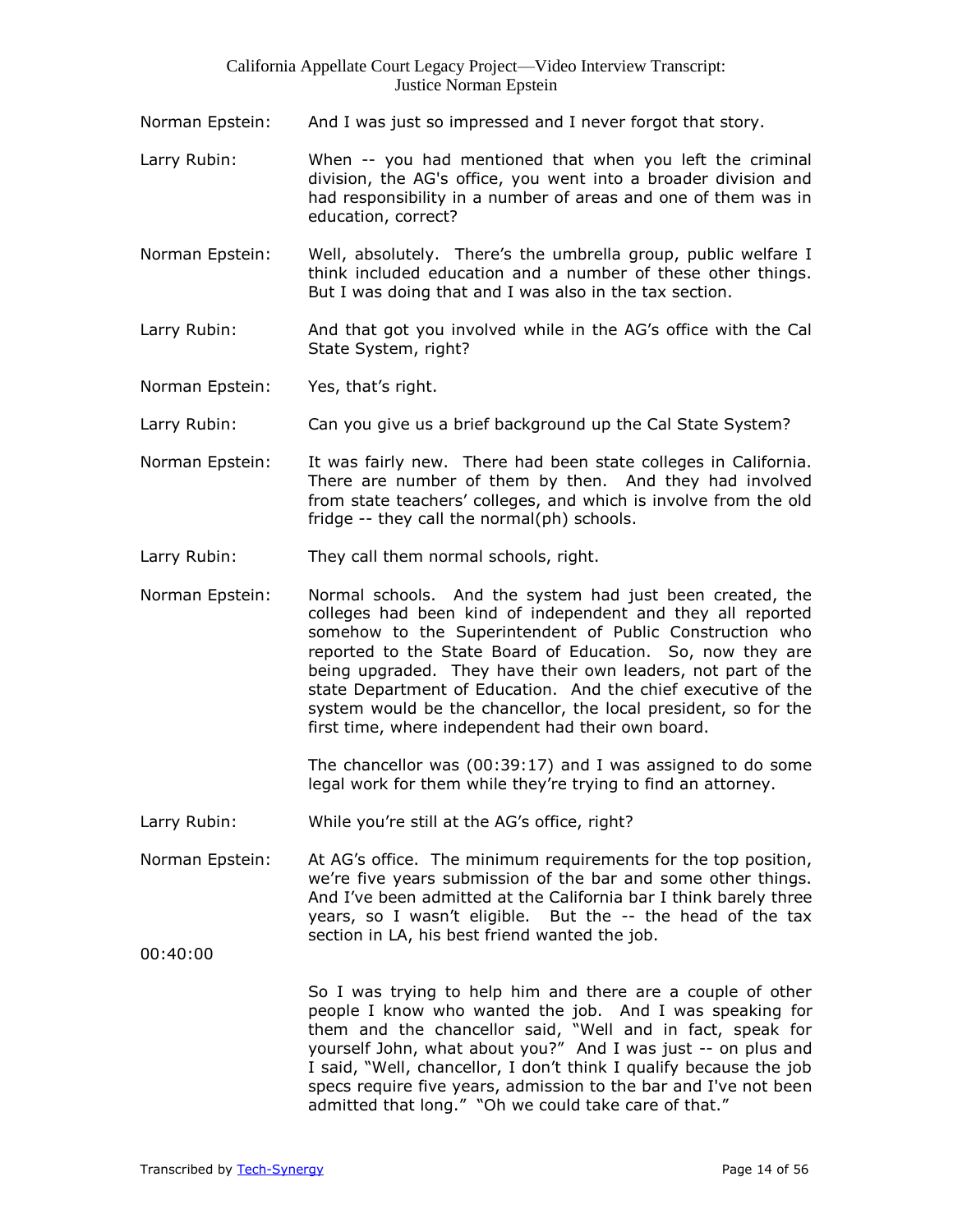The Trustees had classification and salary authority independent of the state personnel board. They gave the board about as much power as they could to make it similar to the Board of Regents, which is a constitutional agency. So at the end of the interview, the chancellor offered me the job and this was not a wise move on my part, but I asked for a few days to think about it.

I think if I were the chancellor, that would have been the end of it but I thought about it and I accepted the position. And I remember the week or so after that, I thought, "I made a terrible mistake. I'm going to be sitting here, reading whole harmless clauses and fine print like that and this is going to be one dull job."

The job did have its problem, but dullness was never one of it, it's an exciting job and that's how I came about.

- Larry Rubin: Now when you first started, you expected to be the general counselor or something of that nature, but it turned out that just the -- Justice Mosk had a different idea about the title?
- Norman Epstein: Oh, yes. The Attorney General's has always been jealous of any agency other than their own, having somebody working for them who has a title "Lawyer," "Attorney" or something that sounds like that. But there are a number of agencies that had legislation that allowed it. And in our case, let's say the principal attorney for the Department of Education was called the Administrative Adviser and that's a euphemism that was in general usage. But we managed to call my job what it was. So the title changed over the years, but General Counsel is what it became, and vice chancellor, general counsel.

Mosk did have some concern about it, the Chairman of the Board went to talk to him and --

- Larry Rubin: The Chairman of the Board of Trustees?
- Norman Epstein: Chairman of the Board of Trustees, the first Chairman, Louie (00:42:35) another wonderful person. And even somehow it was worked out. I don't know the details, but it was worked out.
- Larry Rubin: So you organized the first general counsel's office in the CalState system?
- Norman Epstein: I did and it was a wonderful opportunity, although it was never put as plainly. I was given foray(ph) to do it anyway I wanted to do it and so long as we produced results. It doesn't mean I had any money I wanted, but in terms of the organizational stuff, who gets hired, who's assigned to what, that was up to me. So I could create the job in the office in the way I thought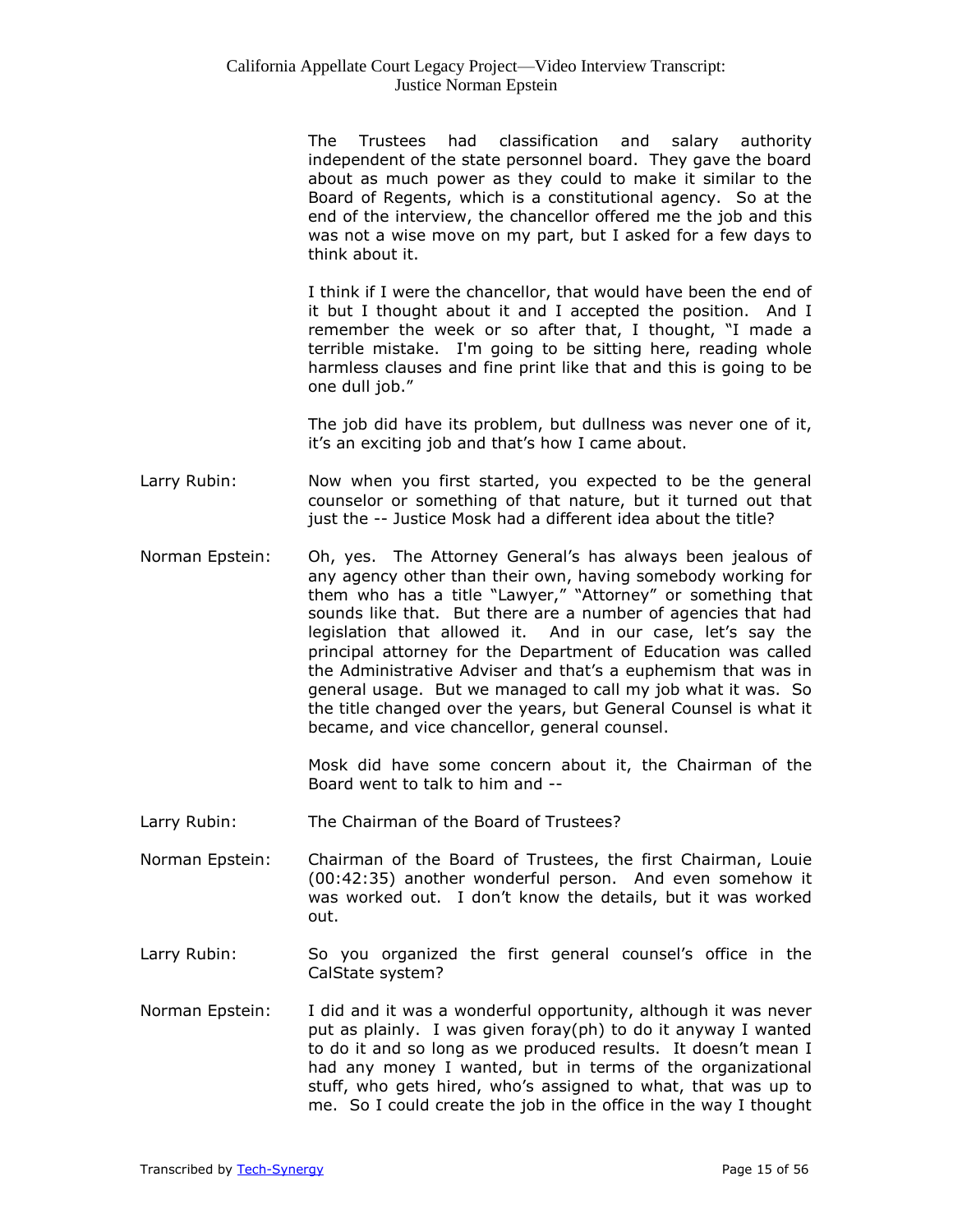would work the best and that's what I worked at and we did that. When I left the position, I think it's grown to ten attorneys or something like that, ten or twelve.

A few years later -- about eight years later, the Office of General Counsel, the CSU received a recognition -- is I understand this right, it's the best public office in the United States. The General Counsel then was a lady name Chris Helwick, who is terrific.

I was president of the National Association of College and University Attorneys and she was the second Californian -- no, the third to be president of that organization. The first was the General Counsel of the Regents at the time I became the attorney -- Thomas Cunningham.

- Larry Rubin: And just long as you mentioned, Cunningham, he was a former L.A. Superior Court judge and if I recall correctly, he was in the midst of the controversy about Angela Davis being fired for being communist in the late '60s. Do you recall anything about that?
- Norman Epstein: I know he was, but I don't know much about it. But I do know he felt a little awkward. They had made him Vice President of the university and General Counsel. And he thought there was a conflict. He was general counsel to the Regents. That's a real title and in the event of some disagreement between the president of the university, Clark Kerr at the time and the regents, "On whose side is he on?" And he felt that there should be no ambiguity about that. He was a General Counsel of the Regents.
- 00:45:07

He owed us for his loyalty, to the University of California acting through the Board of Regents. The president and the other officers were class, but his principal obligation was to the chief executive authority of the institution.

- Larry Rubin: My recollection is that on the issue of Angela Davis' firing, Jerry Pacht ruled it unconstitutional, you remember that along?
- Norman Epstein: Vaguely.
- Larry Rubin: And did you know Jerry Pacht?
- Norman Epstein: A little. We shared a courtroom for a while.
- Larry Rubin: Cheay. And what you and Cunningham generally with him as General Counsel of the Regents and you as General Counsel of CalState, where there joint projects or there --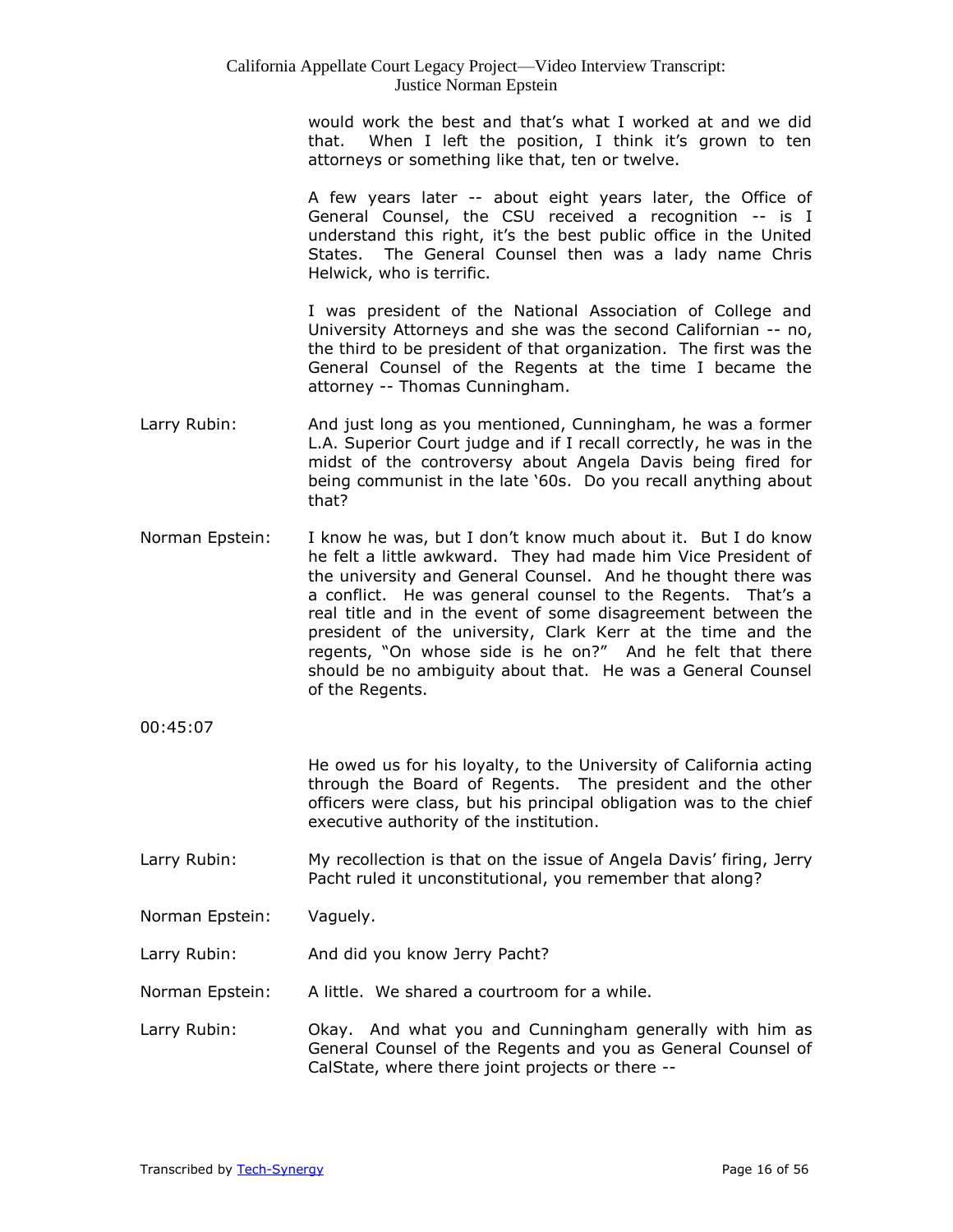- Norman Epstein: We didn't have any joint projects. But he called me up to Berkeley and we met and sat down and he was very helpful. There was no rivalry or anything like that. He did whatever he could to help. He was president of NACUA and I think it was because of him that I was elected to the first chair. They had a five or six annual chair thing before he became president.
- Larry Rubin: NACUA is the National Association of University and College Attorneys?
- Norman Epstein: -- College and University Attorneys, yeah.
- Larry Rubin: Yeah. And I believe you told me once that actually Tom Cunningham went to high school with your father?
- Norman Epstein: I think he was one year ahead of my father and also my uncle.
- Larry Rubin: At Emmanuel Arts (ph)?
- Norman Epstein: At Emmanuel Hearts and I'll mention Bernie Jefferson admitted who also went to Emmanuel Arts.
- Larry Rubin: As did my father.
- Norman Epstein: There you go.
- Larry Rubin: So, with Bernie Jefferson.
- Norman Epstein: Wow.
- Larry Rubin: So we've got a little overlap here. One of the attorneys in your Office of General Counsel was a woman named Karen Dorey(ph) and tell me a little bit about her work and what she did for you there?
- Norman Epstein: I need to set the scene in terms of what was going on at the time. This was the late '60s and the early '70s which was a period in higher education like no other in the history of the Republic. These were the days of the demonstrations, the burning of buildings and flags and all of these stuff, a general disorder.

There's an awful lot of it at Berkeley. We got some of it and one of the things I did was consider campus legal visit program, the campuses didn't have their own lawyer. But I would assign attorneys in the office, my office to two or three campuses or one or two.

And they would be up there on a regular basis. In an event there's any crisis, they would go there. Karen, who was two years out at UCLA Law, was assigned to CalState Hayward or relatively, a new campus. And there's a formatting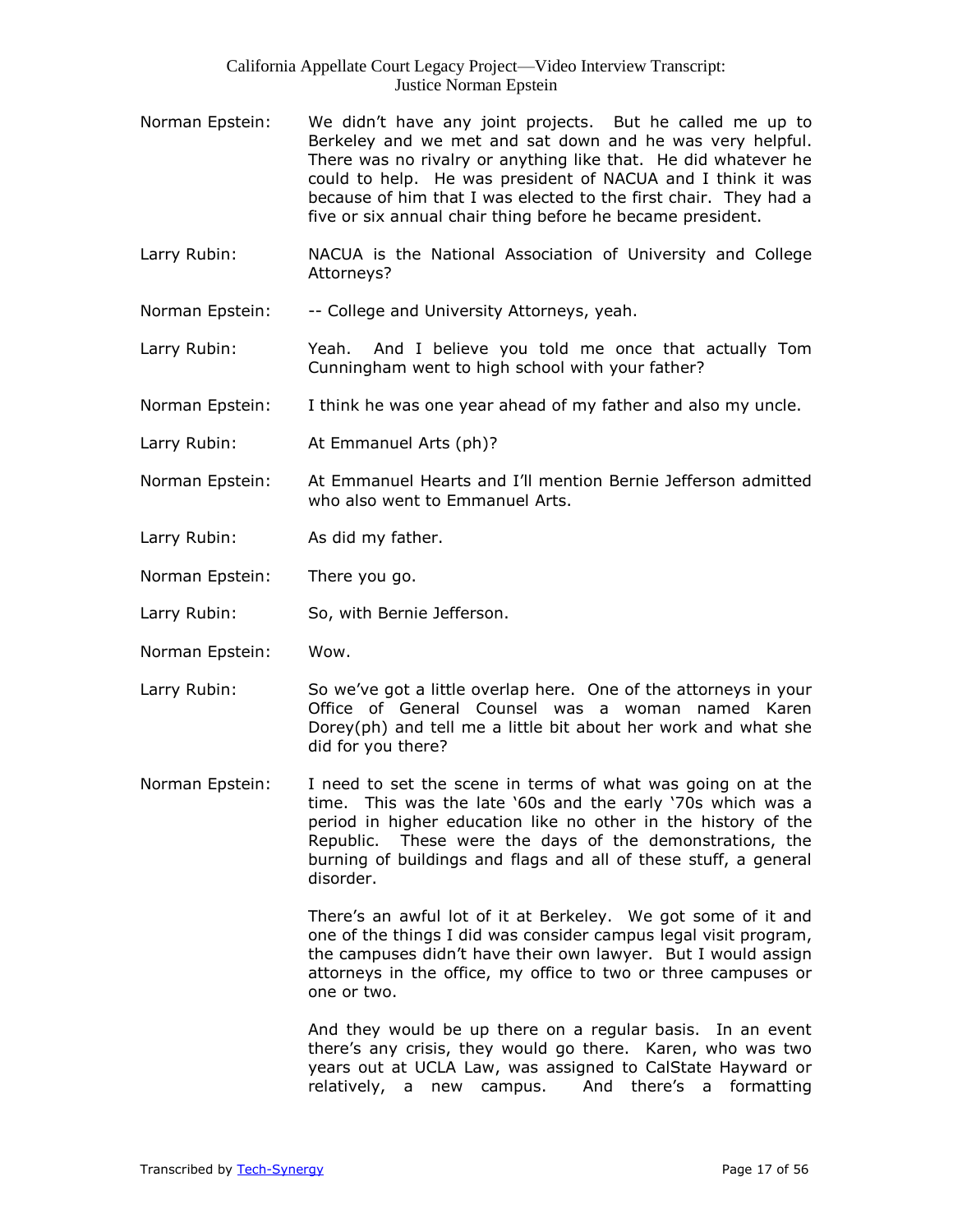demonstration that they thought was going to get out of order up there, so she goes up and she's meeting with the president.

She said, "Well they're gathering at the men's gym right now. And about twenty minutes, they're going to start to march up the hill to the administration building. And when they get there, they're going to march inside up to the office and they're going to demand to meet with you, the president. They're going to have a list of ten demands of which, seven are the following." She had written the script and that's exactly the way it happened, "And I suggest that you respond in the following way," whatever it was to these demands.

So she was just terrific. Her husband was an MD and a graduate of the Air Force Academy and his first position when he graduated was Chief of Orthopedic Surgery at Clark Air Force Base Hospital in the Philippines. So Karen had a choice of either leaving him or leaving us. So she left us and went with him to Clark. And they're flying in a private plane from Clark to Manila and the weather was bad and the plane went down and Karen was drowned.

- Larry Rubin: And her husband as well?
- Norman Epstein: No, her husband survived. And I was trying to think of something we could do to honor Karen and recognize her. There's not enough money available to set up a scholarship that would be meaningful. So what I came up with was the Karen Dorey(ph) Book Award that we would ask a UCLA Law to give us the name of the outstanding graduating senior, whose baccalaureate is from one of the CSU campuses. And it was named after Karen, the Karen Dorey Book Award and that's still in existence.

00:50:13

- Larry Rubin: And that combined your joint experience in the CalState system and the fact that you both graduated UCLA Law?
- Norman Epstein: And also, is that I hope, a subtle way to remind the law school that there's a very fine people coming out of the CSU campuses. They don't all come out of eastern schools in the University of California.
- Larry Rubin: And one of our colleagues was a former award winner of that very award.

Norman Epstein: Yes.

- Larry Rubin: It's Bryan Hoffstadt(ph).
- Norman Epstein: Bryan Hoffstadt. When I first met him, he reminded me that we had met once before and I didn't recall it. He went to Cal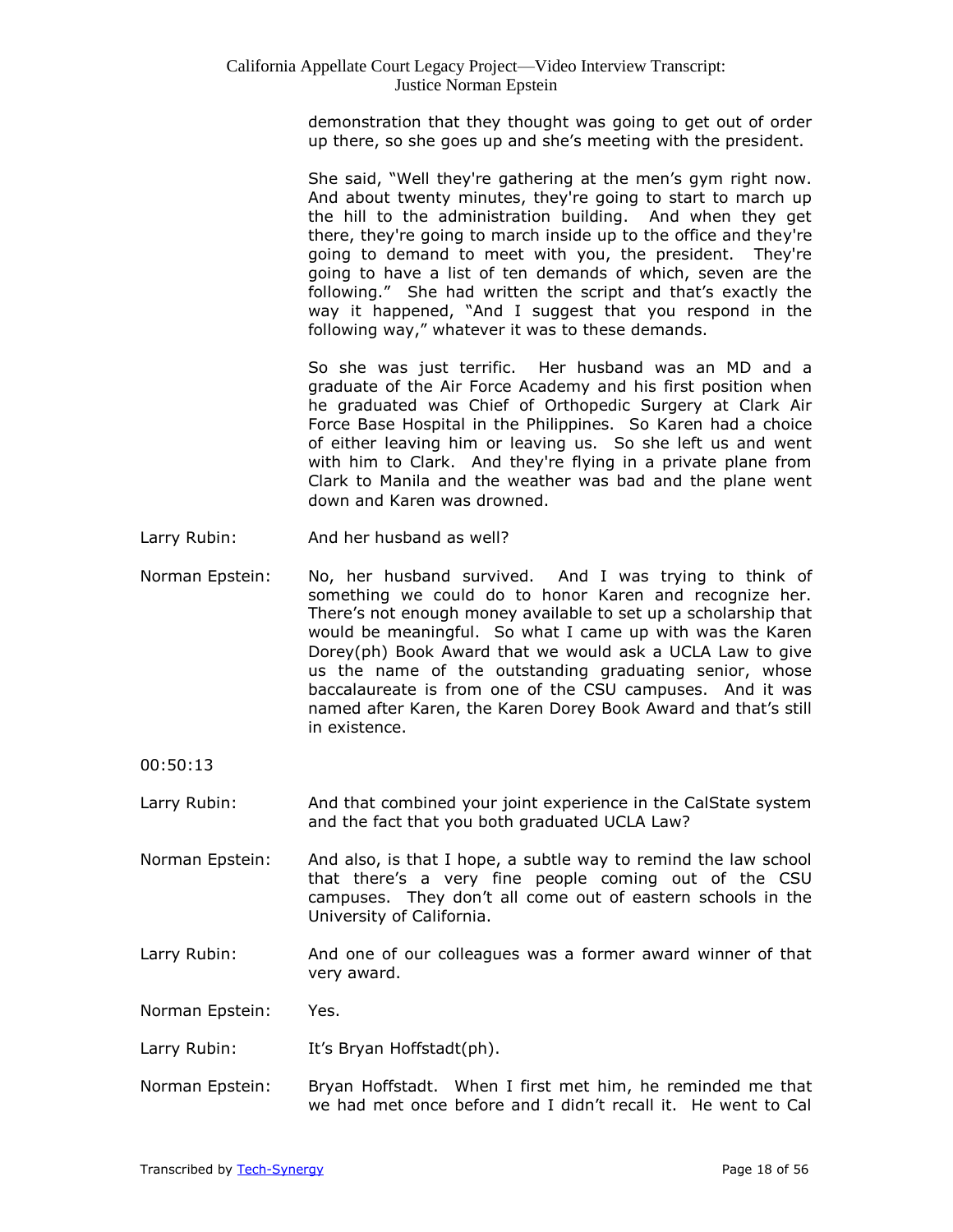> Poly Pomona and when he received the award, there's a little luncheon out there and there's where I met him -- years ago and I didn't recall, but yes, he is one.

- Larry Rubin: There's one other incident at -- while you were in general counsel's office that involved what turned out to be three members of the Court of Appeal, you, Fran Rothschild and Coleman Blease and there was some litigation that you and Coleman Blease were on opposite sides?
- Norman Epstein: No, it was a lawsuit.
- Larry Rubin: In litigation?
- Norman Epstein: There was a suit (00:51:25) Sacramental State. One of the university entity or the association -- the associate students I think it was, which ran the cafeteria signed a collective bargaining contract with whatever the local -- the union was. And the trustees took the position that, "You can't do that." And the question was whether that view would prevail if the president of the university or the campus rather approved it.

That was a legal question but the position that trustees were taking as if they could not. So Fran and I, Fran Rothschild and I were in litigation against a firm of Carlton & Blease. Actually all four of the people went on to other things. We won that lawsuit and I remember on the way back from the courthouse, Cole Blease was kind of moderating and he finally says, "This is nothing but a union breaking down or whatever." "You know, Cole, it's a lawsuit. It will work out and so on."

So Fran later became Presiding Justice of Division 1 of this Court. I'm in Division 4. Cole Blease is for many years now, has been a member of the Associate Justice of the Third District. He must be the senior serving Court of Appeal Justice in California now, certainly in the Third District. And Larry Carlton became a United States District Judge, so all four of us went onto something else.

- Larry Rubin: And did you develop a friendship with Close Blease when you're both on the court?
- Norman Epstein: We did, it took a while. I think it may have taken a while to see me in a somewhat different role that I've been in then. But yeah, I like and admired the guy and when it came time to take a look at Appellate Court staffing, I chaired a special committee made up of one person from each of the six appellate districts. And he was the one from the third and we worked out a formula and everybody agreed to it including Cole. But the Presiding Justice up there, Bob Julio(ph) did not. And what - so, Cole thought he'd have to write him a minority report.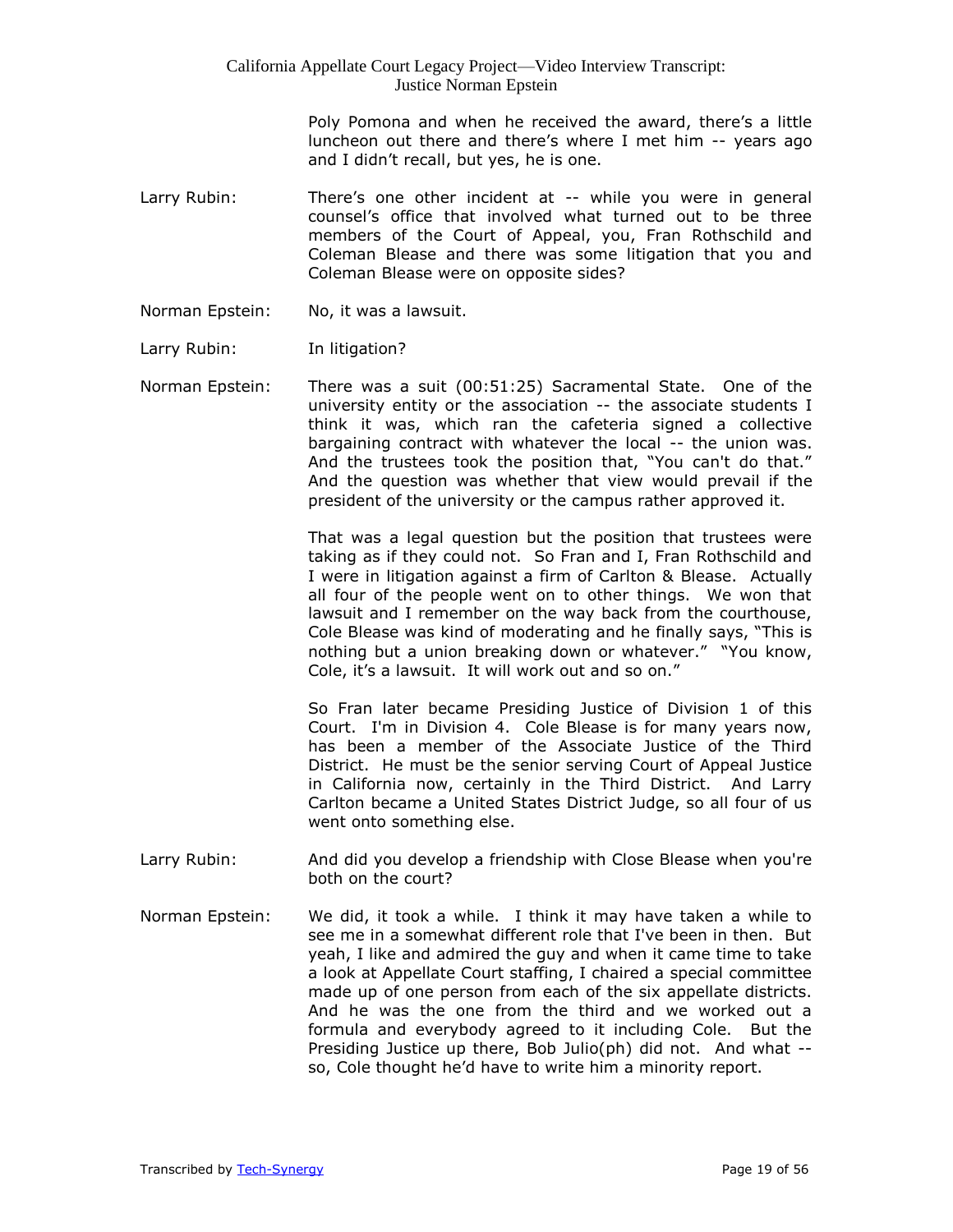I did not want a minority report. What I wanted all six of us to agree on something and if it's rejected, whether it's rejected, if you have a minority report, it's almost like a minority opinion. So I talked to Bob and he agreed. Coleman could vote as conscious and he did. So we had a unanimous recommendation. And Bob argued against it at the Appellate Court's meeting, the six presiding Justices and the then Chief Justice who was Lucas. But it was adopted and it's still the formula, I'm told. It's still the staffing formula used.

Larry Rubin: You had mentioned that the disturbance at Cal State Hayward, perhaps during your time, the most famous disturbance in the Cal State system was at San Francisco and that resulted in a strike of about five or six months. What do you remember about that? Did you have responsibilities in that area?

00:55:09

Norman Epstein: Yeah I did have a role. There was a union in AFLCIO, affiliated union of some faculty at San Francisco State, not a majority, but they did have a solid majority of the English Department and one or two others. I'm sure about English. And there are some membership at San Jose State, but not much anywhere else. And they had been picketing the administration building at San Francisco State. And the leaders went to AFL-CIO. "We're members of the AFL-CIO. We need your support. You know this is difficult, you know a state-wide organization and you got to help us."

> So there was a meeting called by the top executive of each of the major labor organizations in California. AFL-CIO, the Longshoreman, the team search, I think there's one other. And we were summoned to that meeting. So I was appointed to go to the meeting representing the CSU and they sent a trustee with me to keep an eye on me and it really looked bleak. And I came up with an idea that I thought we'd work it out. But I had to get approval to present and I couldn't do something like this on my own.

> So I was playing through time, waiting for the phone to ring. Nobody had cellphones, it didn't exist at the time. So the nearest phone was a pay phone on the corner outside this hotel meeting room. And finally the phone rings and I got approval to do it. So I presented this idea and it stopped the strike. It didn't progress anywhere else, the executive committee, the Statewide Academic Senate were there. They did not want a strike, but they felt pushed. And if the administration could not come up with something and looking back now, I don't remember exactly what it is that I came up with. But if we didn't come up with something, the labor organizations might well authorize a statewide strike and the senate would probably have to back them up at least in some way.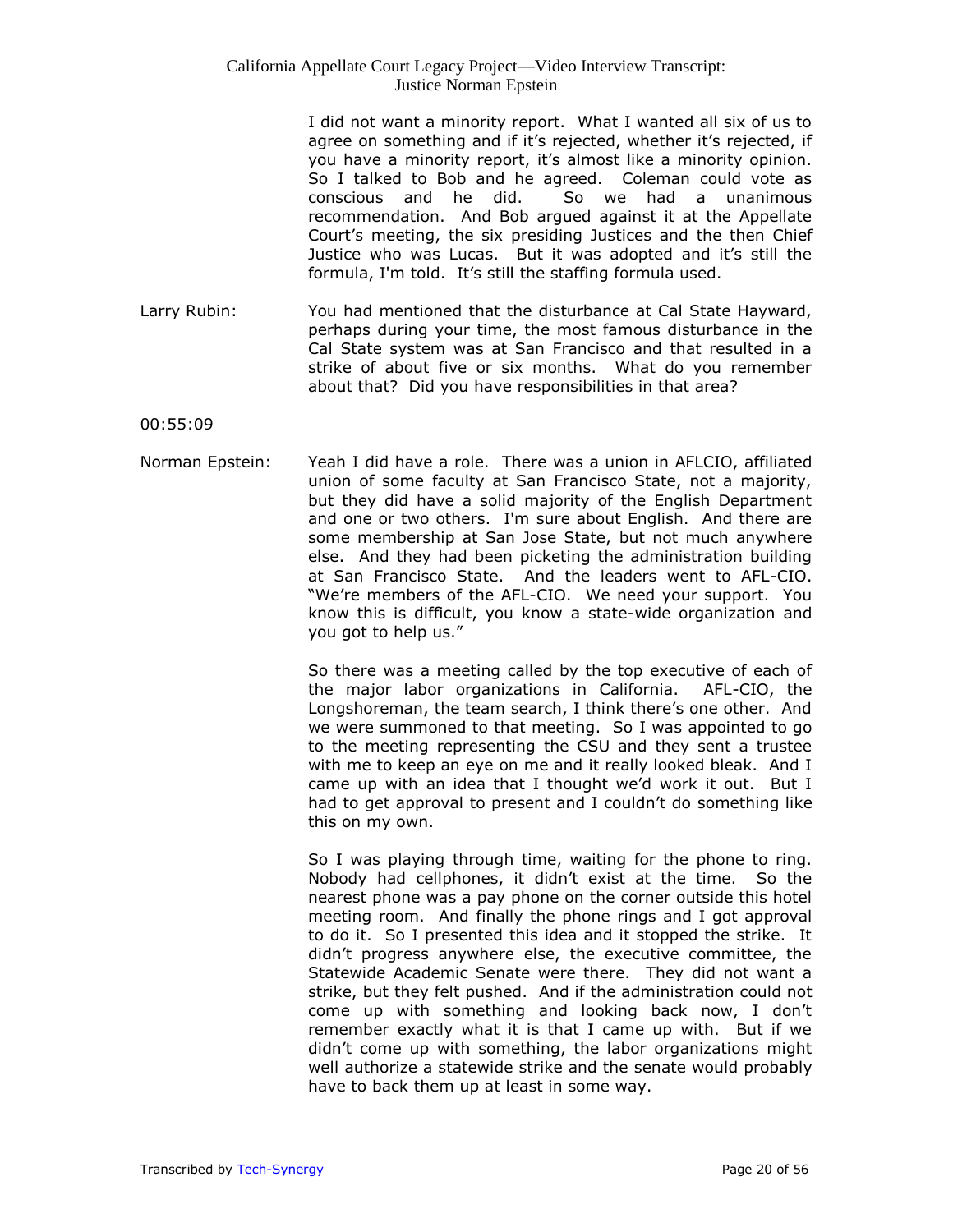But what happened, when that proposal was presented, they sent out a bulletin to everybody indicating what it is. This is reasonable, we can all live with it and so we did.

- Larry Rubin: Going back to the strike at San Francisco State, the president of the -- they call him president of the school? President was S.I. Hayakawa, a rather polarizing figure at the time. What do you remember about him?
- Norman Epstein: Well, I remember that before I was appointed, the previous president or I think was acting president had done some things that were very disturbing to the trustees. He was asked to come to a meeting in Los Angeles. He had sent his two vice presidents instead, but he came down and he announced during the lunch that he's resigning. And the chancellor said, "Well I know how you feel Bob. We'll start a search immediately. We should be able to fill the position next 60 days." I said, "No, chancellor, you don't understand. I'm resigning now." And he agreed to stay on until the end of the day.

So the board was meeting now in an executive session, "What are we going to do?" And the chancellor proposed somebody that the system always had a president, say opening somewhere because there are eighteen campuses by then. So there's some distinguished person was being looked at. And by then it was eleven o'clock in the evening in Minnesota or Wisconsin, whoever this person was.

So the chancellor got authority to offer him the position. And we woke him up, the guy wasn't very happy about it, but he said, "Well, I considered, but I've got three conditions." I don't remember what they were, but he wanted a lot of money and one thing or there, it didn't work out. And then the chancellor had another proposal similar to the last, same thing. And then he proposed S.I. Hayakawa, only the two San Francisco trustees and the chancellor knew Hayakawa from the members of the board. And other than the chancellor, I don't think any of them knew him well. Hayakawa was known for his book Language and Thought and Action, which was used all over the United States in first year college English.

01:00:04

He was head of the American Society of General Somatics(ph) or a term very close to that. So he had a distinguished academic background but never run anything and that anyone knew about. So the chancellor asked for authority for the job to Hayakawa.

And he got the authority. He was gone for some time. He finally tracked down Hayakawa off campus and came back. And well -- "I've talked to Dr. Hayakawa and he's willing to take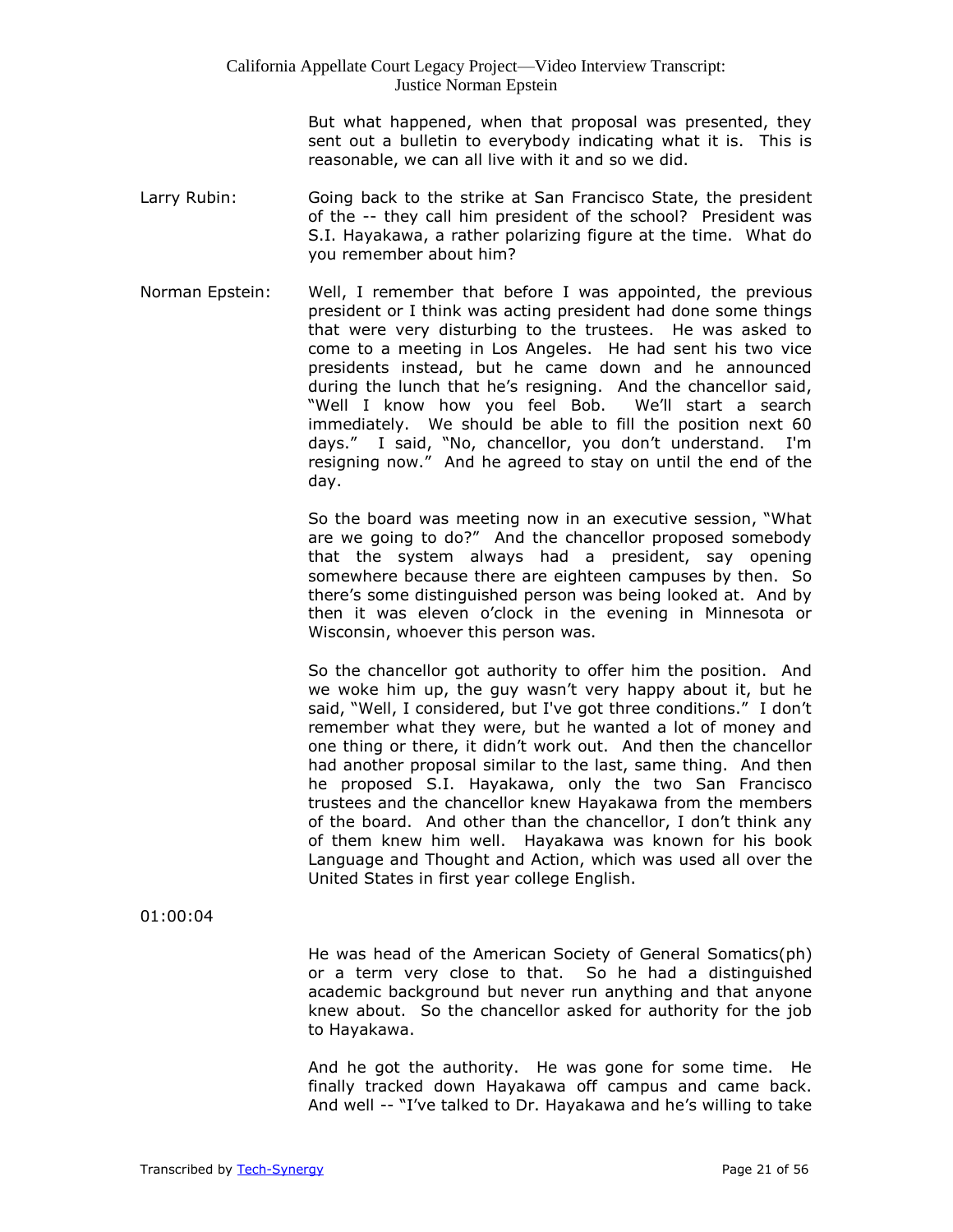the position, but he's got three conditions." Here it is again. First condition is that this campus opens and stays open. The second condition is we identify the troublemakers and get them off campus. And the third condition was something like the other two.

There was a shocked silence for a minute, and the chancellor was authorized to offer the position, so he did. That was on Wednesday. The next day was Thanksgiving. The day after that was the day after Thanksgiving and Hayakawa is to take off the following Monday.

So a number of us flew up to San Francisco and met with Hayakawa in the United(ph) room at the airport. And so, Don(ph), he was -- the people that knew him called him Don. And two campus people met with the chancellor, a couple of vice chancellors and -- I think that was about it, at by at the United room. And the chancellor gave chalk talk on how he saw the situation, what needed to be done. It was brilliant. And Hayakawa listened curiously to everything and then said, "Well, I have a few thoughts of my own." He pulled out this paper.

And I've noticed the rock throwing starts in the (01:02:07) area and I'm going to get my friend, (01:02:10) Jackson to sing there every noon, and then all calmed down. Then he's going to distribute blue armbands on the responsible people and something else, and we're thinking, "Oh my gosh, this is going to be a disaster." So I left one of the attorneys up in San Francisco and we had another campus system officer there. But really, Hayakawa was on his own.

So, he comes to work on Monday, and parked in front -- on the street in front of the administration building and one of classroom building was a sound truck blurring away, and it was being manned by our staff, by a woman who was an English professor at Hayakawa's department. So it was blurring away so he told her that, "Turn it down." And she ignored him. He said, "Please, turn down your -- you're disturbing the classes." And she made some statement that Hayakawa is just one of the pigs like the others.

So what he then did -- and if we're going to recall, this time, it was national coverage on everything. So, all of these is being filmed. So Hayakawa jumps on the sound truck and pulled the wires out. That stopped the speakers. He was an instant national hero.

After that, the leadership, the radical leadership couldn't draw flies. But wherever Hayakawa went, there was this pot of press with the "Boo Mike" overhead and all of that. We had a meeting at the St. Francis, and Hayakawa parked at the Union Square garage. So we're crossing Powell Street. I've never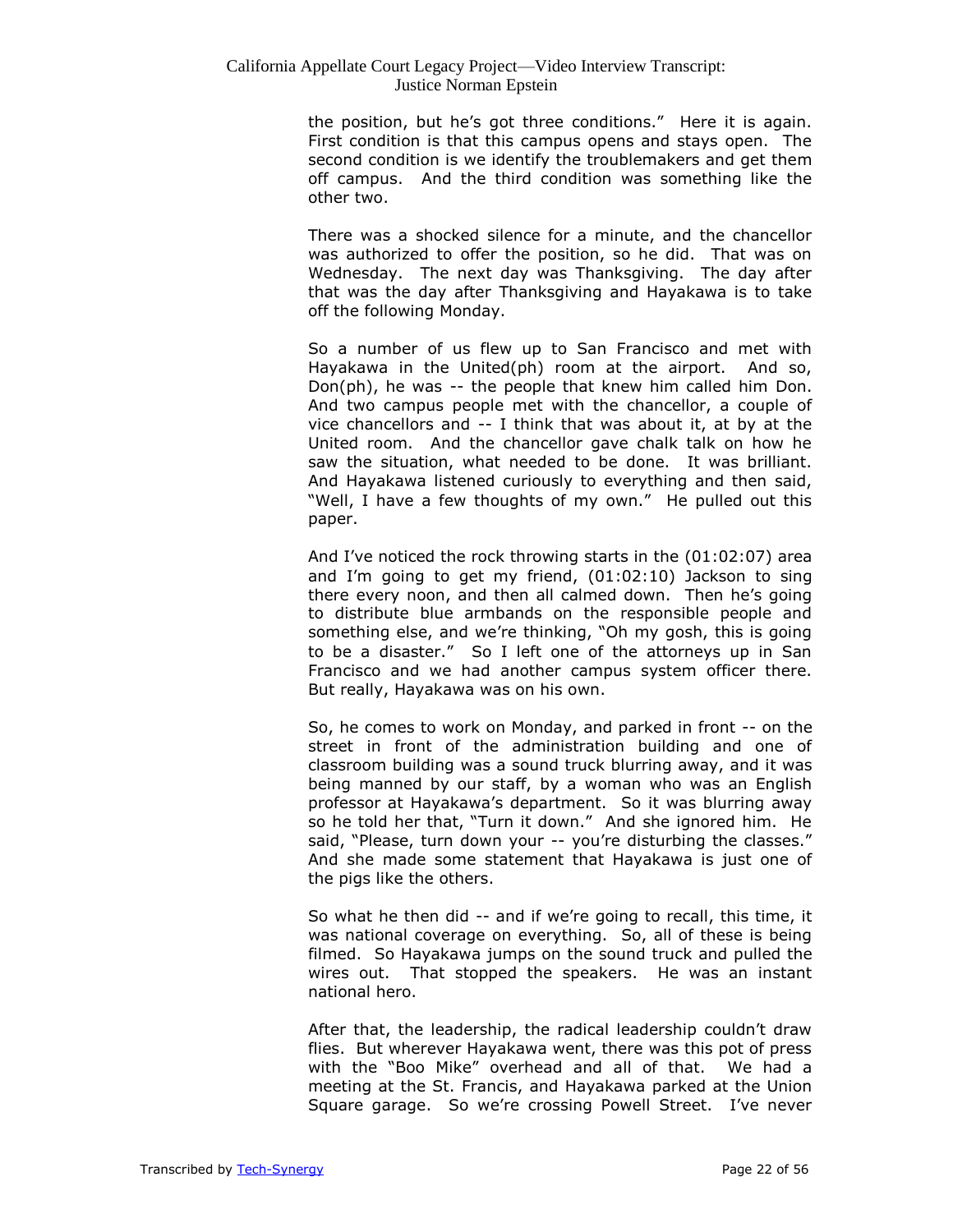> seen anything like this. We're crossing the middle of the street. Cars stopped in the middle of the road, cab drivers abandoned their cabs, police went and walked off the beat to shake hands with us and say -- well, I was wearing the tam with the blue armband.

Larry Rubin: Tam o' shanter hat?

Norman Epstein: A Tam o' shanter. But Hayakawa's personality was such that he drew all the press and the radicals couldn't drive anything that it broke the strike.

Larry Rubin: And eventually --

Norman Epstein: Well a "strike" is not the right word. There was the faculty picketing, but the real problem was not the faculty. It was the violence of demonstrations.

- Larry Rubin: And it catapulted him to a career in the U.S. Senate.
- Norman Epstein: Yeah, it eventually led to that.
- Larry Rubin: You have mentioned NACUA, the Association of College University Attorneys.
- 01:05:02

And there's a story about what happened at your first convention that you attended.

Norman Epstein: Well, it was the first one in which I was one of the chairs, so eventually, moved up to the president. The incoming president was the General Counsel of the University of Alabama. And his talk at the dinner, he was talking about how we need to open the organization up wider and encourage minority people to hold positions on the campus or work as a legal officer to come to the main, join the organization and be more open in broader.

> So I recalled the delegation from the University of Mississippi got up and walked up. And here's our colleague from the adjoining state, the University of Alabama who's doing this. That all changed over the next few years, but --

Larry Rubin: But that particular conference must have been in sort of the middle of the Civil Rights Movement.

Norman Epstein: Yeah, it was.

Larry Rubin: Last thing on Cal State before we move into your major career. It has to do with Cal State Bakersfield and an interesting meeting you had there. What was that about?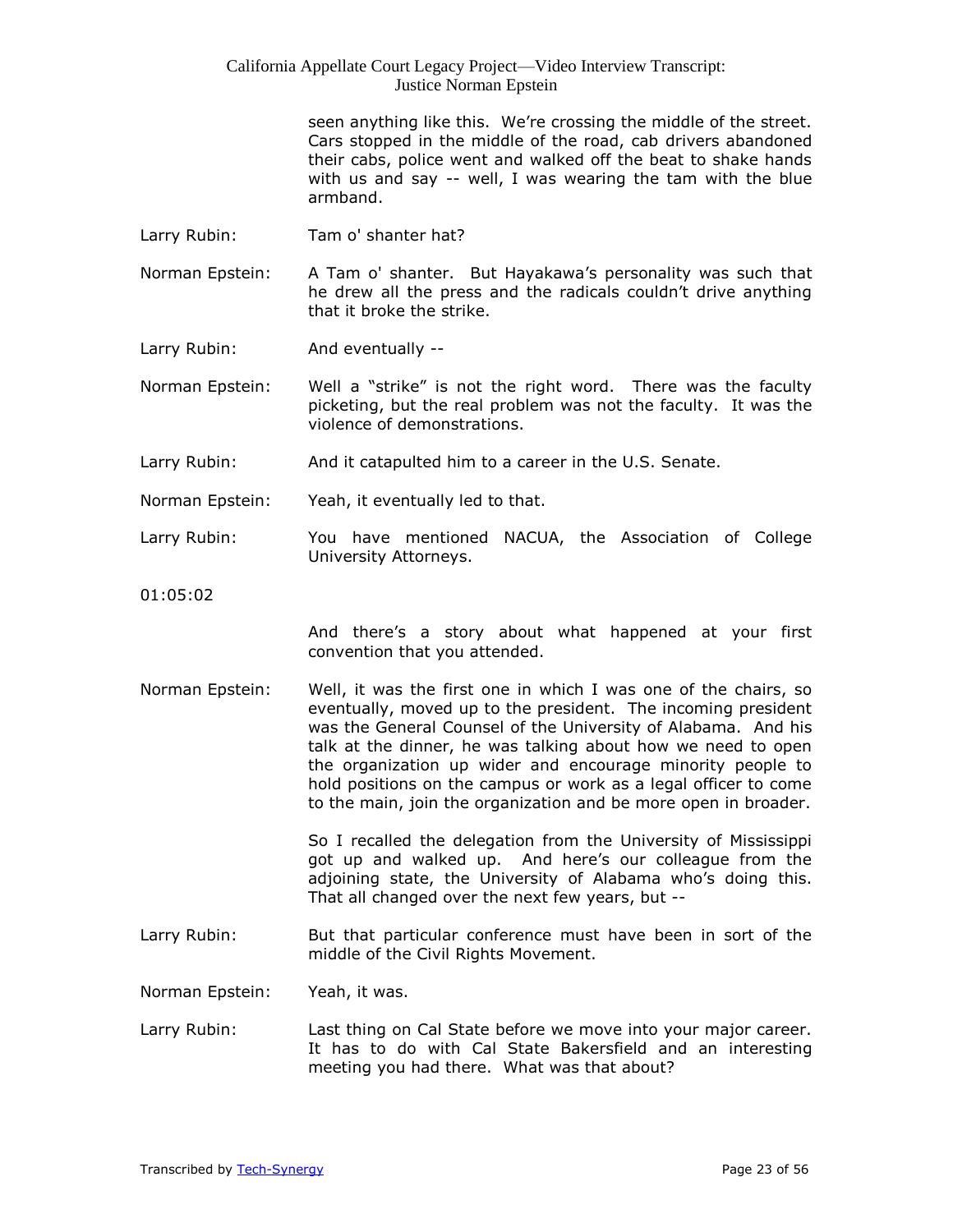Norman Epstein: It was about Earl Warren. They wanted to get Earl Warren as a commensurate figure at Cal State Bakersfield, and the place was new -- we're now on our new campus. We had the campus but we only had a couple of buildings and it's not a large thing. We did have a lot of land. And how do we get Earl Warren? Well, Earl Warren was a lawyer, was an attorney general (01:06:49). I don't know the Chief Justice -- I think he had to step down from being chief justice about a year before. But let me see what I can do.

> So I called a friend of mine who was Kirk Brown(ph). And he said, "Well, I'm not going to try and get the judge for you, but I will give you a tip. Warren is very meticulous about protocol. And there is a unique salutation for that particular office, Chief Justice of the United States." And almost no one knows what it is. So the letters he get all says, "Dear Chief Justice Warren." The salutation is, "My dear Chief Justice." How would you know that? But that's the salutation. If you get the letter right, you'll at least read the letter. That letter was worked on until it just shone. My major contribution was the salution.

- Larry Rubin: A.
- Norman Epstein: We got that right, and I reviewed the letter. So, the letter was that Warren had grown up in Bakersfield and his father was a union leader, was murdered and some -- some dissident. And then Warren went onto become what he became. So, he accepted. And my reward for this was I was asked to introduce the Chief Justice at the commencement. And I had a little meeting with them while we're waiting for all the things to get done.

And he told the story, there was a bill that --. After the war, there was bill that had passed the legislature to exempt from the bar exam people who had been caught into the service after in the law school but who are not able to sit for the bar because there's a service. That if they went to an accredited law school and their record was decent, they would be admitted to practice without having -- exempted from the bar, just this one-time thing.

And Warren was waited on by a delegation of the California State Bar led by its president asking to veto the bill, that this is going to the basic quality and practice in California and all those stuff. And the president of the bar at the time as Warren told the story was a rather senior and distinguished lawyer. And Warren said, addressing him by his first name, "If I remember correctly, you didn't take a bar exam. You know, the time you would sit before a committee and they ask you a few questions. Unless you did something terribly wrong, you'd be passed." "Well, yes, governor but you know, that was a long time ago," and so on. "Well, you turned out to be pretty good. You're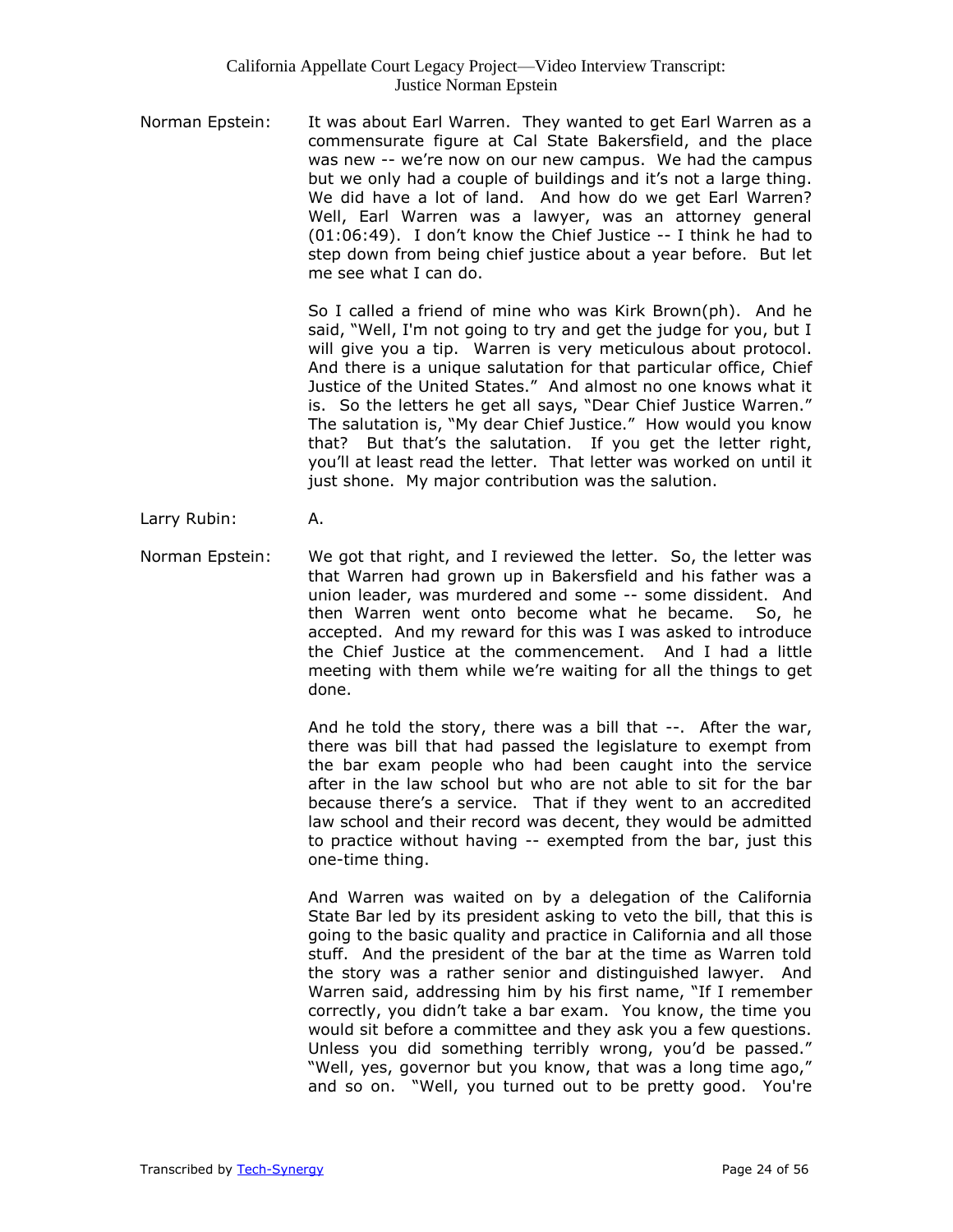> president of the State Bar of California. I think I'm going to sign this bill." And he did. And, that was the end of that.

Larry Rubin: And also with that meeting with Earl Warren, you brought your son with you as well.

Norman Epstein: Oh yes.

01:10:00

They had a little supper before the meeting. I told my son, Mark on the way up -- Mark was -- I don't know, fifth grade or something like that, that there's going to be a receiving line. And at the end of the line is the Chief Justice, and you'll be able to shake hands with Earl Warren, and you can tell your grandchildren that you met the chief justice. Warren is controversial for those who don't know -- those that don't. But, there's unanimity that he is one of the most important judicial figures in the history of the republic, without a doubt.

So you can say that, "I met Earl Warren and it will be true." So it's just like I said, he goes down the line, he shakes hands with Earl Warren who makes him -- no, no, comments, "How are you young man?" or something, then moved him off to Ms. Warren, shook hands with her and he's off the line, that's it. So that will be it. What I didn't know is the president organizes a little supper after the receiving line and invited about 20 people, and invited my wife, Ann and I and Mark. And the president is sitting at the head of the table.

To his immediate left is the chief justice, to his right is Mrs. Warren. And next to the chief was some matron from the community, and next to that lady was me, and I was blocked off from anything. But Mark was sitting next to Mrs. Warren and had a full range of conversation for the whole supper. So he not only met Earl Warren, but had an opportunity to talk to - - I don't think he remembers what they talked about and it certainly wasn't anything of great moment. But still thanks to that president, Paul Robert, he had that opportunity. I've never forgotten it.

Larry Rubin: Let's talk about your first official appointment to the L.A. Municipal Court. And maybe not today, but people looking at this interview 20, 30 years from now may say, "What was the municipal court? I've never heard of that." Now, we had a long history of unusual courts. We had police courts and county court and district courts.

Norman Epstein: Justice courts.

Larry Rubin: Justice courts, all going back to 1851. But eventually, we get a two-court system. There was the municipal court and the superior court. So tell what is the municipal court.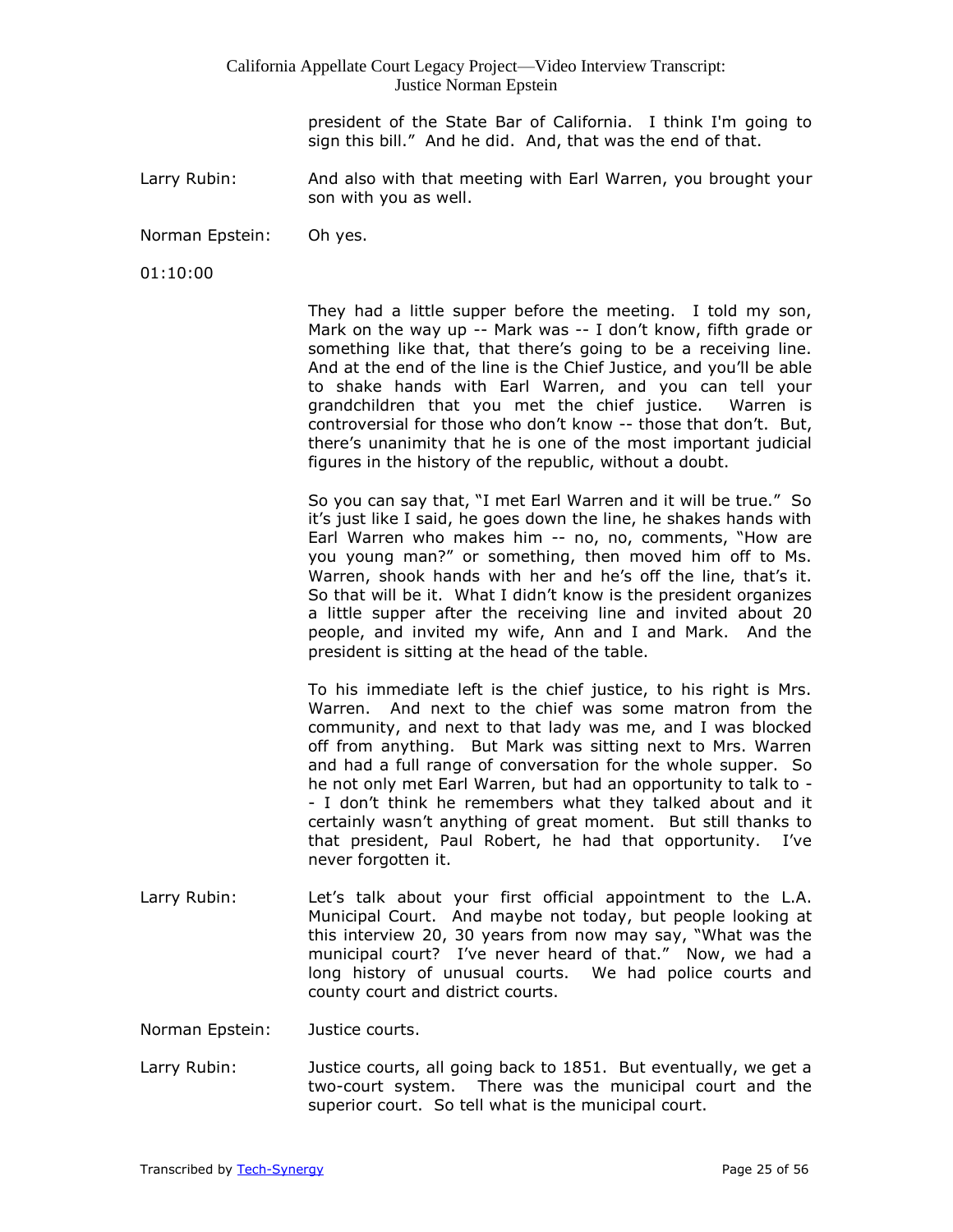Norman Epstein: Or some call it the "inferior court and the superior court." Yes, the municipal court had limited jurisdiction, can drive misdemeanors without felonies except doing felony prelims. It could only handle contracts, simple matters, below certain amount could not handle major classifications of cases, injunctive relief and of that sort.

> But the municipal court is where it started. And it was fairly unusual to have a direct appointment to the superior court, not that unusual but it was -- the usual pattern was you're appointed to the municipal court. But give to understand that there was a fair chance that I would be appointed to something during the summer, but it turned out that there were almost no vacancies on the L.A. Superior Court that developed during the summer, and they expected quite a number. But there were only a few number on the municipal court. So I received information that the governor might appoint me to the municipal court in Woodyard(ph), in East Los Angeles.

> I drove out there with Ann and we looked around. I said, "You know, obviously, we'd have to move. We live in West Los Angeles If I take up the judgeship out here, I'll be knocked off for the next election for sure if we don't move, and even if we do." So I took a pass on that. And time was going on and few appointments were made. And now, it's the end of the term, and obviously, it's not going to happen. Beside, which I was a registered democrat at that time, and the governor was a republican. He had been a democrat, but he used to say, he didn't leave the Democratic Party, it left him.

- Larry Rubin: And that was Ronald Reagan.
- Norman Epstein: That was Ronald Reagan. So, I get the call on Friday, the last working day of his office. He goes out of office on midnight the following Sunday. So remembering Marbury versus Madison that if I don't pick up the document and it's still sitting there when the next governor comes in, Jerry Brown, they can do just what Madison did with Marbury's appointment, which is to tear it up. So I flew up to Sacramento on Saturday, picked it up, came back and that's how I became a muni (Municipal) judge in L.A.

01:15:06

- Larry Rubin: You picked up the patent in the words of Marbury versus Madison.
- Norman Epstein: The document.
- Larry Rubin: Great!
- Norman Epstein: It's on the wall.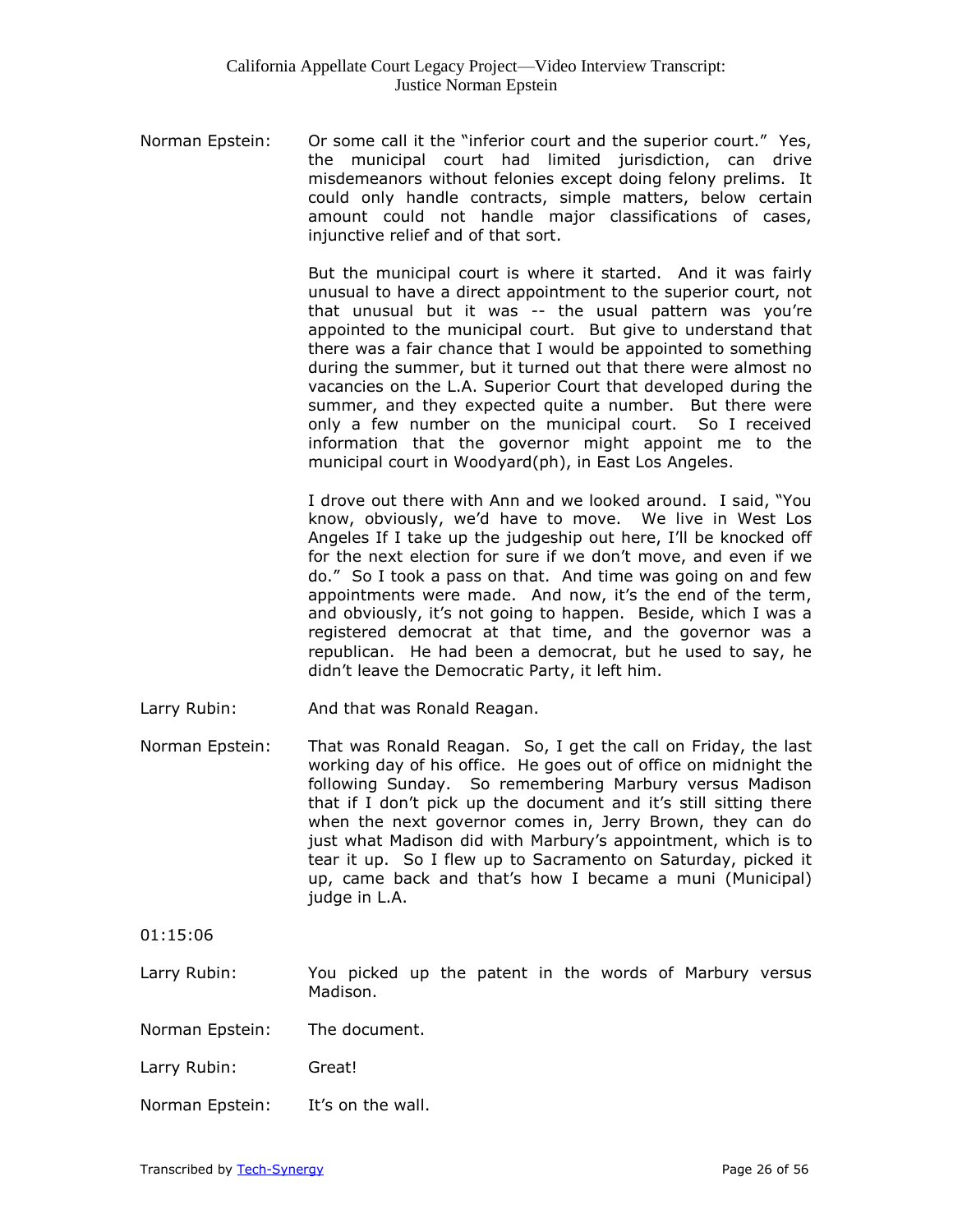- Larry Rubin: Now, you had known Reagan when you were General Counsel of the Cal State System because he was President of the Board of Trustees?
- Norman Epstein: Yes, and he was President of the Board of Trustee and President of the Board of Regents, but it's really an honorific -he would -- even now, the governor would typically go to a regents' meeting, trustees' meeting, stay for a half an hour or an hour and annoy, but it would be a ceremonial thing. During that time, the governor would attend the entire meeting, the fall meeting of the regents and the trustees.
- Larry Rubin: Is that because so much was going on at the time?
- Norman Epstein: Yeah, it was. So he didn't have an opportunity to know.
- Larry Rubin: And you talked to him and he knew who you were?
- Norman Epstein: Yeah.
- Larry Rubin: And how did you go about deciding to apply? Were there people you talked to or what was your process?
- Norman Epstein: I don't know that it was it an organized the process. I thought about it and talked to couple of people whom I know. One of our vice chancellors had been the education secretary to Governor Reagan, and some of the trustees in fact by that time, most of them were appointed by Reagan. So I knew Reagan. So, I went so far as to file the application and then got appointed.
- Larry Rubin: So you're on the municipal court, the Los Angeles Municipal Court, Harry Pregerson once said that he thought the municipal court was often the court where you could have the biggest impact on people. Any thoughts about that?
- Norman Epstein: Yes. I think there is -- I had heard that comment, but I think there's a lot of truth in that. You don't deal usually with the great issues of our legal time or huge cases or you may have a little piece of a big criminal case and not doing the prelim, but you do deal with people. And most people, most of this only in connection with the judicial system is in small claims court or if the happened to served on a jury. But other than that, most people don't have much to do with the courts.

But those windows are very significant. If you have some matter in the municipal court, civil or criminal, or it's a traffic matter, you form impressions for what you see. And if the judge is well for a different arbitrary or mean or any of those things, or if you're treated badly and ignored and the lawyers have interest in you except when it really matters to them, you might be juror, it would be closer to saying to it not to form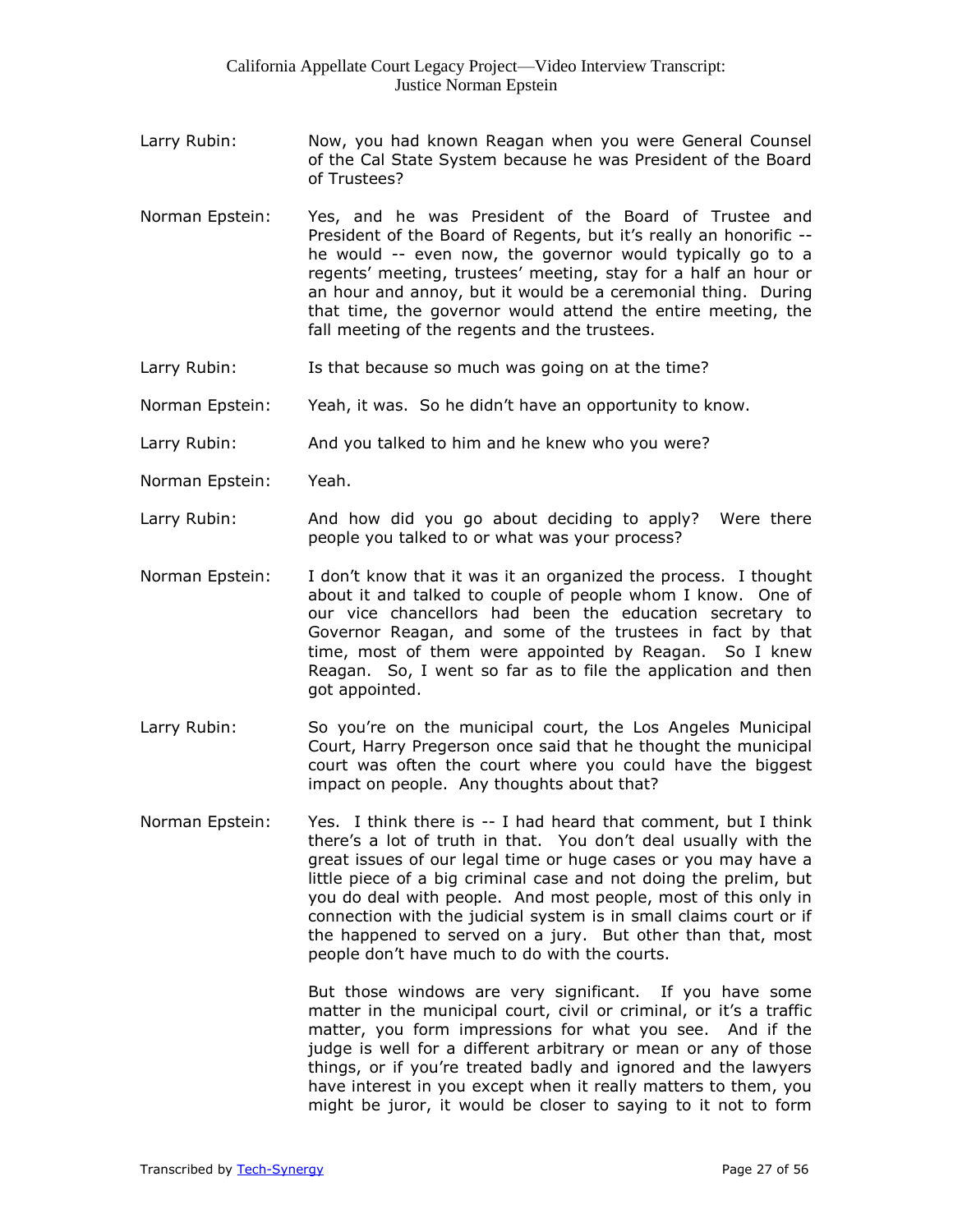some feelings about that that aren't too generous. And the matters that do go there which people are lit against, while they may not be important in the economic system as a whole, they are very important to the people who are in the litigation. That means a lot to them. This is big stuff.

So the impression that you make is this somebody who's trying to get a just results, who is patient. It's not just trying to ram everything through so you can get off the bench or something of that kind, or somebody who does care who explains things, so who is trying to do it right. And it would be more than human not to generalize from a snippet of experience like that.

- Larry Rubin: Did those forces contribute to your founding of the landlord/tenant court or why --
- Norman Epstein: Yes. At the time landlord and tenant courts so that unlawful detainers where scattered around through our general civil system. And it wasn't my idea, but the thought was that if we had concentrated that at one court, at least downtown, so that landlords could file the case downtown or they could file it at a district if they wanted. But we'd have -- we could develop some expertise and we could organize it, and maybe do some other things that are innovative, and that's what this was. I've tried to find something innovative that I could do, and I think just about every job that I've had after leaving (01:19:43), the -- and I tried to do it with landlord and tenant.

The form of complaint was something of a mess, some are more too long, some have other flaws in it. So with Warren Deering and a couple of other people, Paul Boland who was on the faculty of UCLA, we had a little committee.

01:20:07

We drew up a model form of complaint for unlawful detainer, and that became what is now the Judicial Council Official Form. We had an education program. We set up a program where lawyers would act as mentors to help ropers and unlawful detainer. Then most of the tenants were not represented even now, probably even more than most, and someone would act as temporary judge. But to do that, they went through this training program we set up for a whole day with an expert on the landlord side and expert on the tenant side and myself as judge of the landlord/tenant court.

It did a lot of good I think for the bar. I think it helped the bar in terms of its public interface and I certainly think it did something for justice. One of the people who is very active in that process along the faculty was Paul Boland.

Larry Rubin: And Paul of course was a colleague of ours on this court and colleague --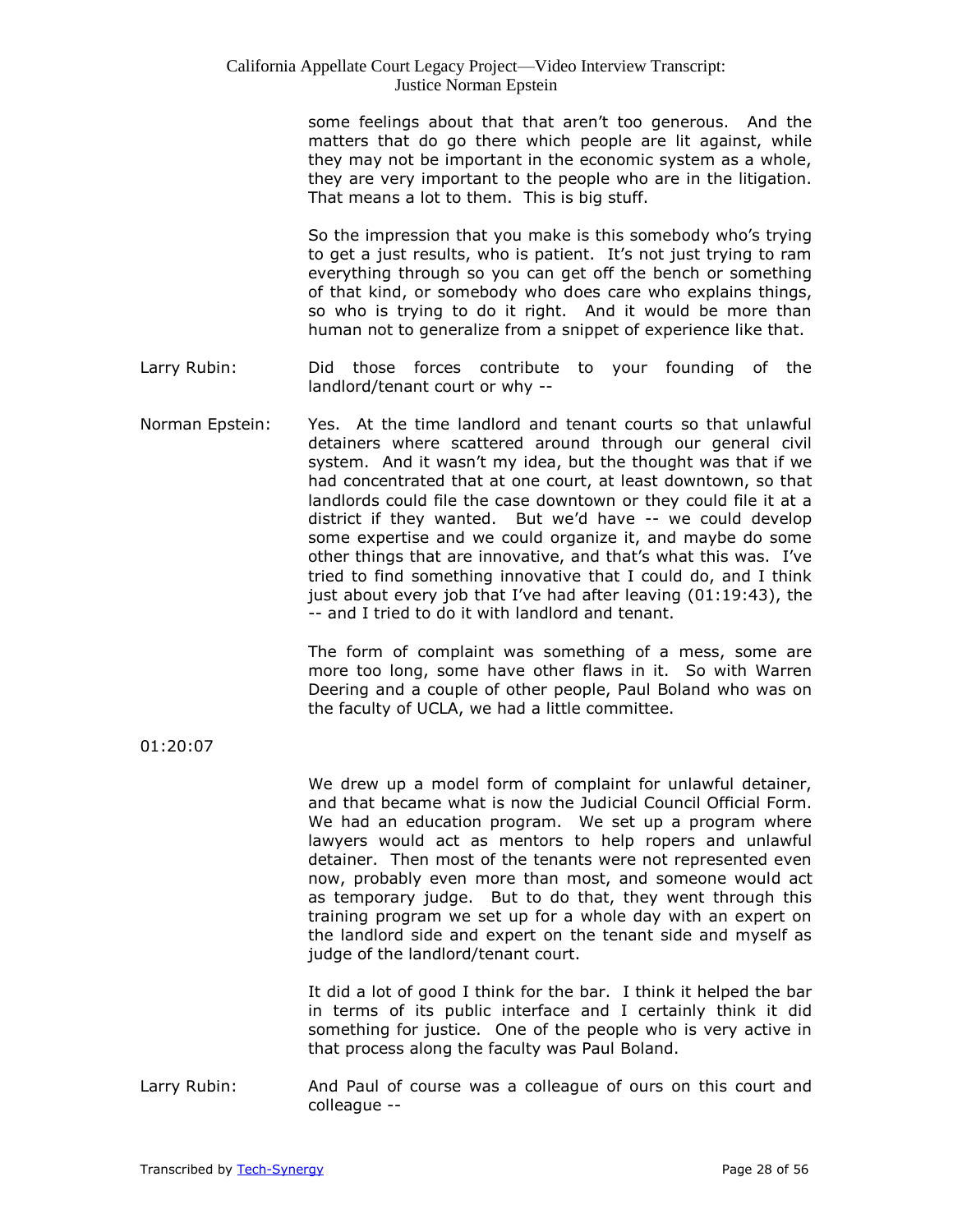- Norman Epstein: Yeah, another one of the most wonderful people I've known.
- Larry Rubin: You were only on the municipal court for five years which didn't -- which precluded you from gaining a great deal of seniority but that didn't stop you from trying to go up the municipal court leadership. Tell me a little bit about that process.
- Norman Epstein: The L.A. Muni court, there's an elected assistant presiding judge. And without exception, the assistant presiding judge would become the presiding judge the next year, so every year and move on. But it was also an unbroken tradition for around 10 years, that the senior judge on the municipal court who had not previously been the presiding judge and who had not taken a pass on it so I just didn't want to do it, would automatically be elected assistant PJ and then become the PJ. It was like a royalty system. Some kings are great, some are terrible, some are mediocre and some of the presiding judges were good, some were anything but good and some were okay. But that's what you get when it's the seniority system. I think most judges realize that it's not a good system.

So there had been several efforts over the year or two for somebody to take a crack at it, and running even though they're not the senior judge. And I was about the fifth one at least to do that, and I was the one that got elected. The reason I got elected is there are so many wax that already had been taken at this tree that one more good whack and it was ready to collapse and this was the last whack.

So I was elected APJ, and I served in that role for about two or three months before I was a part of the superior court and somebody ran against my successor, and he beat him and with that, the system was gone.

- Larry Rubin: So you never actually took office as PJ?
- Norman Epstein: I never did.
- Larry Rubin: You were APJ. So now that there's a nice lead into superior court appointment, Jerry Brown is governor, you're a Reagan appointee to the municipal court. What's the process by which you become appointed to the superior court?
- Norman Epstein: Well, you kind of try to do a decent job for a time. In my case, I tried to do some things that were innovative. I got involved in teaching which I adapted before the first program I taught at was. My teaching partner was a young muni judge named Ronald George(ph) and we both spoke at -- it was 1976 at Fresno, in conjunction with what became the California Judge Association which -- meaning, they're in the (01:24:13). And after that, I guess I got addicted to it.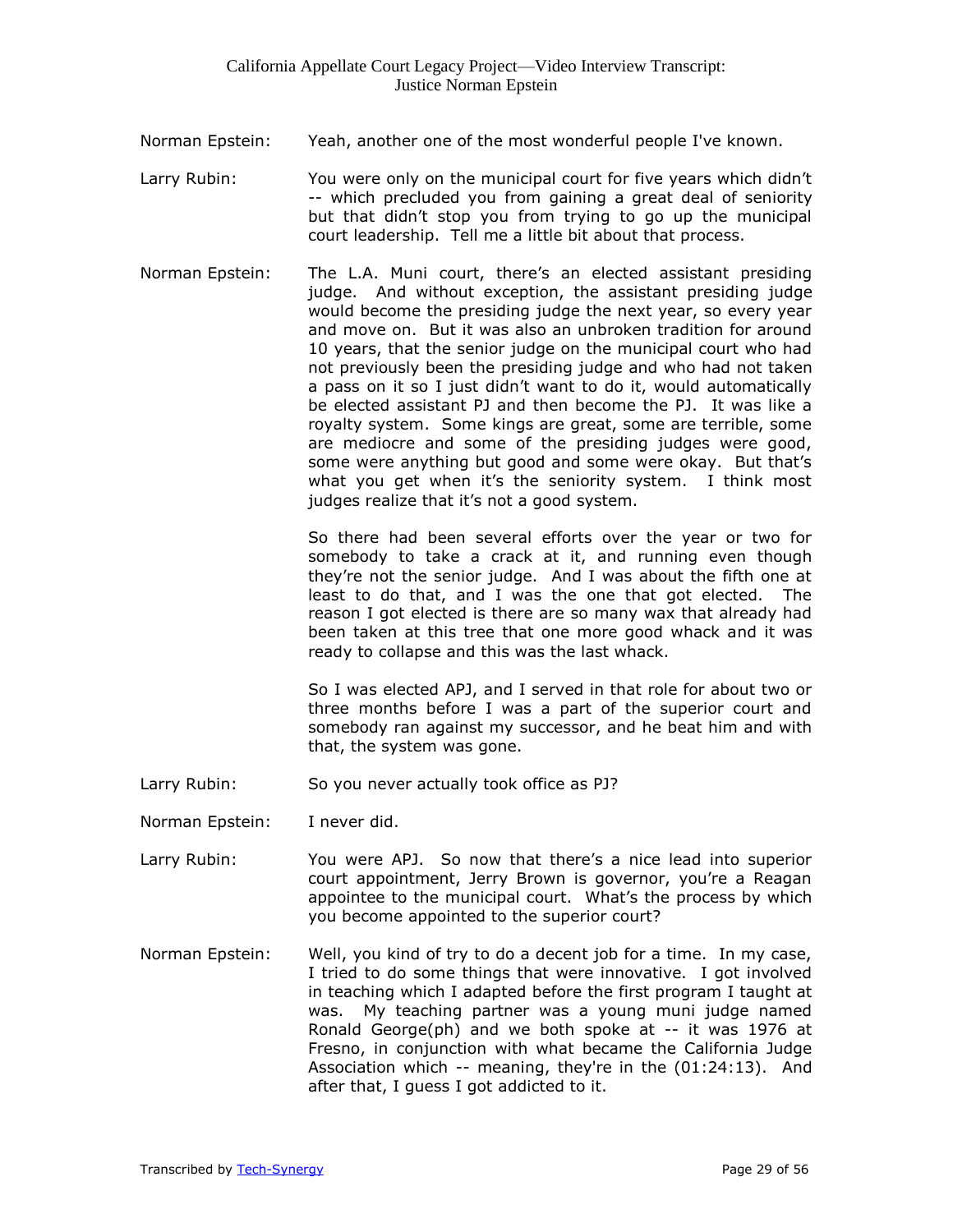- Larry Rubin: Your first assignment was to where on the L.A. Superior Court?
- Norman Epstein: Well, the first assignment was in delinquency, juvenile delinquencies downtown. And, I was supposed to move into the presiding justice juvenile, but the leadership had some other thoughts in mind and they wanted me to go to Torrance. And I remember meeting with the PJ and the APJ, and I really didn't want to go to Torrance. I didn't know anybody there and one thing or another.
- 01:25:00

So they finally said, "All right. If you really don't want to go, we won't assign you there. But we don't want to hear a pip out of you the next time we assign you somewhere." I called them back, "You know, I think I'm going to Torrance." So that's what I did.

- Larry Rubin: And how long were you there?
- Norman Epstein: Just about a couple of years, a year and something. My first day there, the supervising judge takes me aside and says, "You've got the duty on Friday." "What are you talking about?" "Well, you've got the duty." "What's the duty?" "Well, we've got to have somebody here Friday afternoon because emergency (01:25:39) or something." "Well, of course, I'll be here." It's seems that the tradition was at almost, no judges were there Friday afternoon. I don't know where they were but they weren't there, but they had that one, at least one judge who was there. I was a little surprised to hear that, but there are a lot of local things that happened, and not just in Torrance.
- Larry Rubin: And then you left Torrance eventually and went downtown?
- Norman Epstein: Yes. I really like Torrance. It was a nice place. They had good South Bay bars and nice interesting bar. I mean, the legal community. The --
- Larry Rubin: I thought you're talking about some bar called South Bay.
- Norman Epstein: So I got a call from John Cole(ph) who was incoming supervising judge in the law departments which is law and motion and writs on the 84. And, he wanted me to come down and talk to him about joining the 84. Well, I had no intention of doing that, but I knew John from being downtown where I was so I thought I owed him the courtesy. So I went downtown and met with John. I was leaving this chambers house walking out shaking my head. I came all the way down here to decline and I accepted. How did I do that?

But it was a wonderful thing. He was a wonderful man and he ran a tight ship. And at the time the tradition was you serve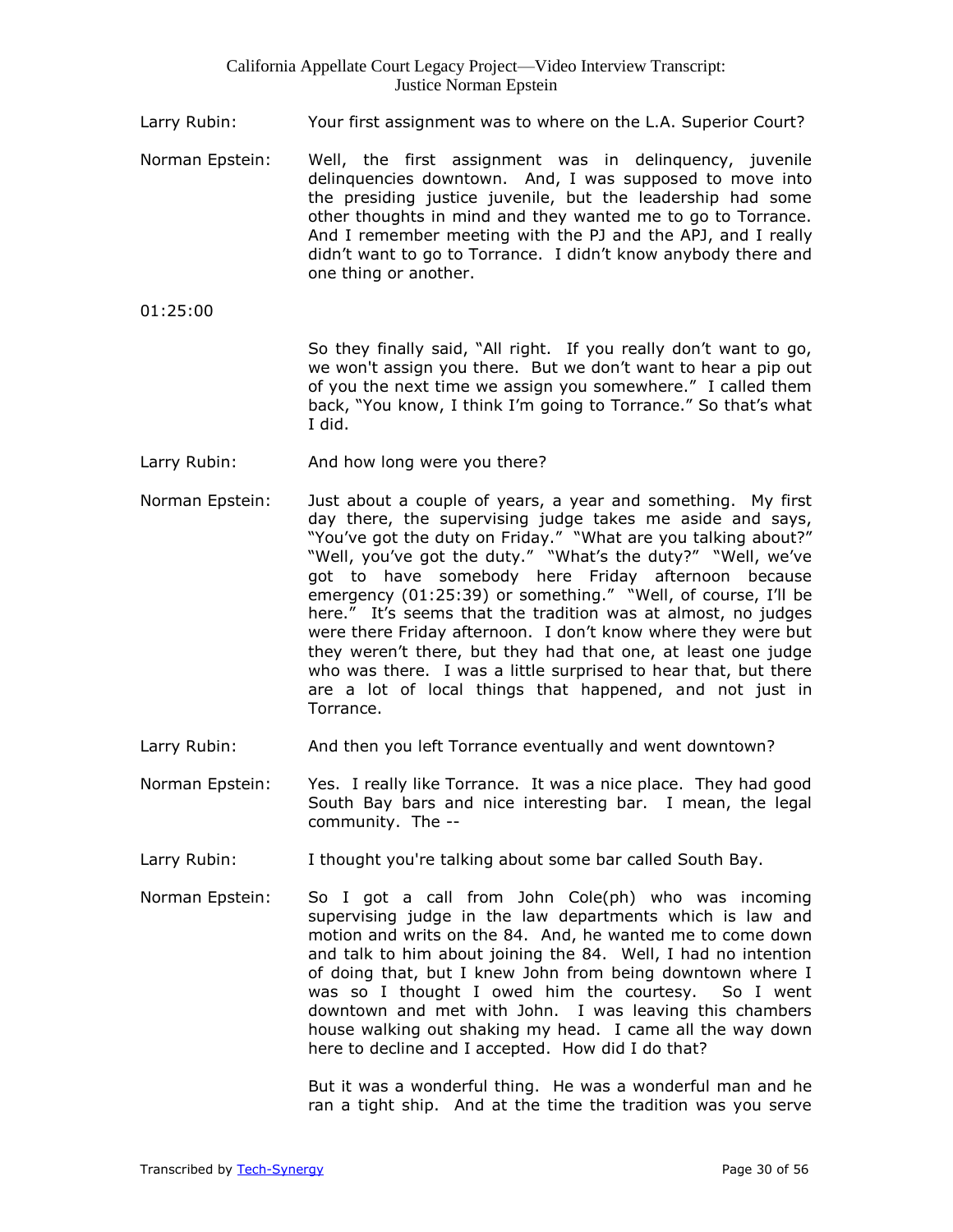one year -- one of the four -- it's one of the four judges. And of the four, two would be selected to serve a year as writ judge or two writ judges. And of those two, one would become the supervising judge for a year and then you move off the sequence and somebody else that had been moving up would follow along. That's not been the system for a number of years, but it was the system now -- or then.

So I served in each of those positions. I don't know if I ever worked so hard in a judicial position. And when I was writs - one of the writ judges and supervising judge, there were not more than half a dozen days, working days that went by in a year that I didn't have to take home between two and five beacon boxes of stuff. And I tried to do fat first. In preparing, we set three days a week. So to do the larger cases first, so I didn't have that much stuff to let go. Even so, there was a lot.

- Larry Rubin: Now again, for the benefit of the people who don't know this system, the law and motion judges handled all the demerge(ph), all the summary judgments, all the discovery motions because trial judges just try the cases, correct?
- Norman Epstein: That was the system at the time.
- Larry Rubin: David Yaffe, your friend eventually became one of the writs and receivers judges on the court until he retired. Did your time on law and motion, writs, receiver overlap with David Yaffe's?
- Norman Epstein: They overlaped with his being a judge, but not with his being on the 84.
- Larry Rubin: And at some point, the leadership bug comes up again and you decide to run for assistant PJ at the court, right?
- Norman Epstein: I was running for assistant PJ, and the L.A. Superior Court did not have a seniority system. It was wide open. And I think there were four or five -- I think eventually there's four of us who were running, and I sized it up and still sized it up. It was between Bob Milano(ph) and myself. And it's a nice question with one, I think there would have been a runoff between the two of us. But before that could happen, I was appointed to the Court of Appeal.
- Larry Rubin: So that's the second time when you're in the leadership position gets yanked out of you because you got appointed to a higher court?
- Norman Epstein: Well, I was almost in the leadership position but maybe -- but yes, it's the second time that general phenomena occurred.

01:30:01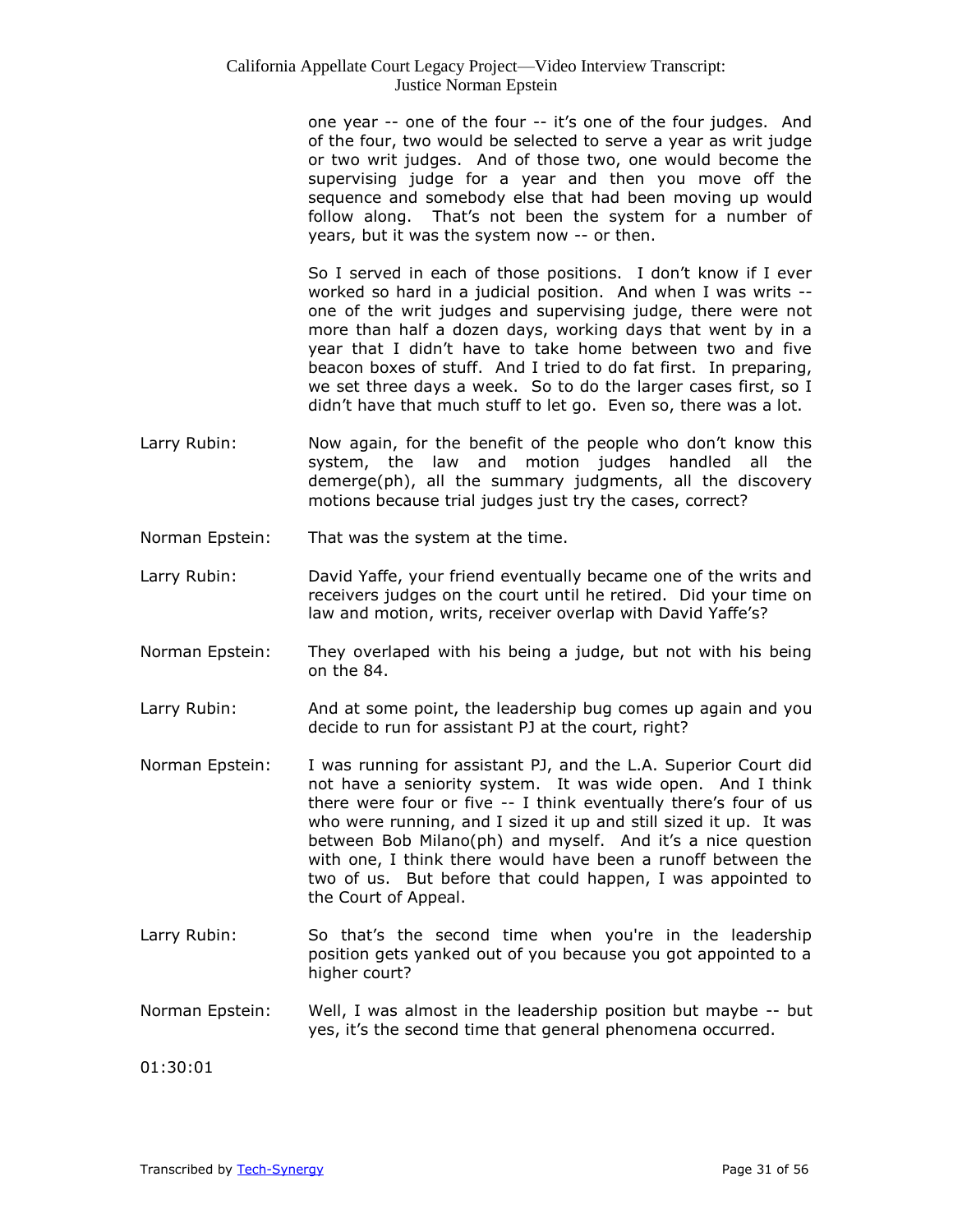- Larry Rubin: And the Bob Milano who was presiding justice of division one of our court, did he win the election?
- Norman Epstein: Oh, yes. He won. I think he won handily. And there were problems of being the PJ especially during that time and he was -- none of us are making the problems that I'm going to say I was not sorry to avoid.
- Larry Rubin: But one of the big issues that started developing then was trial court unification. And as we know now, there is no municipal court, there's this single unified superior court that eventually included all the previous municipal court judges. Any thoughts on how unification has worked looking back on it?
- Norman Epstein: I think in general, it's worked reasonably well, and very well in most of the counties. It took some time for it to work out. There were I think understandings reached in a number of counties and all those are going to be one court. The people are now doing muni court work with the main, continue to do it and they just -- that was kind of just what happened in a number of places. But you know gradually, these people moved on or retired or whatever, and the unification became more of a reality. The Los Angeles Court is unique. It's such an enormous operation. It is I think by far, larger than -- other federal system, many other court systems in the country, a single court. New York has it divided in various ways of the Supreme Court, their trial court on a regular term level. And it's certainly I think has created efficiencies as well and a lot of challenges.
- Larry Rubin: Anything else about the Superior Court time you want to talk about or any good judge friends that you've met there or anything else?
- Norman Epstein: Oh, a lot of friends who remain my friends. I think one of the most interesting and then rewarding things that I did there and after coming out of the Court of Appeal was in judicial education. I love this work. I was dean of the college. When I became dean, the chief justice was Rose Bird, and she was kind of jealous of anything that had authority that wasn't under her authority. So there was an advisory committee that had served like the board of director for the college. She abolished it.

And so, I saw that as an opportunity. So I appointed an informal group of advisors, a dozen or 15 people, judges around the state, and we were going to take a look at the college from top to bottom, rear, front(ph), the whole thing, and that's what we did. We had a series of meetings, came up with a new scheme and we implemented it. And the colleges changed, over the years had changed somewhat from that. But I think, that's a situation where change is healthy in itself.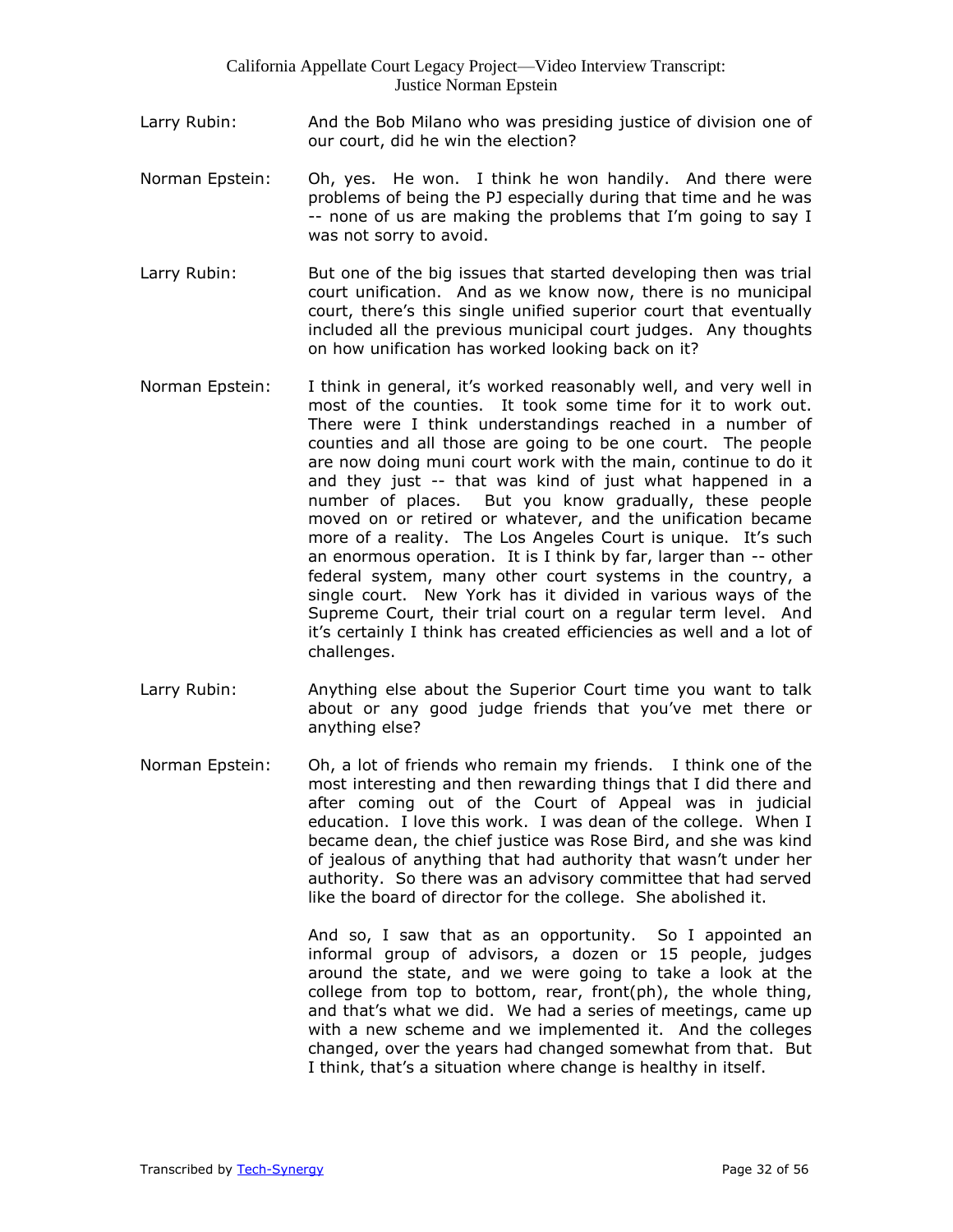You don't get stale. Something's new, it's refreshing. We've tried something a little different. But many things that we did that were instituted as a result of that committee are with us yet. One of the things that I did was to reform the course in ethics. The last time I had been there, the person who's teaching it did so by reading the Canons of Ethics in (01:33:48), and word by word, utterly useless. You certainly don't learn anything doing -- I was saying, you actually wouldn't learn while reading them.

So I asked Dave Rothman(ph) to take that on. And with a couple of other people and whom I think he -- they were appointed because he recommended them. So Dave (01:34:11), later dean of the college and (01:34:16) run the ethics course and did a phenomenal job. It was I think the best course of the college at that time, and there were a number of pretty good courses. And it's still I think a highlight of the college, and Rothman gives that experience credit in his book, his book on California Judicial Ethics is the bible on judicial ethics. Nobody becomes a judge in California without looking at that book. And you look at it continually as issues arise that cause you to do so.

- Larry Rubin: And it's being revised as we speak?
- Norman Epstein: It's being revised now, yes.
- Larry Rubin: Well, as long as we're on ethics, you also run the California Judges association. And one of the things you said there was about participation, the ethics committee.
- 01:35:09

As long -- if you tell a little bit about how that ethics hotline works, because it's of great benefit I think to the judiciary.

Norman Epstein: I was on it for about five years, one of many members. And I don't think there's anything that the California Judges Association does. It is more appreciated by its membership than that. And as a matter of fact, in terms of the ethics community and the hotline, you do not have to be a member of CJA to use it. Any judge in California can call any member of the ethics committee and their identities are publically available and ask an ethics question, "Can I do this?" that sort of thing. This kind of a problem is the reason. And the committee member will give you an almost immediate answer. The answer usually comes out within a day or two days. It's rare that it's held up after that. And the protocol is that the judge who gets the question will write it up and send it to the vice chair of the committee. Once there's some agreement between this person and the vice chair, then the letter -- the ethics letter goes out. In the rare instance where they don't agree,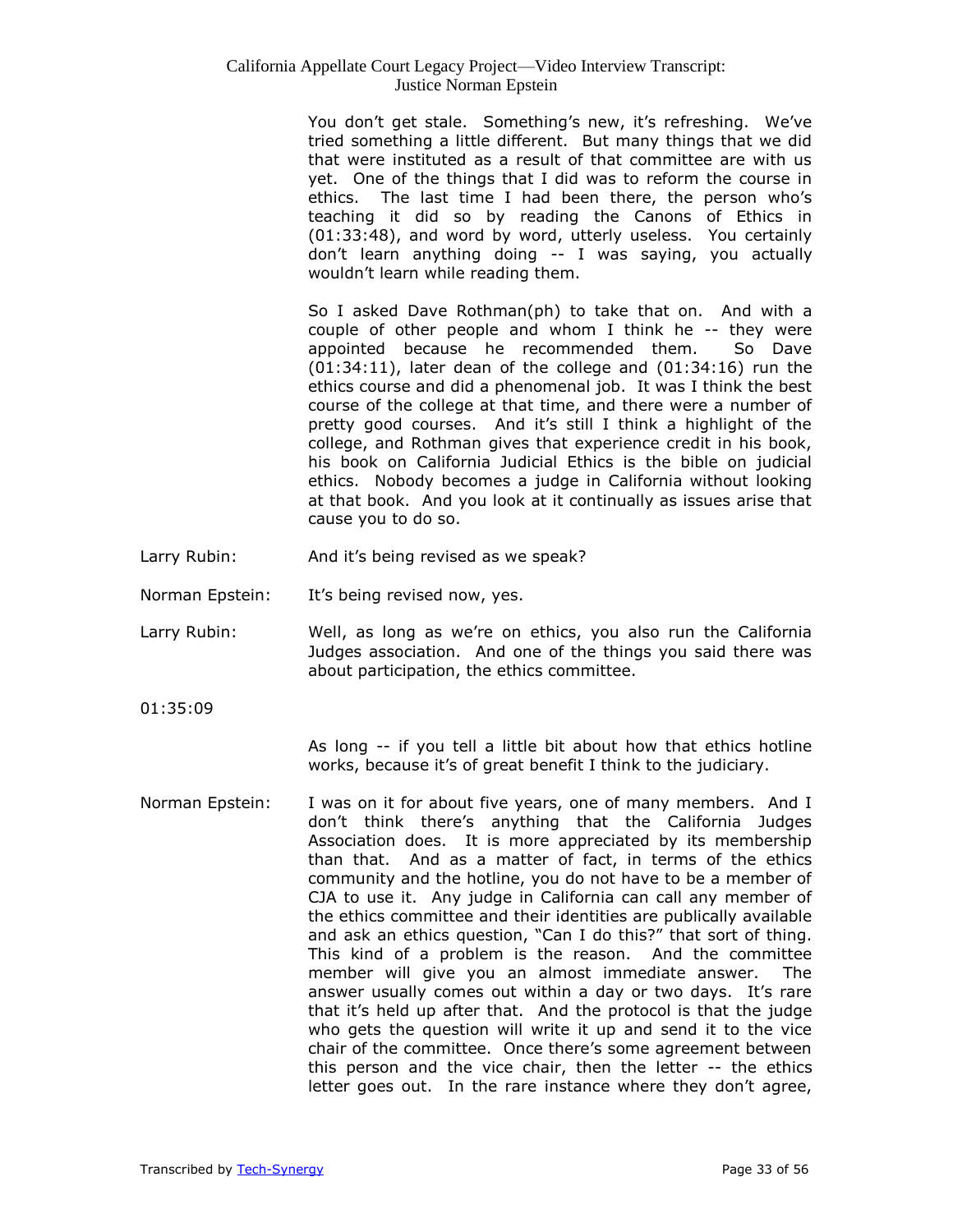the letter can still go out, but it should indicate a caution about the disagreement.

So as far as anyone knows, no judge has gotten into difficulty by following the advice in the ethics letter, even if it should later be shown to be erroneous, so long as you're following that end --

- Larry Rubin: And difficult, you mean commission on judicial performance?
- Norman Epstein: That's the main trouble I had in mind, yes. So the members I think is one of the most impressive committees that I have served on, and the members take it very seriously. There had been people on that committee who served for years and years, and one of them has moved off just for a break but it will be coming back I think (01:37:21), and they do a lot of good. Some of the questions are pretty obvious. Some of the judge well knows the answer but asks anyway. I used to do that. If you're getting an award at a fundraiser, can you accept it and we don't raise money? Yes, you can, because there's a special exception just for that. I always wanted to have a letter at hand if I ever did at times. I had done it a couple of times.
- Larry Rubin: There's an educational element and a comfort element to what goes on.
- Norman Epstein: Yes, that's right.
- Larry Rubin: Right now, we could go sort of back into your judicial career in terms of elevation or we could continue on with education. What do you feel like talking?
- Norman Epstein: Well, let's go back a bit. In terms of being appointed to the Court of Appeal, at the time, there were two openings in the second district serving Los Angeles and the three counties, north of here. I got a call from the governor's office to meet with the governor. So I go up there and I was meeting with the appointment secretary, Terry Flanigan and he told me that "Before you meet with the governor as we've mentioned, let me tell you that you're the first of some 10 people he's going to interview. And the way this governor likes to do it, he's going to interview everyone and then he's going to think about it and takes his time. It's a very -- it's an important appointment and then he makes a decision. So don't get worried because you don't hear anything. It's going to -- these things take some time."

So I went and meet the governor, just the three of us, the governor, myself and Terry Flanigan. And he mentioned -- he started by saying, "I know we've met but we don't really know each other," which we didn't, and then he proceeded to ask a number of questions, most of which I've forgotten. But one of them, I do remember particularly. He said, "You're a candidate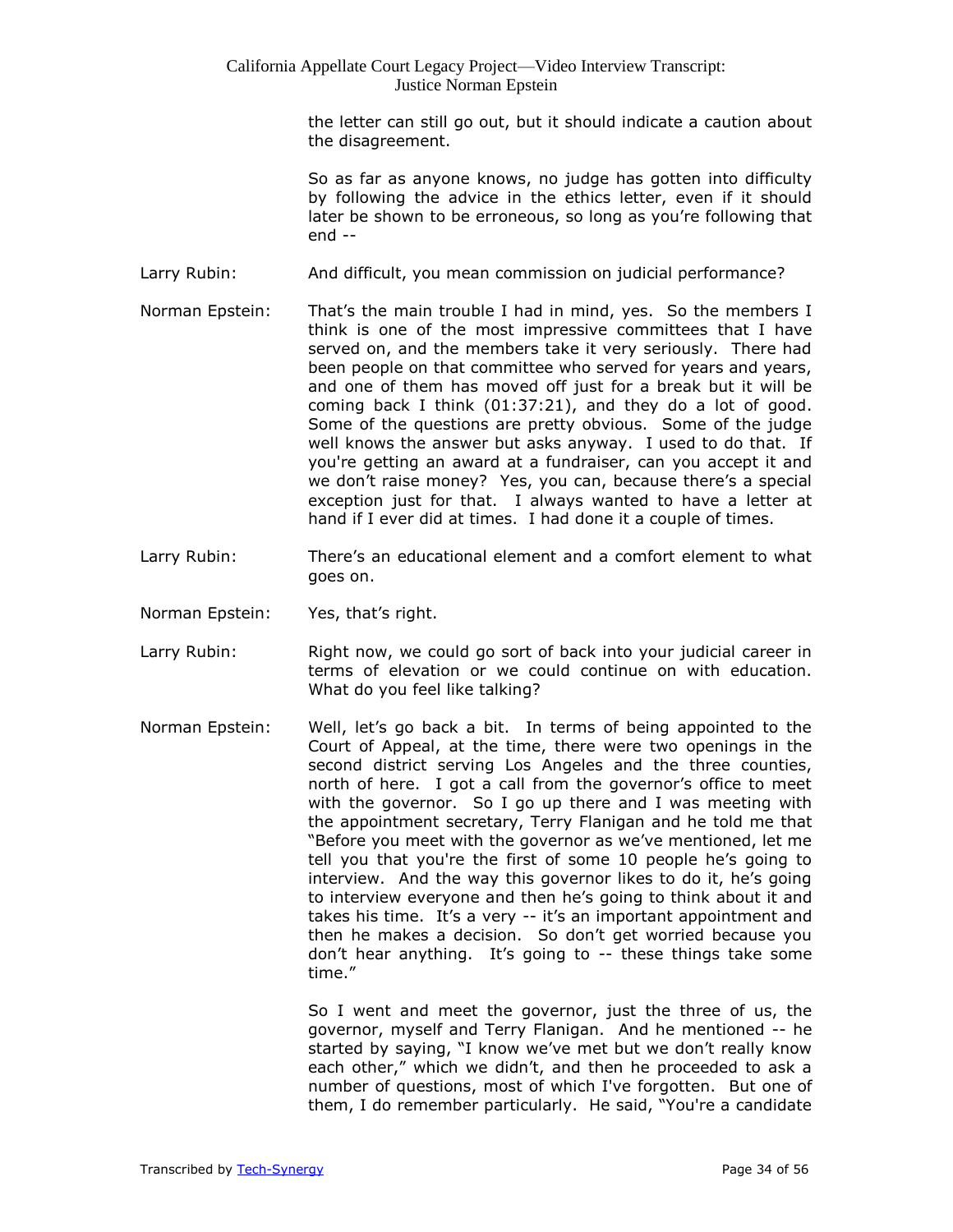| California Appellate Court Legacy Project—Video Interview Transcript: |
|-----------------------------------------------------------------------|
| Justice Norman Epstein                                                |

for the intermediate court, the Court of Appeal. Now the great issues are decided by the California Supreme. That's the great issues aren't the stuff that you're going to be doing. Why are you interested in doing that?" something to that effect.

And my answer was, it's correct that the great issues are resolved by the high court, but all the interstices still have to be filled in. How does this apply? How does that apply? What about this nuance, and so on. And that's what fills those books for the most part.

#### 01:40:10

So the role that the intermediate courts play is really quite significant. They have another role as well. The intermediate court has to follow what the high court has said. But if the court thinks it's wrong then sometimes it's a proven wrong with the wisdom from passing time?

One of the obligations and opportunities that the intermediate court has is while applying with the Supreme Court as said to suggest that the court reconsider the issue. That's an option rarely used, but occasionally used, and I know of a number of cases including one at ton(ph) where it lead to a total change in the law as particular area.

Anyway, it was a very nice interview and at the end of it, the governor told me he wanted to appoint me. So I did out say 01:41:04)

- Larry Rubin: And did Terry Flanagan appear surprised?
- Norman Epstein: I think he was surprised. He was sitting there and somewhat surprised.
- Larry Rubin: And then what happens when you go back to Superior Court knowing you're going to be appointed?
- Norman Epstein: I'm still running for APJ at the time. Well, I was told that I cannot reveal this until the governor issues a press release, and I found out when that was going to be.

Since I was running for APJ, I was dealing with candidates until I have to do you. You got to get out to each of the districts and meet with the judge of the district and tell him, protect(ph) your position, answer questions and so on.

So I was meeting with the judges in my old stopping ground torrents(ph) which was also Bob Mano's(ph) area. It's now 20 minutes to two and the press release is due to being issued at two. So it's only 20 minutes. So I figured, "Well I guess I can tell him."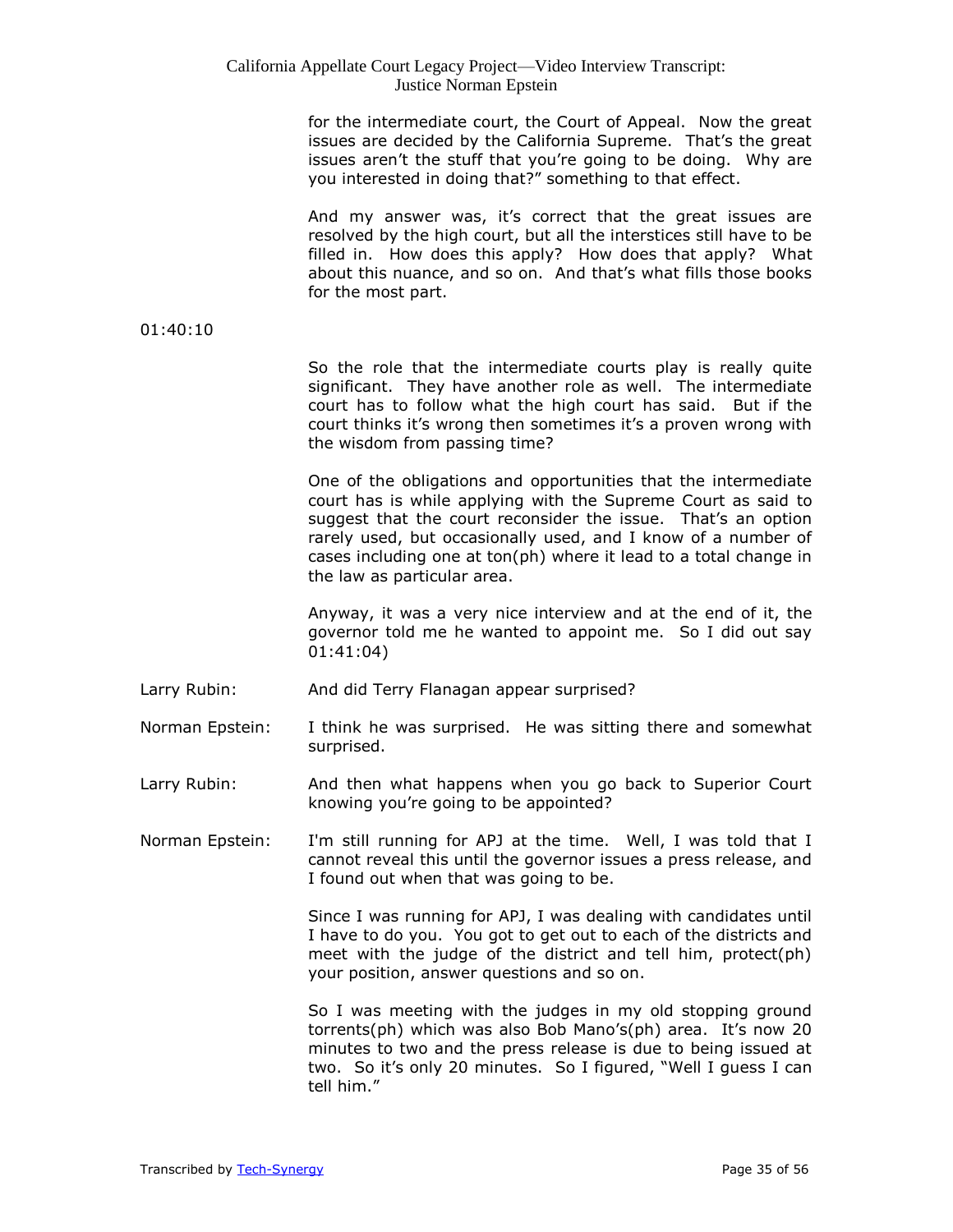- Larry Rubin: You're getting a little giddy?
- Norman Epstein: So I said, "Since a week ago, at this point I would conclude but asking for your consideration for the position of assistant preceding judge. However, I have to tell you that I've withdrawn from the race." And they're all this long faces around the round the table, and then I explained why.

And when I was looking over here somebody gets out the chair over there, and called a buddy, so somebody else knew about it probably about 10 minutes to two, close enough.

- Larry Rubin: But no effort to recall the appointment.
- Norman Epstein: No.
- Larry Rubin: Now, you have had experience on the Court of Appeal before you had pro tem in divisions one and five. Any experiences as a pro tem that is particularly memorable?
- Norman Epstein: Well, I remember once the justice came in with her assistant and that his beacon boxes of stuff of this huge case that I was going to get, and there were only two sitting justices at the time. So I got that. That was a huge amount of work, and we ended up with this long opinions, Supreme Court took it over, and came out the same way as I did, but in about half the space.
- Larry Rubin: Any professional relationship or friendships developed during the pro tem period that you were able to rekindle later on?
- Norman Epstein: Yeah. There are a number of them. One of them was Tim(ph) McCloskey, who's position I filled when he retired. One of the really good people, but there are so many.
- Larry Rubin: Justice McCloskey sadly died before we even started this legacy project, so there's not a whole lot on him that we've recorded. I'd love to spend a minute or so. I remember him as a big man, was he a big presence?
- Norman Epstein: Well he was overweight quite a bit. He used to say that the instead of going to where you usually go to get your robe as new a new judge, he went to Los Angeles, (01:44:30) to offer his. But he lost a lot of weight, and some -- a huge amount of weight. You'd suspect there's something else going on. Although he never confided in me, and I didn't ask, I suspect that there was with Tim a very warm person, outgoing, he and the PJ were very close, just really wonderful people.

01:45:04

Larry Rubin: You spoke at his funeral?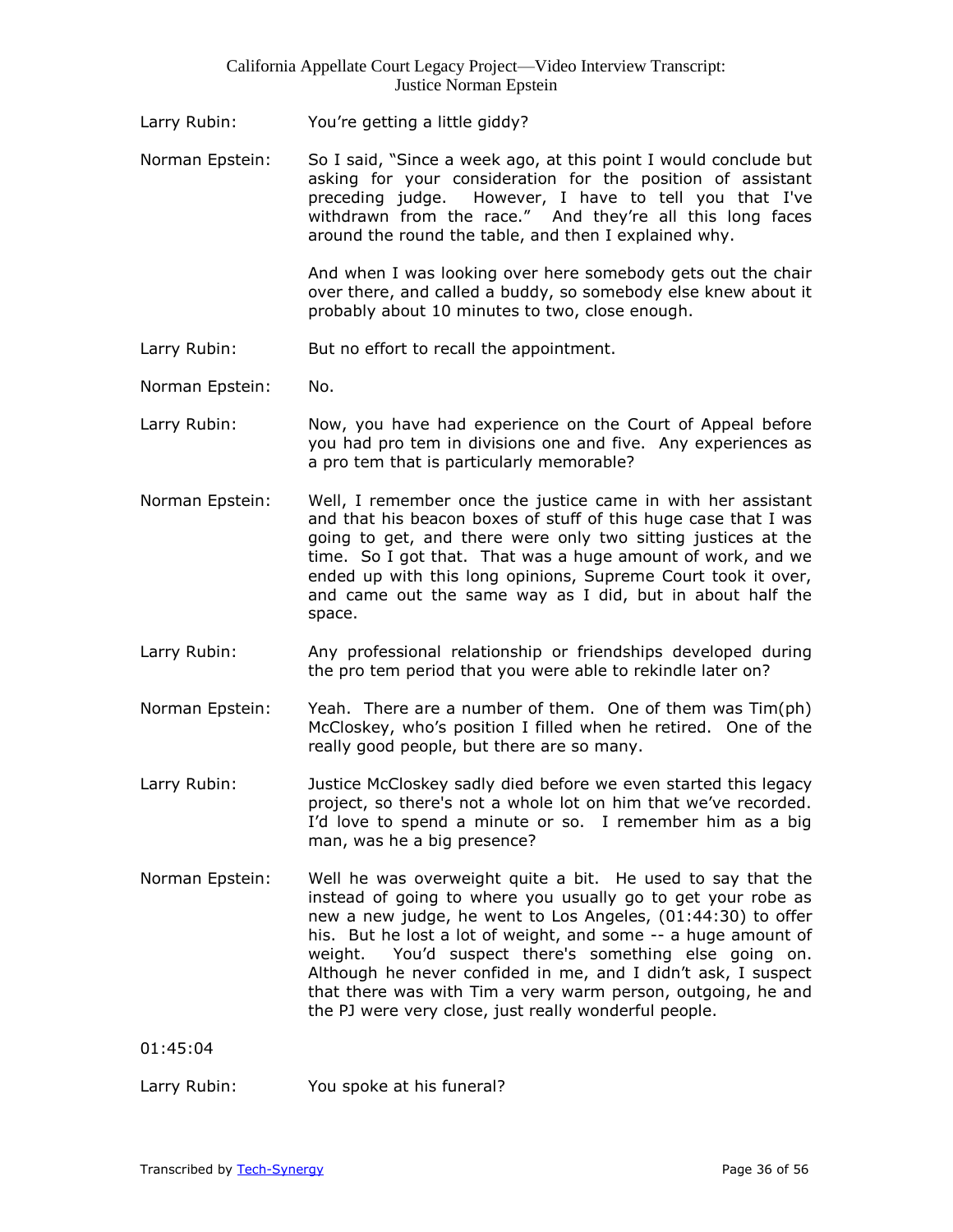- Norman Epstein: I did.
- Larry Rubin: So you joined division four, and Arly Woods(ph) is the PJ, Ron George and Jack Gerdson(ph) are --
- Norman Epstein: And Arly would have spoken in the funeral except she had laryngitis at the time, and that's why I filled in.
- Larry Rubin: Obviously, you knew Ron George because you mentioned back from the municipal court days. Did you know Arly Woods or Jack Gerdson?
- Norman Epstein: Not well. I knew Jack the AG's office. And then he was PJ when I was on the court, so I know them all.
- Larry Rubin: And what was Arly Woods like as a Preceding Justice?
- Norman Epstein: Arly was wonderful. I never saw her utter an angry word from the bench. In fact, I'm trying to remember if I've ever seen her utter an angry word at all. But she had a code, a very ethical code, very careful, and she saw her job as a fundamentally trying to get it right which is what every decent appellate judge and every judge does or ought to do. Sometimes when there's a policy choice that might influence what you're doing, but she was interested in following the law, and she was just wonderful to work with. Everybody loved Arly.
- Larry Rubin: You were appointed in 1990.
- Norman Epstein: Yes.
- Larry Rubin: And by the end of '91, Ron George becomes Chief Justice and Jack Gerdson retires, so you've got two judges. What did that entail?
- Norman Epstein: Well, as opportunity to shake things up a little bit around here, and we had a work with pro tem but everybody goes through that. We're going through it now and parts of the courts particularly division three and division five.

You get by it, and hopefully we don't have a lot to say as to who our colleagues are going to be, but not knock on wood, I don't think that this division will end probably most of as ever had a situation where somebody was appointed who just couldn't get the work out or just couldn't get their arms around what it is or who was dishonest. I'm going to affirm this thing no matter what. We'll find a way or reverse it or perhaps worst of all, it doesn't get along.

Larry Rubin: With the two regularly assigned justices with two pro tems, if one of the regularly assigned justices disqualifies himself or herself, you can't have two pro tems on a case, if I recall. Did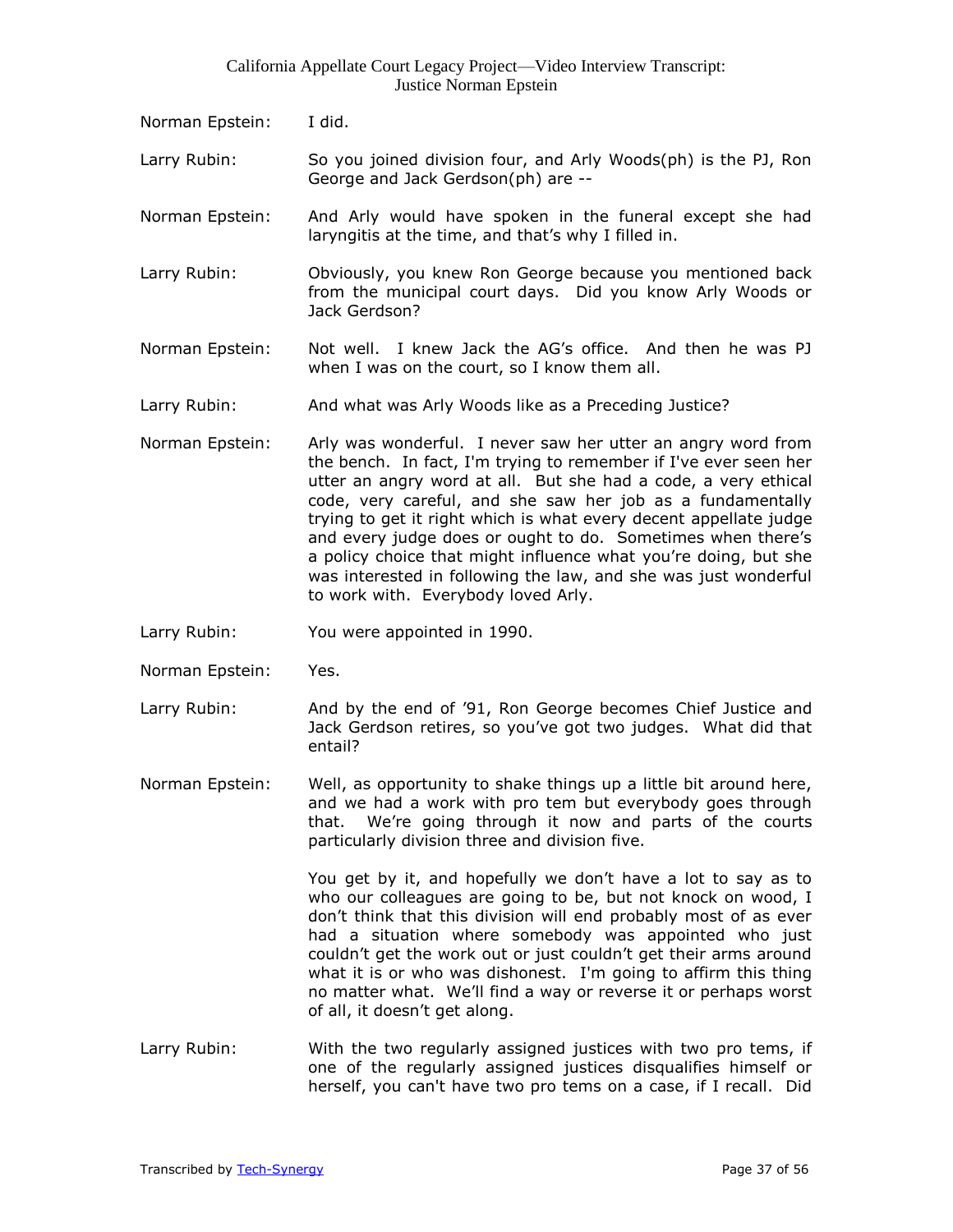that happen very often where you have to send cases out the division?

- Norman Epstein: Very rare, it does happen, but i can recall a few instances of it since I've been here.
- Larry Rubin: So eventually, Chuck Vogel is appointed and then Gary Hastings and you're now the full complement of the four.
- Norman Epstein: And I hope it's stays that way for a while.
- Larry Rubin: Tell me a little bit about Chuck Vogel and then Gary Hastings.
- Norman Epstein: I knew Chuck. He was president of the UCLA Law Alumni Association, and I was the president just before, just after he was. So I knew him somewhat then. All I know and I had one another connection with him. I was on a project that leads to what happened to do with the discovery act that was now the Civil Discovery Act. Chuck had just come off a long pro tem assignment, one of the -- an infield case. He did that and another (01:49:07) celebrating case, both of which were affirmed.
- Larry Rubin: I think he did Manson.
- Norman Epstein: I think he did.
- Larry Rubin: The Manson case or the other one.
- Norman Epstein: Very bright guy, very energetic, and he's one of these people if he joins in an organization, you can almost set your watch by it. In some of the years he's going to be the president of the organization. And that has been true with the L.A. County Bar, State Bar of California, and I'm not sure what else.
- Larry Rubin: I think he probably was the head of the Sidley and Austin out here when he was at that firm.
- Norman Epstein: I don't remember if he was with it, but certainly it wouldn't be surprising.
- Larry Rubin: And then Gary Hastings' father, Jim, had been a judge on --.
- Norman Epstein: Yes, I approached him with Jim in division five.

01:50:01

Both of his parents were just wonderful people, and Gary is really a pleasure to work with this. He's such a genuinely nice person. And like the others, what's driving him is to get it right. And sometimes, that's a little elusive or the issues are closed or there are other problems. But that's certainly what a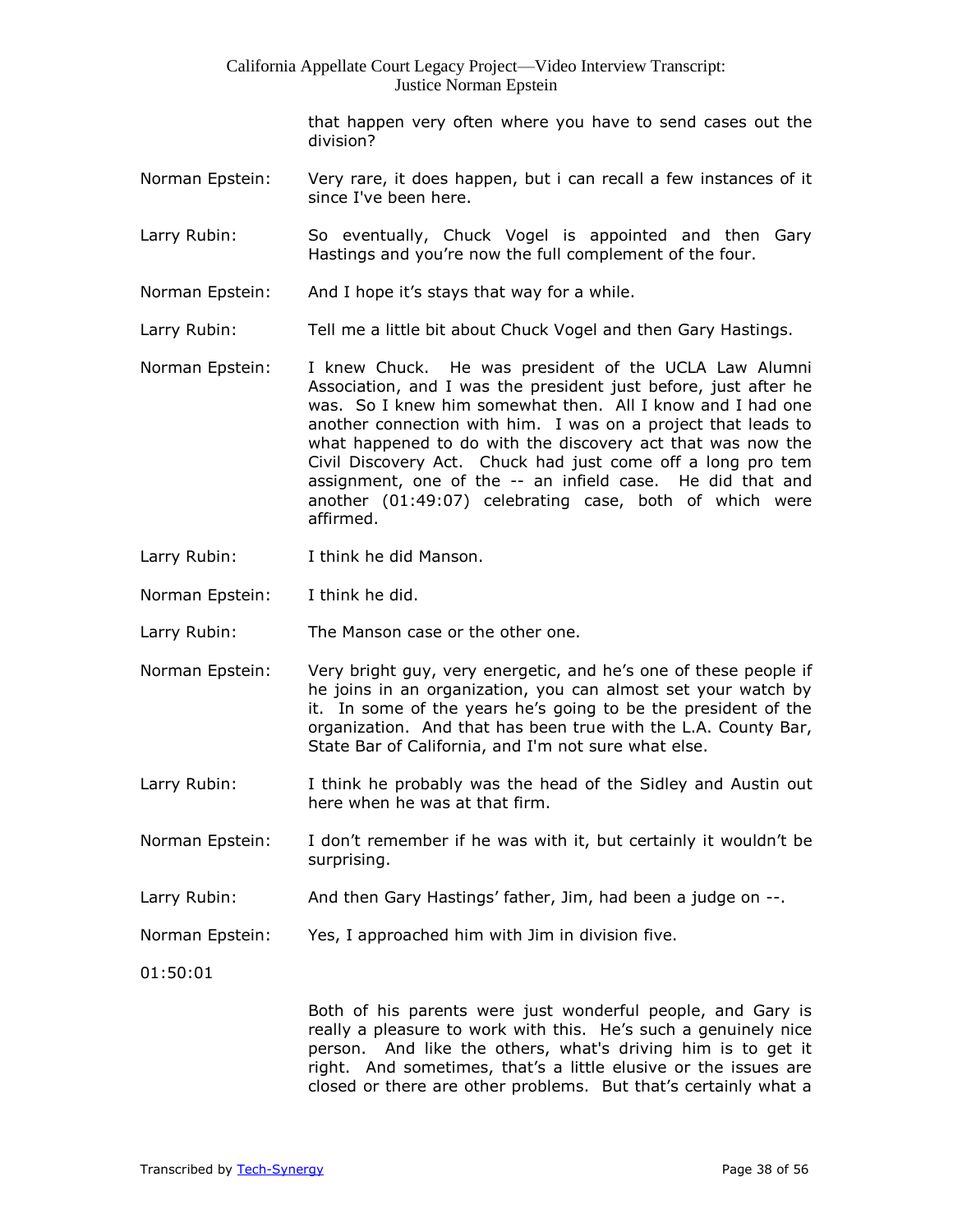> decent judge tries to do and he was dedicated to do that. Well, we disagree once or twice, nothing fundamental.

- Larry Rubin: Chuck Vogel was appointed PJ in 1996 shortly after Arly Woods retired. Did you notice much of a change in how the division was run with the change of presiding justices?
- Norman Epstein: Yeah. Chuck had a somewhat less relaxed management style than Arly did. And he was an administrator of presiding justice of the district. Certainly, he was different that what it had been before in that role.
- Larry Rubin: He succeeded as Administrator Preceding Justice, Mildred Lily(ph), I believe.
- Norman Epstein: Yes.
- Larry Rubin: She was an institution for many, many, many years in the Appellate and trial court system. What do you recall of her?
- Norman Epstein: I worked with her when I pro temed in division one, and it was -- the big case I had involved agriculture labor relations. So she regaled me with her early days on a farm in, I think, Stanislaus County. She was a legend around here. She had been appointed by Goody Night(ph) in 1949 or something like that and had been a judge all this years. I remember when she received an award for being a judge for 50 years, 5-0, and just a wonderful person. You'd have to really make an effort not to like here, and I don't know that anyone ever succeeded.
- Larry Rubin: Chuck Vogel eventually retires, you became PJ in 2004 and that makes your appointment by four different governors, you got Reagan, Brown, George Deukmejian, and Schwarzenegger.
- Norman Epstein: Correct.
- Larry Rubin: Did that seems remarkable to you, that four different governors would appoint one person?
- Norman Epstein: Well I've been here for a lot of years and the governors don't serve for quite that many years.
- Larry Rubin: Anything remarkable about the appointment process with Governor Schwarzenegger? Did you meet with him or?
- Norman Epstein: No, I never did. I don't recall meeting with anybody in the governor's office, I talked to its appointment secretary, but all he wants when he called to tell me I was being appointed.
- Larry Rubin: That's a good conversation.
- Norman Epstein: Yeah it was. I said, "Yes."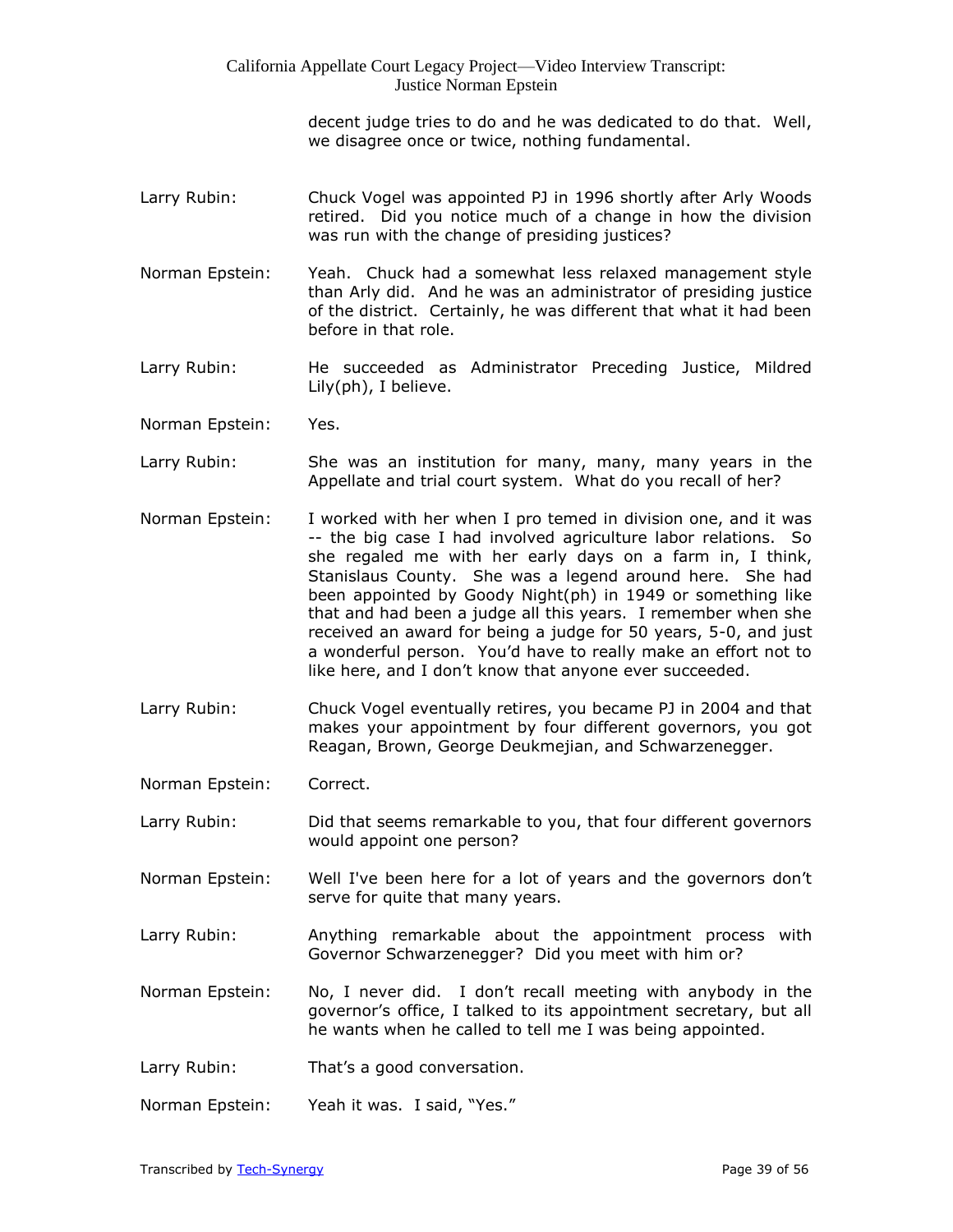- Larry Rubin: Good. And you didn't say, "I need a week to think about it."
- Norman Epstein: No, I didn't have to think about it.
- Larry Rubin: Good. Going back a little bit, when you are appointed at The Court of Appeal, you hired two research attorneys who stayed with you for a good 25 years.
- Norman Epstein: That's right.
- Larry Rubin: Tell me a little bit about the two of them and how they came to your attention.
- Norman Epstein: (01:53:53) had been a research attorney for Sandy Lucas(ph) who had been the Administrator Presiding Justice for the second district and the Presiding Justice of his division. And he called me and said that he's going to be retiring, the word isn't out yet but he has the best research attorney in the district and he's recommending her to me and meet her. So we interviewed each other and the rest is history.

Aurora(ph), who retired just a couple years ago was just super and she's doing pro tem work here now. And so Charlotte Ashman(ph) was a result of Paul Bowens' calling and the same with Charlotte, who also retired just a short time ago. And I should add my secretary was, Betty Wilkins, who has been Judge McCloskey's secretary in private practice. Then when he went to trial court, he didn't have a secretary, but we gone to Appellate Court, then he did, so she came back and worked for Jean(ph), and worked for me until she retired.

01:55:00

Her daughter is a physician practicing in New Jersey and they only have one child and that was just too much of a magnet. So Betty has moved back to -- actually, Delaware next to New Jersey.

I had thought that if I had a third research attorney, I would like to try and experiment. I would like the person to be an annual. And what I proposed to my alma mater, you say like, "I will promise to appoint at UCLA person for a year for this annual position. If you will present somebody who is first grade but if you do that, I'll do that. And the first time you failed to do it is the end of the program at least as far as UCLA is concerned."

Well the first year, I got into the market kind a late and there was seller's market at that time, and the person they came up with didn't look so good, and I was checking him out. He had court(ph) to the big from for the summer and I called. I didn't know the people ha have been n working with, but I called a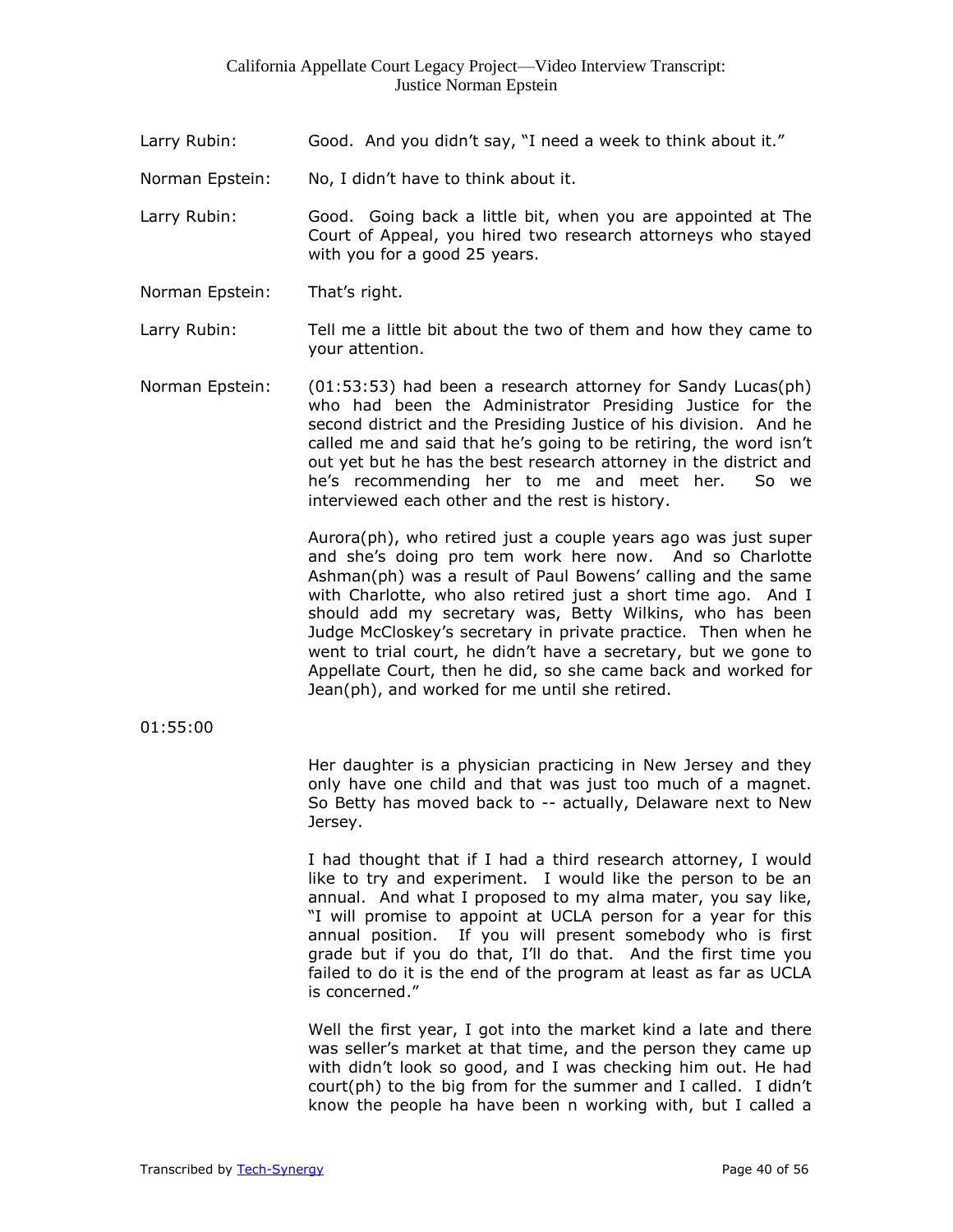friend of mine who was a partner there and he checked the balance there.

We judge people by three things here, the quality of their work, the amount of their work, and how well they get along, so and so, gets along fine.

Let me go over that again, I said you heard me. So I took a pass on that one. Instead, I was judging the finals of a mood court at Davies. And the one of the four oralist(ph) gave the best boot court argument I had ever heard, one of the best arguments I've ever heard.

So I asked what are her plans, well if she court with Downey firm, the big firm in Sacramento, and she'd probably going to go with him, but her fiancé is moving here. So either she has to move and leave him or leave the firm. So she stayed with him and cane down here. Her name was Jennifer Novac(ph). And all the agile sense that have been informally called by some of the others Jennifer two, Jennifer three, I think we're on Jennifer 20 or 21 or something by now.

- Larry Rubin: So your UCLA annual clerk program started out with someone from UC Davies?
- Norman Epstein: That's right, named Jennifer.
- Larry Rubin: By my count you have 2073 opinions, 130 the dissents and 20 concurring opinions. Assuming I'm accurate or close to that sort, on our work, you have a couple of opinions that stand out for whatever reason that you might want to talk about?
- Norman Epstein: In case of thought to that, and it's hard to pick, there are so many. None comes to mind that are earthshaking important, but there's some that I particularly enjoyed doing.

One of them is a little known case called, "Alvarez versus Jack Mar Pacific." And it's a case were somebody was insulted in a pizza place, he was there with his family, and it was kind of a gang thing. There are threats made, and words exchange and he apparently punched somebody in this gang who's threatening him. Well, they indicated they're going to be back. He was with his family, he thought he wanted to leave and he talked to somebody at the restaurant, and they said, "Don't worry. Everything is fine." But somebody in the restaurant called the police, and the police came out and the person from the restaurant said, "Everything's fine. They're not coming back." Well, they did come back and they killed this guy. So there's a civil sued against the restaurant and that's what the case was about.

I wrote a dissent, you're little freer in what you say and how say it if your writing in a dissent because you're only speaking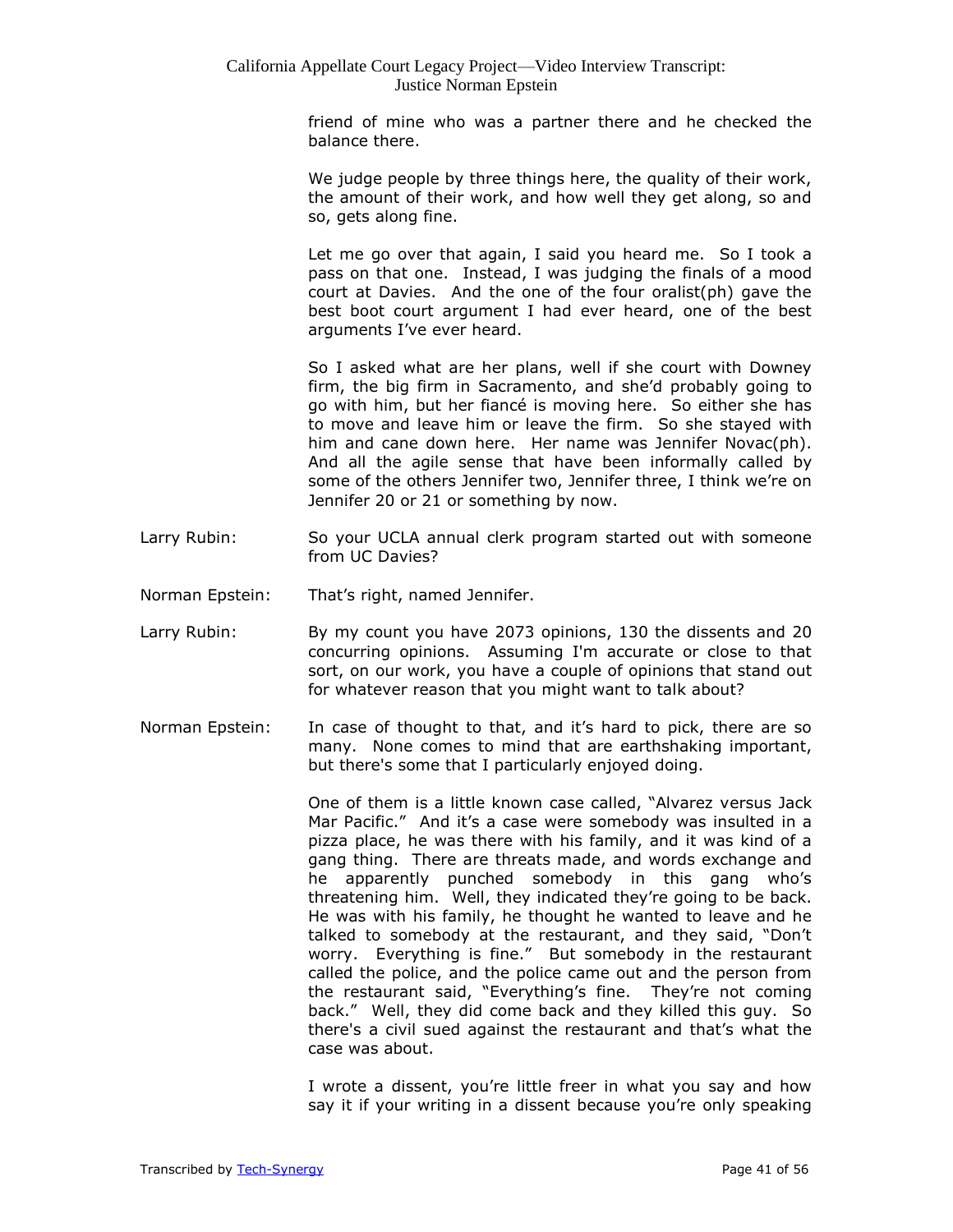for your and on (01:59:28) because there are only three than you otherwise would be.

And so, going back on to the some other stuff that I wrote, I particularly -- it was a difficult case in terms of the emotional side of the issues but in terms of handling of the legal material, I still think that my position was right, but it was a minority position and it's a published case.

#### 02:00:00

The police came out and the restaurant person didn't tell that these people have said they would come back. The evidence was disputed but the case went off on a summary judgment. So, at the end -- the last paragraph says that -- of course they might not have left and the officers might not have warned and one of the officers might have actually talked to the Alvarez groups, the ones who left. And perhaps all the (02:00:26) said was something like, "See you," with no sinister connotation rather than we'll be back.

There are other possibilities as well on the case. It's full credibility issues. But all these things were for the jury to decide. Plaintiffs were entitled to have it do so. It was erred, to deprive them of that right by non-suit. We should reverse.

- Larry Rubin: It was a cadence.
- Norman Epstein: I started writing. It's a fun thing to do. I don't like to do it under pressure where we just got to get it out although sometimes that's the case. And one of the great benefits of our particular job, the Court of Appeal, is that there's such a variety of material. We see every kind of case there is in California jurisprudence except a death penalty case where that penalty is actually imposed and bar disciplines. I don't miss that.

But just about you're -- not just about everything else, it's subject to California judicial review we see and so while the job had some pressure of a kind, it's never boring.

- Larry Rubin: Some people say that judicial writing is just good writing. In other words, there's nothing magical about judicial writing.
- Norman Epstein: I agree.
- Larry Rubin: Any thoughts on that?
- Norman Epstein: No, that sounds right.
- Larry Rubin: Do you try to avoid some of the historical legal jargon of henceforth and aforementioned and stuff like that?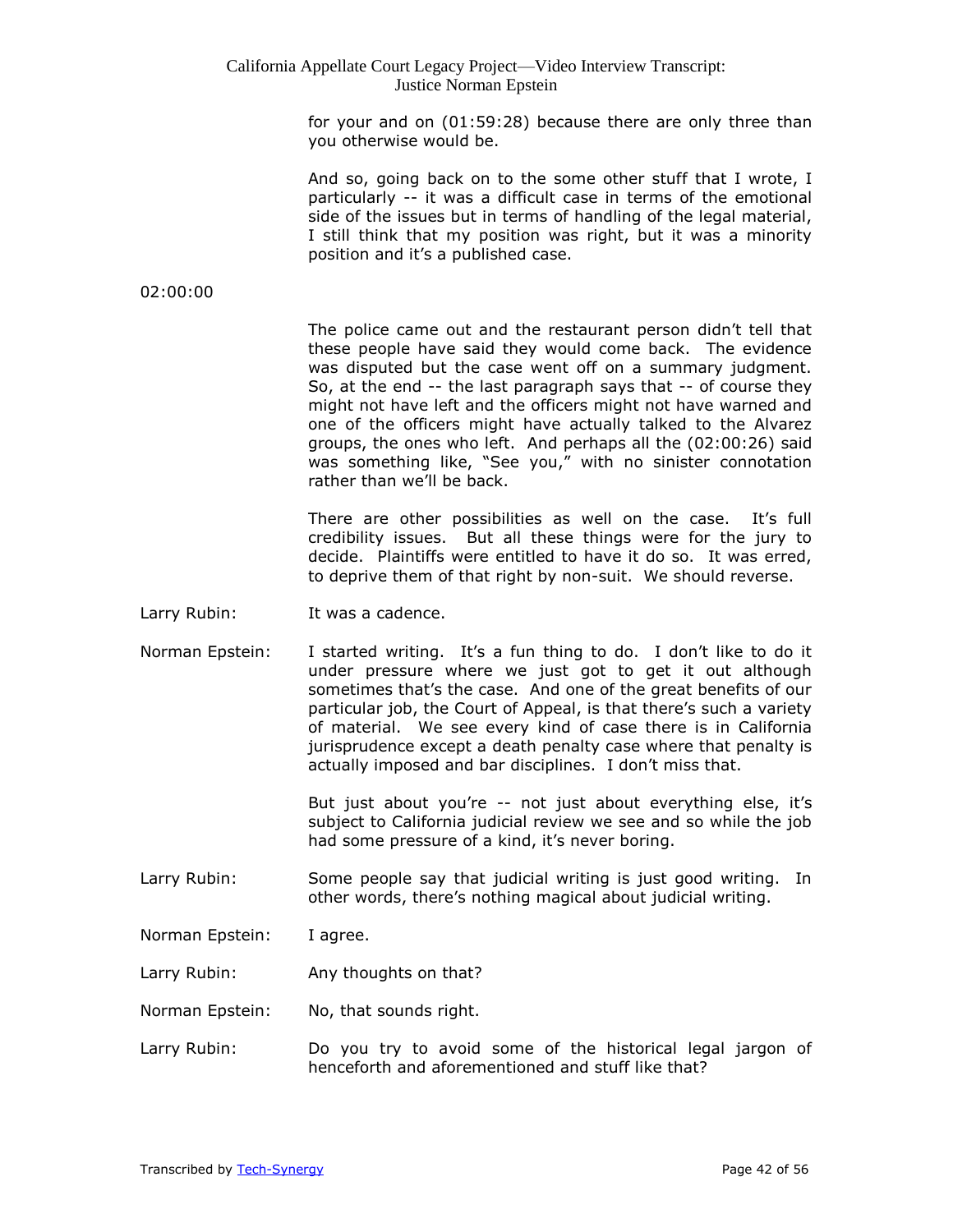- Norman Epstein: Oh, yeah. You know, that's one of the instructions I give to some more experienced people like that that, here and above, there and before and all that, avoid Latin phrases and let's say, they've graduated, the point is they're actually part of the English language like res judicata, something like that. Avoid compound sentences. Leave some space. There is no price to be won by cramming as much as possible and to a sentence or even a paragraph, things like that.
- Larry Rubin: Any other cases you feel like talking about?
- Norman Epstein: Oh, you know Larry, there are so many of them. I look at them and there is a summary that exist that give a little summary of what the case is about and the material, it's available there. It's a wide variety. I've enjoyed that it's been so. But there's no one case that I think of as that's the one I want. That's my monument.
- Larry Rubin: Got it.
- Norman Epstein: Or not monumental.
- Larry Rubin: Before we go back into education because we have some subjects to cover in that, judicial education. Let me ask you about all notions of judicial activism, judicial restraint, those terms are banded about, are they particularly helpful in describing what typically happens in an Appellate Court?
- Norman Epstein: I don't know if they are. I think that what we're really talking about is common sense. There are obviously some things that even though it's not illegal to do them, you don't do -- that you exercise restraint to tell you otherwise you might do or if you were not a judge, you would -- that you have to remember who you are and what you're doing and retaining the dignity of the office and not getting rise, at least unduly to questions about bias by being influenced by anything other than the merits of the case you have.
- Larry Rubin: I believe it was Gerry Uelmen(ph), former Dean of Sta. Clara Law School and a regular commentator on Supreme Court, our Supreme Court once said that it seems that C of A which should be Court of Appeal should sometimes stands for Court of Affirmance. Any sense that you feel the Court of Appeal affirms too many cases or not it's too differential to the trial court with our standards of review?
- Norman Epstein: I don't have a feeling that we are. I have deliberately stayed away from even attempting to find out the cases that I am on or that I author.

02:05:04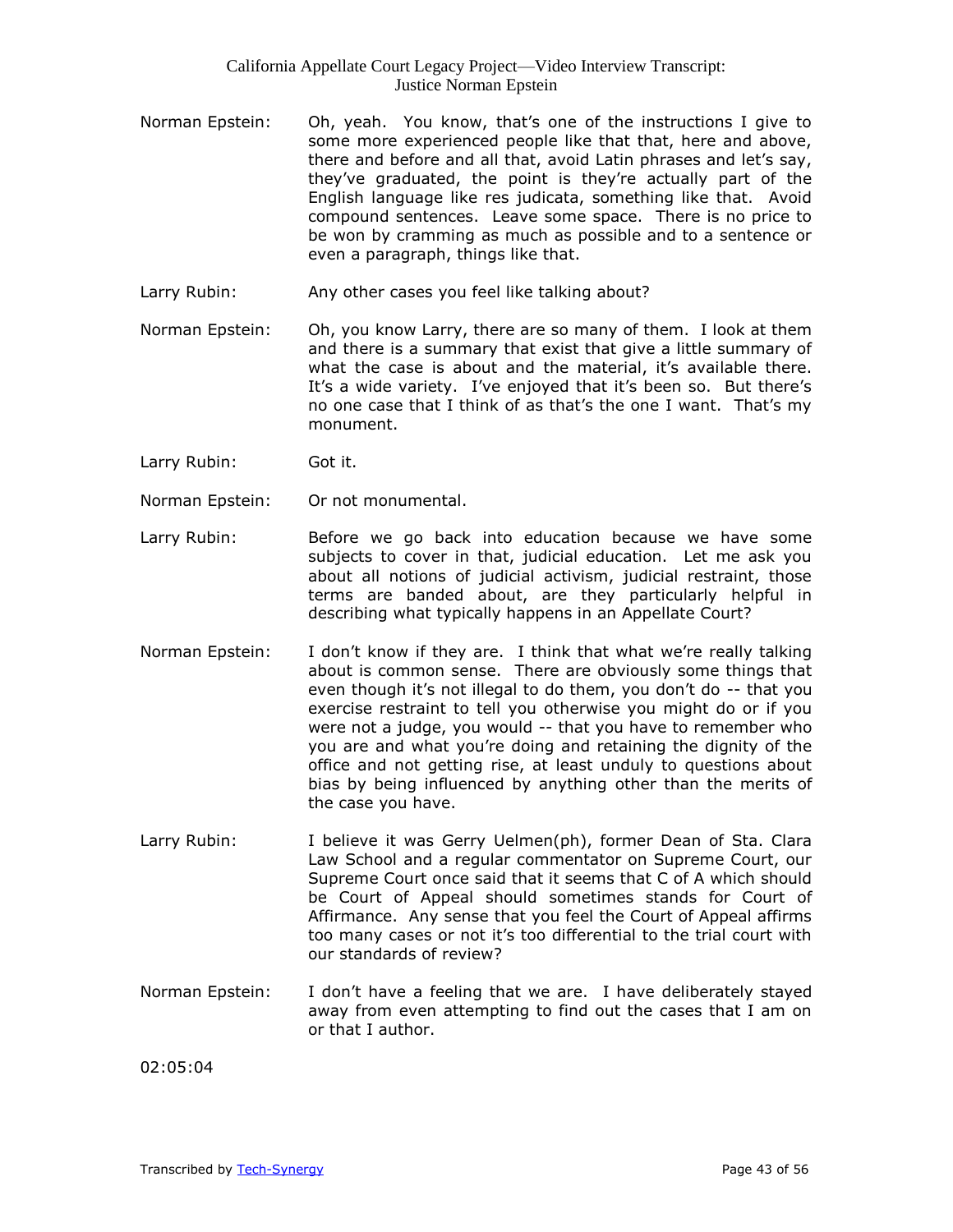How many affirmances, how many reversals, how many are mixed or how many are these or how many are there, I don't want to be in a situation where even in the back of my mind that I'm thinking that we've affirmed -- we've got to reverse something or something like that. Each case deserves to be - in fact, we have an obligation that it be decided on a tone of particular merits. I suppose you could construct the situation where the court has never reverses any conviction or almost never. And if the showing is that strong, never almost never - maybe there is a basis for some inference. But I don't think that describes our system.

- Larry Rubin: Okay. Last question on specific to the Court of Appeal, we have rules on publishing cases, not publishing cases, a brand new rule on the -- what happens when the Supreme Court takes over one of our cases, any views on this that you feel strongly about?
- Norman Epstein: None that I feel that strongly about but I will say that I think the desertification authority is a legitimate part of the Supreme Court's authority with respect to the development of the common law or the development of the law in California. So I think it's appropriate that the Court have that power. There have been times where it has done things that I might not have done were I in their place but I wasn't in their place. But in terms of the generality whether it's a legitimate thing to do or as legitimate that the court have that authority, I think it is.
- Larry Rubin: Let's go back into the area of teaching and other legal activities. You have said that there were two Bernies in your life. There was a Bernie of the north and a Bernie of the south. What do you mean by that?
- Norman Epstein: Well, I was referring to Bernie Witkin and Bernie Jefferson and those are the two Bernies, two outstanding great persons, perhaps the greatest in our legal education and in the history of California. Witkin was a phenomenon. He couldn't stand law school. Didn't get along -- there were some faculty members that didn't want him to graduate because he had his own ideas and stuff. He didn't believe in hiding the ball kind of instruction. And he became disenchanted with the law school but that all came back together over time and he did a lot for the school, it both -- they authored him.

Bernie had an ability to write virtually over the entire scope of the law and no one else that I know of in California has had that broad a scope and Bernie has said he didn't think it could be done again. It has just become too vast, too hard to get your arms around all of it. But his works, I'm beginning with the treatises on civil procedure and then California subsequently law evidence and criminal remain major works and the style that he used in preparing them, I think is hopefully has remained.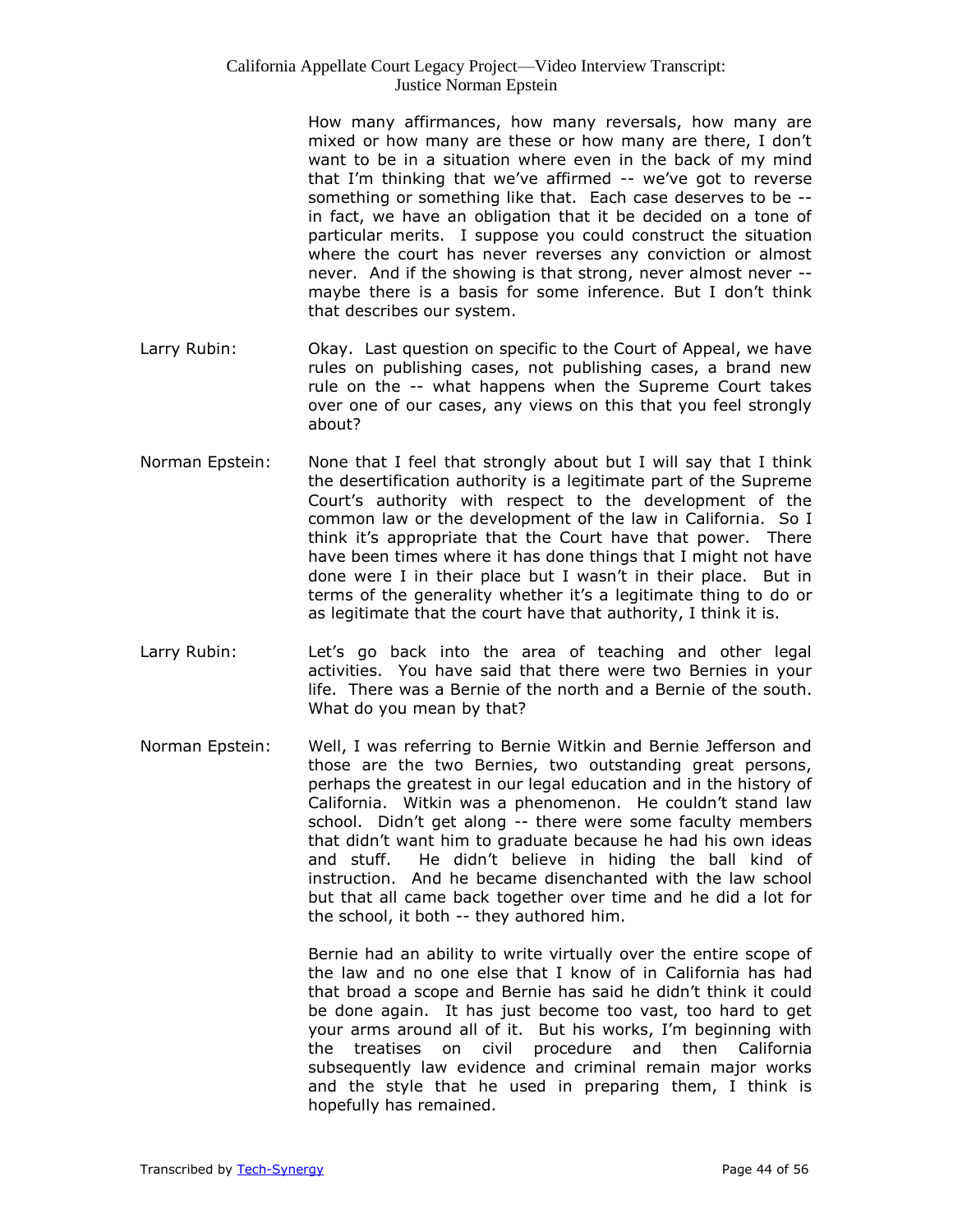There isn't a single footnote in any of those treatises, not a one. He doesn't use compound terms or (02:08:58) verbiage. His discussion is plain. It's sometimes entertaining. He was not above using a nice term of phrase here and there but above all, it's clear and it does not reflect any bias that he might have had about one thing or another. He had, I'm sure feelings about quality of this or that. But, you read his material and it's straight there. Occasionally, where there are questions about a ruling, our case would say something that legitimately raises it.

Seth Hufstedler had said at the memorial for Bernie out in Berkeley. He never argued a case to an Appellate Court but no Appellate case is decided without him. That may overstate it by a tad but not by a lot.

Bernie Jefferson is a --

Larry Rubin: Can we stay with Bernie Witkin for a moment?

Norman Epstein: Okay.

02:10:00

Larry Rubin: How did you get to know Bernie Witkin?

Norman Epstein: Bernie had decided that handling all four treatise just gotten beyond him, of what he is able to do. And the criminal treatise had gotten out of date, so he is looking for someone who can help him with that. And he talked to Paul Lee who is a director of (02:10:25), the judicial education entity. Somehow, between the two of them, they came up with my name. I got a call from Bernie Witkin. I've been warned that I would received a call by Paul and Bernie said, "I'm going to talk for 20 minutes, do not interrupt then you can say anything you want." He talked for exactly 20 minutes and proposing that I largely take over the criminal treatise. And at the end of 20 minutes with my turn, "I like to come up to Berkley and then sit down with you Bernie so we can talk about this some more."

> So Anne and I did go up and spent the weekend with the Witkin's and I did it, I accepted the position. It had somebody also who tried this for a time and this guy without Bernie's knowledge simply rewrote a whole bunch of stuff and handed them a totally re-done format. And Bernie was not pleased and that didn't worked out at all. I guess Bernie found what I did was okay and that was the beginning of that relationship.

Larry Rubin: When was this about? What year are we talking?

Norman Epstein: We're talking about 1979, '80, something like that.

Larry Rubin: Bernie Witkin was a bit of a firebrand, is that a fair word?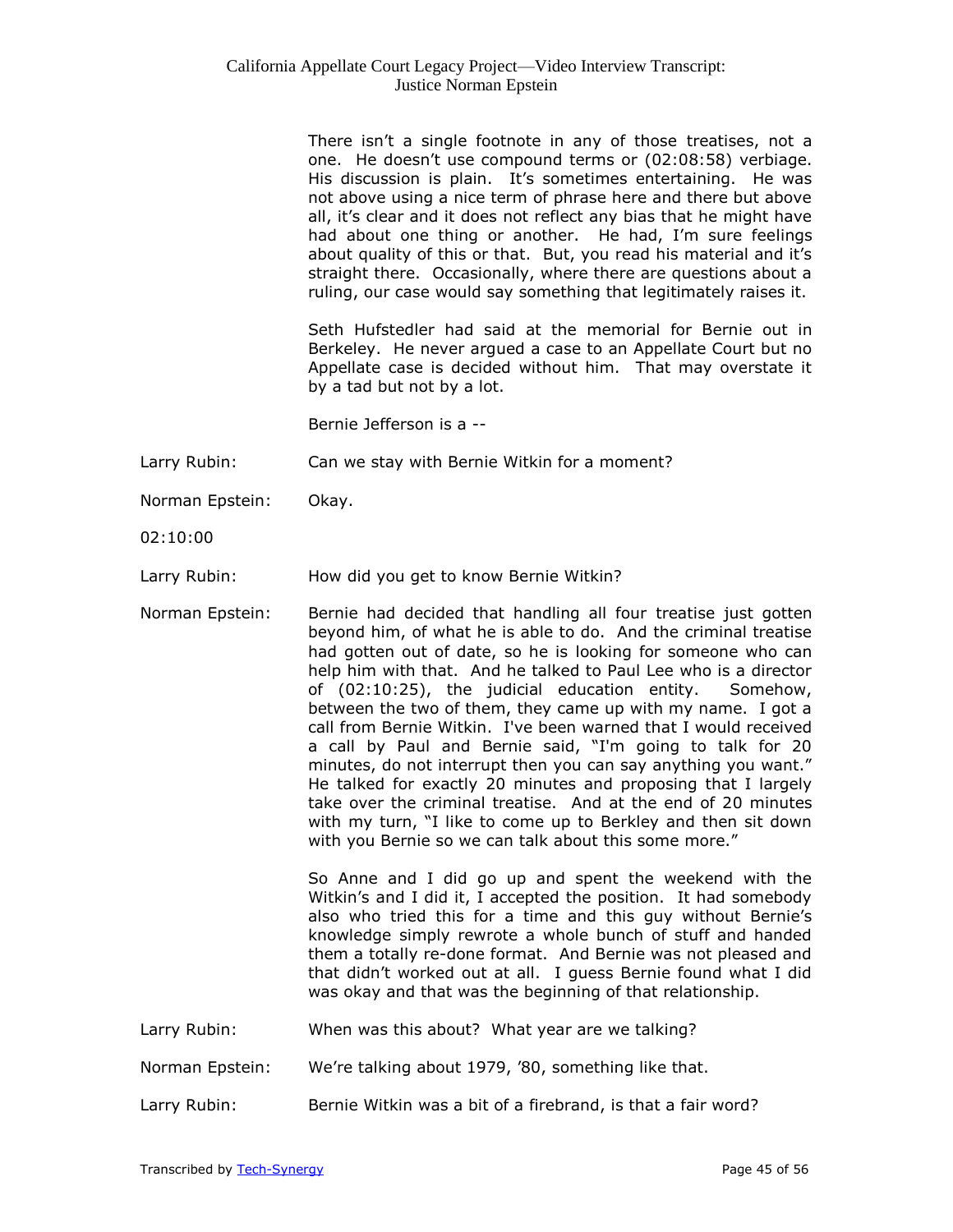| Norman Epstein: | No I don't think he was firebrand. |
|-----------------|------------------------------------|
| Larry Rubin:    | Firebrand?                         |
| Norman Epstein: | He was certainly his own man.      |
| Larry Rubin:    | Okay.                              |
| Norman Epstein: | You're talking about Witkin?       |
| Larry Rubin:    | Witkin, yes.                       |
| Norman Epstein: | Yeah.                              |
| Larry Rubin:    | I mean he was direct and --        |
| Norman Epstein: | Oh, yes.                           |
| Larry Rubin:    | Yes.                               |

Norman Epstein: Yes, he was direct. We're not at doubt of his views.

Larry Rubin: Right! And how was it to work with him?

Norman Epstein: It was fine. I never had any problems. I would write material, he would usually -- I don't recall him editing it, but there's a staff that would look at it and they'd have some edits and we would agree or disagree. But I'm certainly willingly to take criticism, I can use it. That was a good professional relationship. I had a very high regard for Bernie and apparently, he was satisfied with what I was doing. It was the only occasion which anyone else's name went on the spine of the book and that was entirely his decision, I have nothing to do with it.

Larry Rubin: Which is now Witkin and Epstein on the Criminal Law.

Norman Epstein: On the criminal treatise, yeah.

- Larry Rubin: In the beginning, were you on the spine from the very beginning or --
- Norman Epstein: No.
- Larry Rubin: And eventually, as he got older and less active you took over it on your own?
- Norman Epstein: Yeah. Well, there is staff of people at the publisher, but yeah.
- Larry Rubin: All right! Now, I interrupted you when you want to talk about Bernie Jefferson but --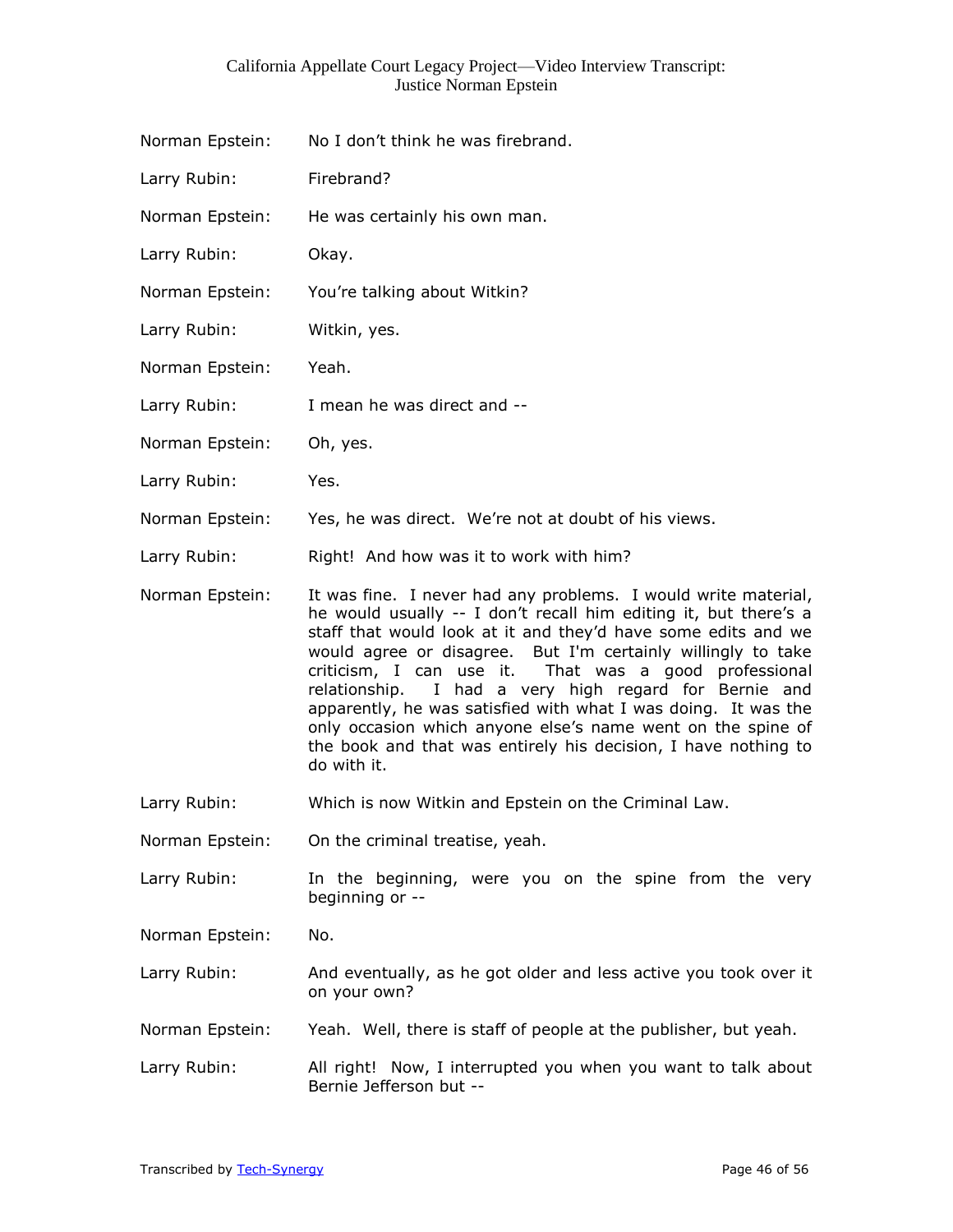Norman Epstein: The other Bernie, the Bernie of the south.

Larry Rubin: Right.

Norman Epstein: Bernie Jefferson also went to Manual Arts High. The story is, they told a friend of mine, I didn't hear it directly from him. But they came out here from some place in Northern Mississippi, next to nothing.

- Larry Rubin: Mississippi, yeah.
- Norman Epstein: And settled in an area where the school he went to was Manual Arts. So, his mother and Bernie met with the councilor and his mother wanted Bernard put in the academic program, the academic track. And the councilor is explaining to Mrs. Jefferson that the academic program is not for Bernie's kinds.
- Larry Rubin: Meaning African-American?
- Norman Epstein: That's what he meant. What Bernie needs to do is learn to trade. The name of our school is Manual Arts, he needs to learn the manual art. And she really was pushing this, Bernie is entitled to his chance and he added, "If he doesn't work out in your program, then he doesn't but I think he will." So they reluctantly put him in their academic track program. He went to UCLA, graduated Phi Beta Kappa. The only award or decoration he ever did anything to call attention to is a little Thai class with Phi Beta Kappa key on it that he always wore. From there, he went to Harvard Law School and then received a doctorate at Harvard. The degree that lawyers now get is called the JD, Doctor of Jurisprudence.

02:15:02

It is not a doctorate in the sense that most doctorates are other than medicine where you have to write a thesis, but there is a real doctorate in law, it's the Doctor of Juridical Science, JSD. Even now, it's rarely awarded. When Bernie received his at Harvard in 1932 I think it was, it was extremely rare. I don't know this, but I would be surprised if there is any other African-American who received that degree before he did.

When we were teaching Evidence, he gave me at the college a declaration against interest, that hearsay exception. So I'm working it up, I'm sitting in the library at Boalt, and he's got this hypothetical in there and the result is totally wrong, that's not correct. So I'm looking at it and we saw its case. So I go to the stacks and pulled out the case, "Oh, it's a California Supreme Court case. My God, it said what Bernie did." We don't know what -- there is a footnote it sights Jefferson, a declarations against interest, 50 Harvard law reviews, such and such. Oh, that is a coincidence. So I went on the stacks and pulled 50 Harvard law review, and there it is.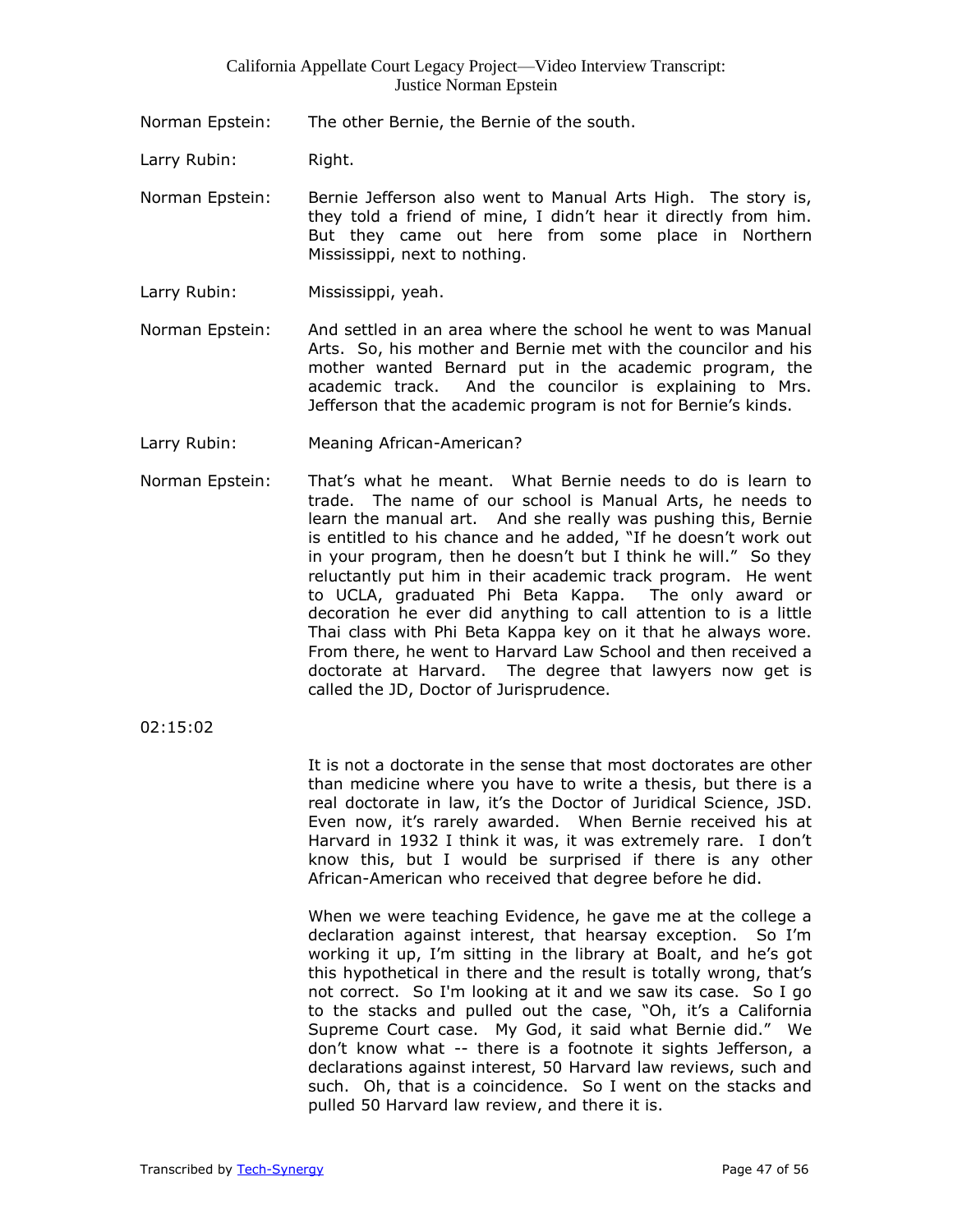Here was this kid at the time, 1932 who decided that Wigmore and Morgan and the Gods of Evidence were all wrong at this point, and this is what the law really is on declarations against interest. And events essentially proved him right, but what a remarkable thing. The law review article was an excerpt from this doctoral thesis. He was the second African-American to be an appellate judge in California. His brother, Edwin was the first also on our division. He was very concerned about discrimination against African-Americans. And as the subject came up, he would let you know about his concern.

I heard him giving a lecture to the Langston Law Society, which is centrally an African-American law organization. So these are -- the people there, all of them were African-American and he was talking to them about the problems and the challenges they are going to have in the law. What you need to do and the way to succeed is you simply have to out lawyer the other side. That means you work harder, that you thoroughly have a command of your case and what you've got and what law is going to apply. You think through every reasonable possibility, every nuance, how the matter may go. You out lawyer the other side, you do better and that's how you'll make. It's not that somebody is going to give you with something or you get so many points because of your race or one thing or another. You've got to do it on merit and you can do it on merit. I've never forgotten that lecture.

He is a very generous person. When the college was setup, he was a dean of the college at one point and he donated a substantial part of his royalties from his book on Evidence to college. He sponsored the Jefferson dinner, paid for it. Nobody or almost nobody knew about that. There are things like these that he did, he was a generous person, a kind person, a bright person and a person dedicated to getting it right as Witkin. So one of the great experience that I've had in my legal life was an opportunity to get to know and to meet and to actually work with the two great Bernies.

- Larry Rubin: One last question on Bernie Jefferson. Did you know his brother, Edwin? Did you ever deal with him?
- Norman Epstein: I did not. I only talked to him once, I don't remember what it was about, so I didn't.
- Larry Rubin: He was older by several years.

Norman Epstein: Yeah. I knew Betty reasonably well, his wife.

Larry Rubin: The couple of the other organizations that you've been involved in as a judge come to mind, one is the American Law Institute and tell me a little bit about that.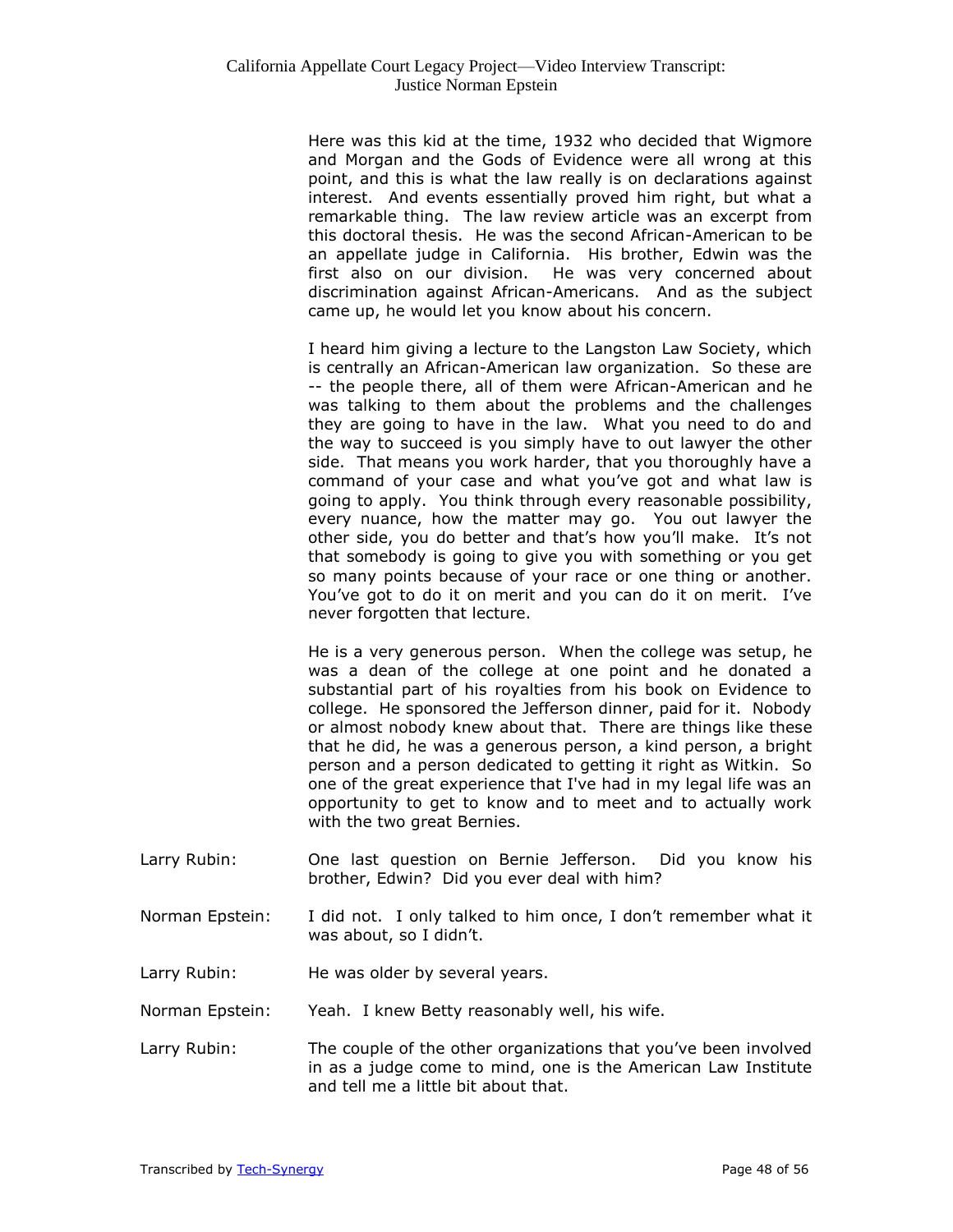Norman Epstein: Those are the folks that give you the restatement and I've been a member. John -- got me into that and I've been active in it ever since. It's a fun organization. We deal with stuff -- Chuck Bogle who got me into it.

02:20:03

I even tried it, I was adviser and what is now the Restatement Third on Torts of physical and emotional stress. And I have been active in some other parts of the organization. It's like a National Congress on the common law.

- Larry Rubin: Where people get together to talk about it and then vote on --?
- Norman Epstein: And they vote on things and they operate and when there is a project, there's a group of advisers. And then any member if there are like -- was interested could join the members consultative group and be involved, see all the drafts, give comments, go to meetings and the rest.
- Larry Rubin: There is a story you've told about a suggestion by a former Oregon Supreme Court Justice to do away with duty.
- Norman Epstein: Oh, yes. We're working on what became the Restatement Third in that area. And he proposed the limiting duty as one of the elements of negligence and I was a guest. But the reporter was inclined to do it and the argument was a little bit, the concept is really subsumed and others of the elements, we don't really need duty. In a way I was arguing against it, then somebody pointed out that the proposal came from Professor Hans Linde, who is a dean of the law school at Oregon and member of the Oregon Supreme Court and was sitting three feet from me at the time I was arguing against this. I was taking it back, so I said, "I was unaware of the providence of this idea," but nevertheless. And what happened, was the reporter -- the way it worked, the advisers don't vote, they advise, the reporter does what he or she wants to do. And then the proposal goes to the ALI Council. Carolyn Kuhl from the LA Court is on the council and then it goes to the full membership and only if both approved (02:22:01).

So the council bought this idea and the full meeting at the national meeting, that was just too much. They were arguing that it rarely comes up as an issue, so it comes up all the time in California. I don't know about in the other states.

Larry Rubin: It didn't pass?

Norman Epstein: It was rejected.

Larry Rubin: Two other organizations in which you've been involved have been the ADL, the Anti-Defamation League and Latino-Jewish Roundtable.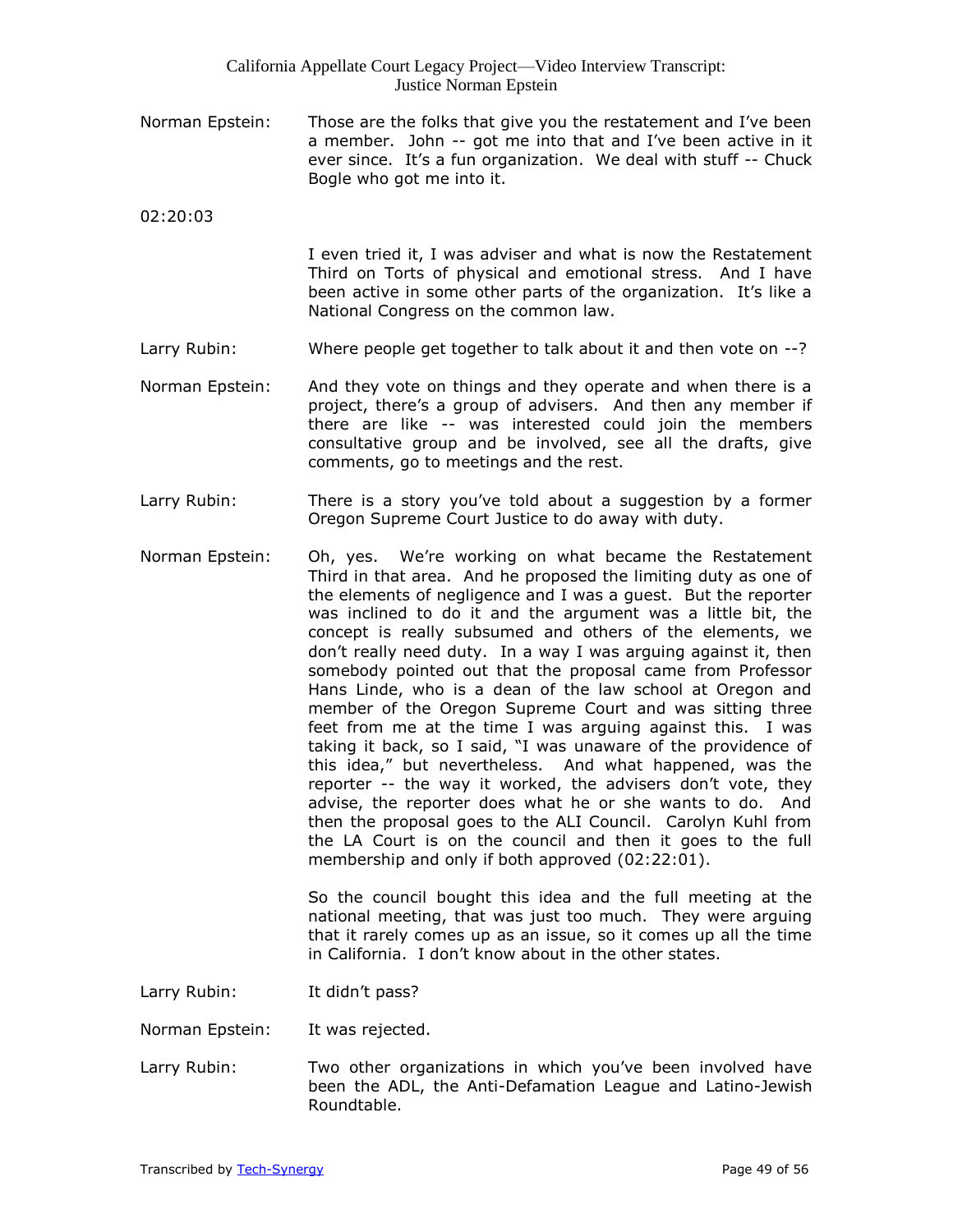- Norman Epstein: The roundtable is a part of a function of  $-$  a part of the Anti-Defamation League, ADL. And yeah, I've been a member of that for a number of years. I was regional board chair and member of the National Executive Committee. I'm not an honorary member for the National Executive Committee. My wife and I and our daughter were on a mission to Israel, we were there for 10 days about 1991 or '92. It does a lot of good work and I'm very pleased as a part of ADL.
- Larry Rubin: You once mentioned that why you don't want to reinvent the wheel everytime you join an organization, you want to leave your mark and we discussed that a little bit. A couple of other areas come to mind in that context, one is mandatory judicial education, which I knew you were involved in for a number of years. Tell me a little bit about that.
- Norman Epstein: I personally have some reservations about the mandatory aspect of it. I am a strong believer and supporter of judicial education and done what I can to participate in it. We had an interesting problem though at one point. There was a proposal to adapt either a mandatory scheme or something like it. And CJA and the Judicial Council were larger heads on this. At the CJA annual meeting, I picked up some stuff that indicated there was actually an overlap, that all the CJA people were willing to agree to something that was little less than what the Judicial Council is trying to do. So there was an area of compromise that I saw so I asked, "I want to talk to Ryan George." Well first, I want to meet with the CJA board, which I did the next morning and presented what I had in mind and thought that this is an area of commonality that will work.

And then I met with the chief and was about to give the State of the Judiciary Address that I strongly suggest that he stay away from this topic right at the moment, which he did. That did work out.

02:25:01

It's not mandatory except for appellate judges, where it is. However, a judge who doesn't participate in the minimum involved in this is really doing himself or herself and disservice. And I don't think they were very many in that category.

- Larry Rubin: Unrelated to that, you had been a member of the Cal State Dominguez Hills Advisory Board. Tell me a little bit about that and what has come out of that.
- Norman Epstein: Well, the Advisory Board has been abolished at Cal State Dominguez, they existed most of the other CSU campuses as a matter of local option. But since I was general council and vice chancellor, I've always been interested in what they do. In programs, one of the things that I did was to set up a kind of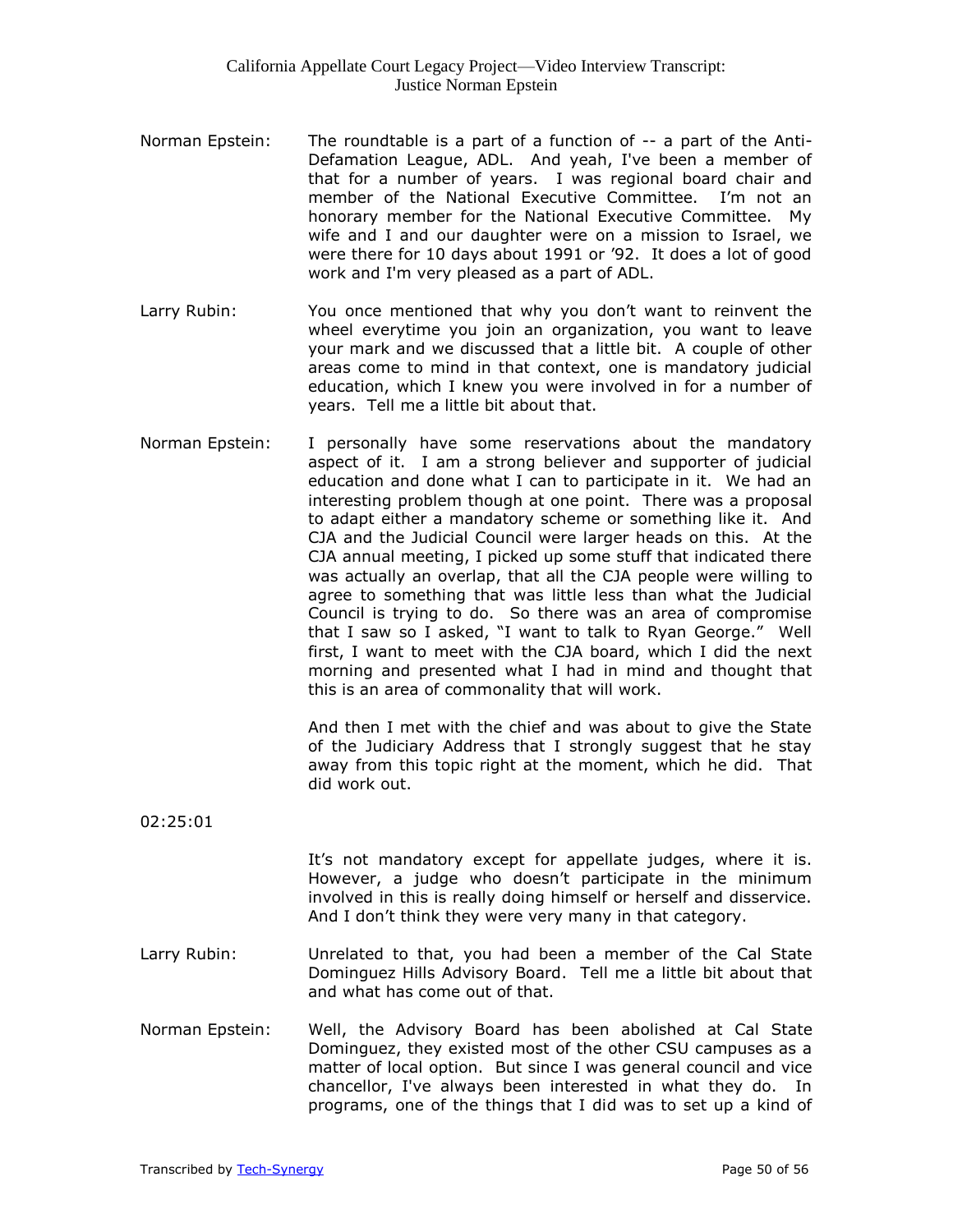judicial apprentice program. Where some students from a CSU campus would be sort of apprentice to a judge for a year and would spend 8, 10 hours maybe more a week sitting in the judges courtroom, watching everything going on, sit in chambers except the most sensitive kinds of stuff where you couldn't do it.

The idea was not to teach them law because it's a hit or miss way to do it, but to give them a feeling about the law, about how the law is administered, what judges do, what lawyers do. And what are the things that we'll do for somebody from a disadvantage background, where they offered the first member of the family to get to college, go to law school. Give them some more confidence. Law school is a competitive place, people don't overtly tell you how good they are, but there are all kinds of subtle ways to convey the idea. And you imagine in civil procedure, they're out in the court, they're just talking, even studying the concept of damer(ph).

Somebody has been through this program says, "I know this thing is six pages in the textbook, but you know, this probably represented about 10 minutes, maybe five before the court." "Oh, how did you know?" "Well, I've seen about 30. Here's what really happens," that sort of thing. So that program has been -- it's now in place in every one of the CSU campuses in LA County and in Sacramento and I think in some other places as well. What I am trying to do wherever I've been if I can is to try to find something that I could do to if I could make it better or to innovate or to fill a void if there is one or something of this kind. And sometimes it works, sometimes it does not. That one has and others have. I think part of what we ought to be doing if we can.

- Larry Rubin: We talked a little bit about awards, this internship is in the nature of award, the Karen Dorey(ph) Award. You have received a number of awards. When we were meeting earlier, you had this wonderful sort of Washington monument type award from the Los Angeles County Library Beacon of Justice. And we see behind you, there are many honors and many awards. I counted some two dozen and I'm not going to ask about each of them, because I think that would not go well with you. But talk a bit about maybe the Witkin medal and what that is and what it meant to you.
- Norman Epstein: The State Bar wanted to do something to recognize Bernie Witkin. What they had in mind is commissioning an oral history project, they would retain a professional historian who'd spend -- I don't know how much time interviewing Bernie and write up this big book about Bernie Witkin. Bernie refused to have anything to do with it. And a number of us who are working on him, trying to change his mind. I talked to Elma about it, his wife number of time and Bernie would just not budge, he wouldn't have anything to do it. He said, "All the good stories,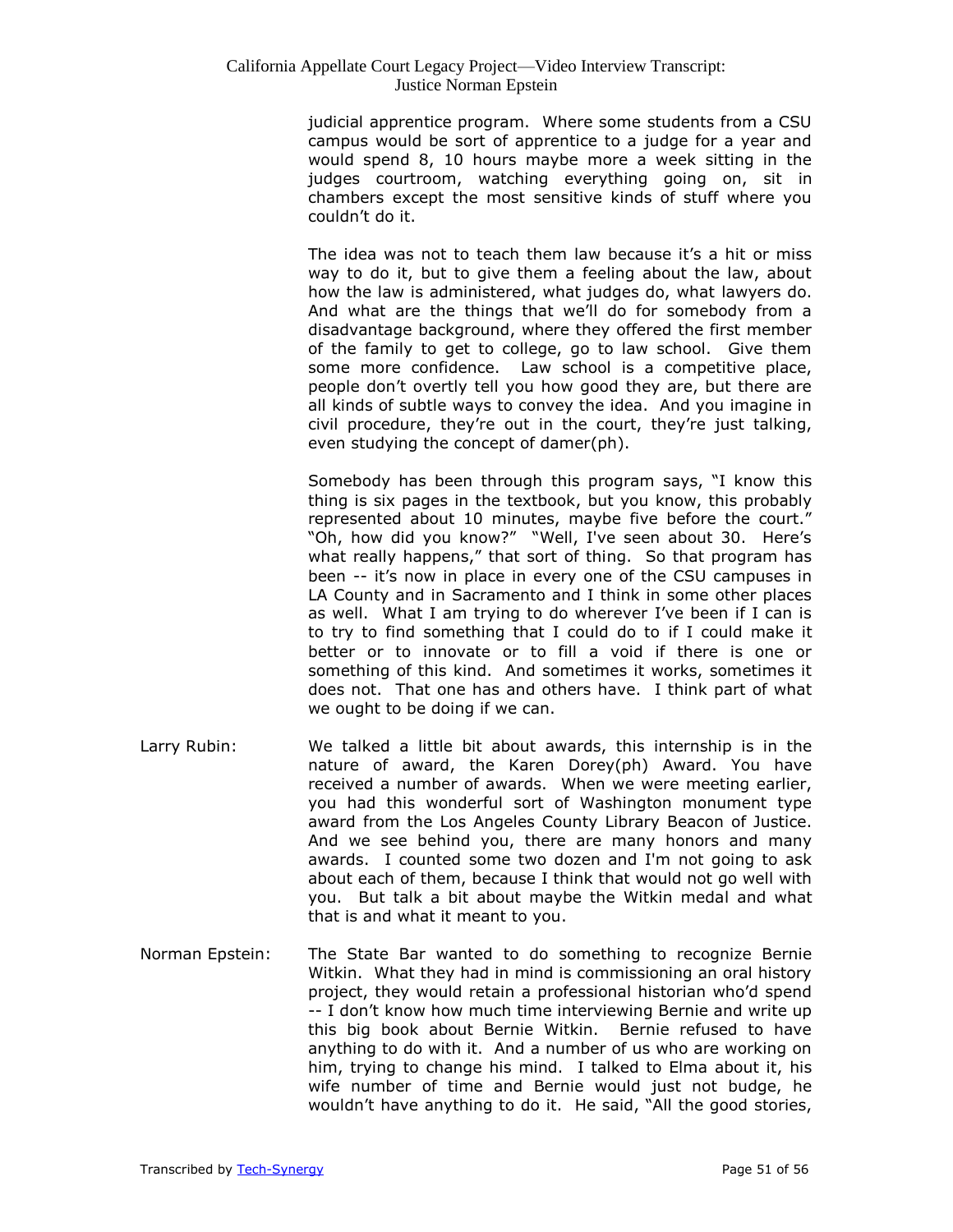I can't publish," although we talked about it at lectures much of the time. So anyway, he just wouldn't do it. And I'm trying to think of what could -- is there something that could be done. So I came up with the idea of the State Bar through its Board of Governors awarding a medal to an academic or a jurist or a practicing attorney to recognize a body of distinguished service, occupying essentially a career. And it would be a physical metal and a citation that goes with it.

02:30:20

So I presented that idea to the -- then president of the State Bar and he accepted it. The State Bar Board of Governors voted it. The first metal was bestowed on Bernie. And at the occasion, they had me sitting on the dais and I wasn't sure why. I took the president and said, "You know, Bernie has no idea I had anything to do with this. And its very important that he'd never know that I had anything to do with it. Please don't say anything that connects me with it." I think he was going to, but he didn't. Bernie was so taken by that, I think he went to bed wearing the medal that night and it's been awarded over the years. And I soon will be awarded at the State Bar meeting coming up.

- Larry Rubin: And you received the medal a number of years after Bernie did?
- Norman Epstein: Yeah.
- Larry Rubin: You also speaking of two Bernies received the Bernie Jefferson Award for Distinguished Contribution to Judicial Education. I think you also received the Jurist of the Year Award from the Judicial Council. Any thoughts about those too?

Norman Epstein: Those people have been very nice.

- Larry Rubin: Speaking of the Judicial Council, you have been on the council. Some people say it may be the hardest job in the judiciary. What was your experience?
- Norman Epstein: Oh, I didn't think of that.
- Larry Rubin: Oh, okay.
- Norman Epstein: There were a couple assignments if you're a chair or one of the committees. That is hard and it takes a lot of time and a lot of diplomacy, but it certainly an important job. And I think at least from my experience in working with the council and being on it, that the members take it very seriously and it has a quite a bit of authority.
- Larry Rubin: Well, anything -- I'd like to sort of end with more on your family.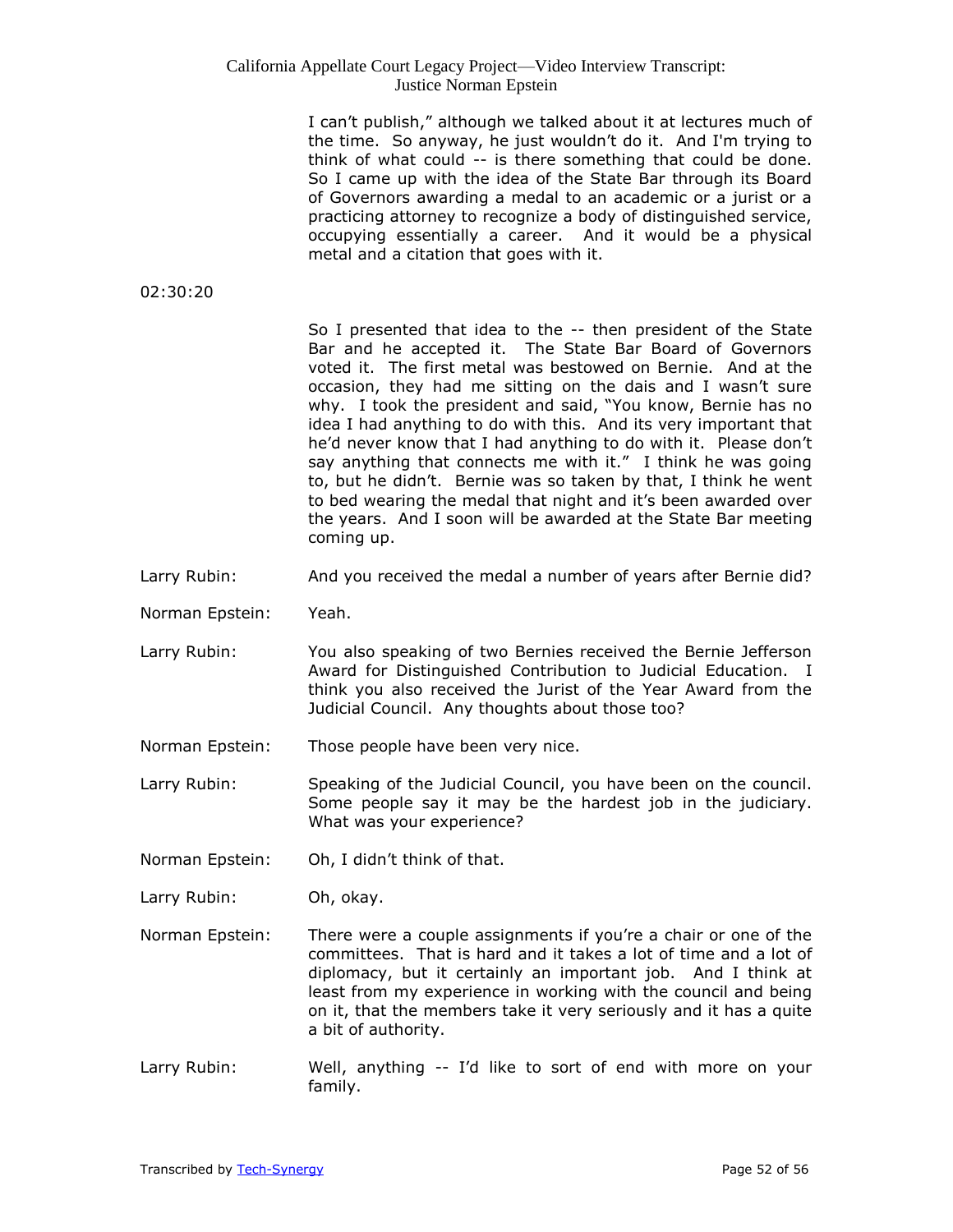- Norman Epstein: Yes.
- Larry Rubin: Anything that you can think if you want to cover other than going back to your family and your kids?
- Norman Epstein: No, I think that's where we ought to go.
- Larry Rubin: Okay. So, you married Anne in 1955 and you had two children, have two children --
- Norman Epstein: Yeah, '56.
- Larry Rubin: Fifty-six, okay, good. Your daughter Carol and she lives in Arizona. What does she do?
- Norman Epstein: She works for a large company there, Aetna and she's able to handle the hot weather. She did one thing in particular that's outstanding, her mother had a kidney problem and one of her kidney -- she actually lost the use of one of her kidneys then the other. So she was on dialysis. I've know a few people who've been on dialysis, it's a very difficult regime. I've known any number who just can't do it after some period of time, months often. Carol donated a kidney to her mother. It's one thing to donate some time or some money or something like that, but to donate a kidney, an organ is something else. You can live with one kidney. If something goes wrong with that one, then you're gone unless you go on dialysis, and that's the only choice that you have, which is I say is a very hard regime, and Carol did that.

I remembered when she and Ann were about to go down in the surgery, talking to Carol and asked if she was scared, she said a little, I was. And then they wheeled her off and then it turned out there are some complication. Ann came out fine. But there are some complications, something didn't work right with Carol and I was doing a rotary program with some others and I get word, I've got to talk to my son, he's on the telephone. And he told me, you better get down here. So I just scooped up my papers, tossed it in a bag and left the podium and got down there. And the problem managed to resolve itself somehow.

Larry Rubin: Good.

Norman Epstein: But it was really quite an outstanding thing that she did.

Larry Rubin: Unremarkable. Your son Mark is a lawyer at Munger, Tolles.

02:35:00

Norman Epstein: Right.

Larry Rubin: Tell me a little bit about him.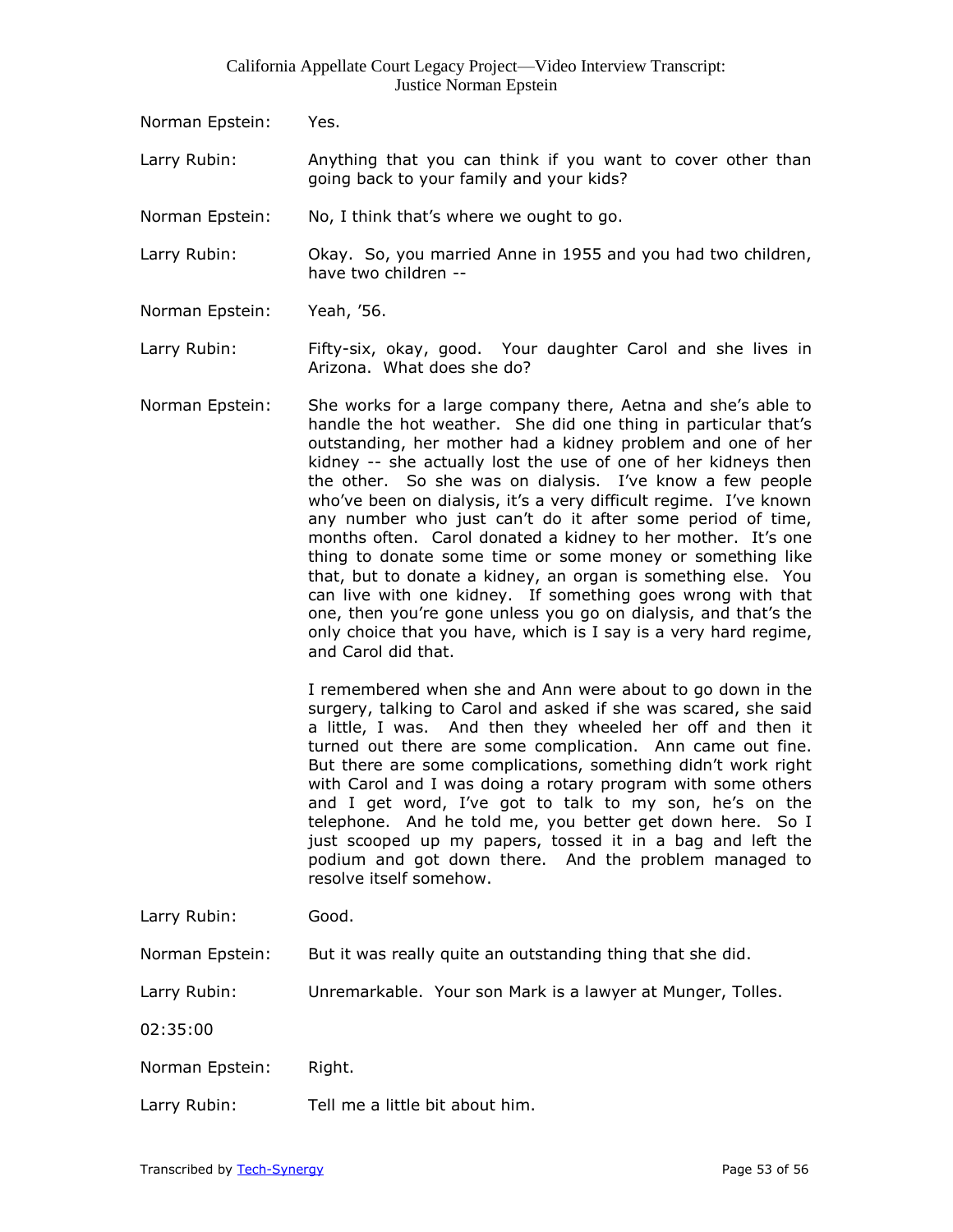- Norman Epstein: Well, Mark went to Boalt, as it was then called. It was a good thing he didn't go to UCLA or I would have been going to law school with him again, and he did it to get away from me. So he did it and he did very well at Boalt, then he clerked for Stan Wigle on the U.S. District Court, and for Ed Panelli on the California Supreme Court and then for Justice Brennan of the United States Supreme Court. And I remember we're back there and he was talking about a clerkship that had come up in The Hague. I said, "For God's sakes, Mark, it's time that you join the world of work," so he did.
- Larry Rubin: So he did not do The Hague?
- Norman Epstein: He did not do The Hague.
- Larry Rubin: And he went directly to Munger, Tolles where he's been?
- Norman Epstein: Well actually, he accepted the position with Munger before and they kept it open while he was doing the clerkships.
- Larry Rubin: Now, I think that you disqualify yourself from all Munger, Tolles cases?
- Norman Epstein: Oh, yeah. In fact, I get off the bench if there is a Munger case.
- Larry Rubin: So that means you've been deprived of seeing him in action.
- Norman Epstein: Well, not entirely. He was handling a very big case involving Disney, representing Ovitz. This would be for a Delaware chancellery and the cases tried to the chief councilor of the Delaware Court and was on NPR, one of those channels, so I was able to watch him. They had gavel-to-gavel coverage and there was my son doing his thing in that court.
- Larry Rubin: And what does his father think of his son's performance?
- Norman Epstein: Well, he won that he's deserved to do. It was just fine.
- Larry Rubin: He has a reputation of being a superb lawyer in town.
- Norman Epstein: And he is good guy. And through him, I have three granddaughters. The eldest spent a year teaching in China after graduating back East, it's a good work. Now she's getting her teaching credential and a master's degree at USC, so I expect she'll be teaching here. And the middle one Madeline(ph). The eldest one was Rebecca. The middle one, Madeline went to the University of Washington Seattle where she graduated Phi Beta Kappa and a summa cum laude and things like that, and she is working in Seattle. I'm not entirely clear exactly what she is doing, but I know she's working there. And the baby just completed her first year at the University of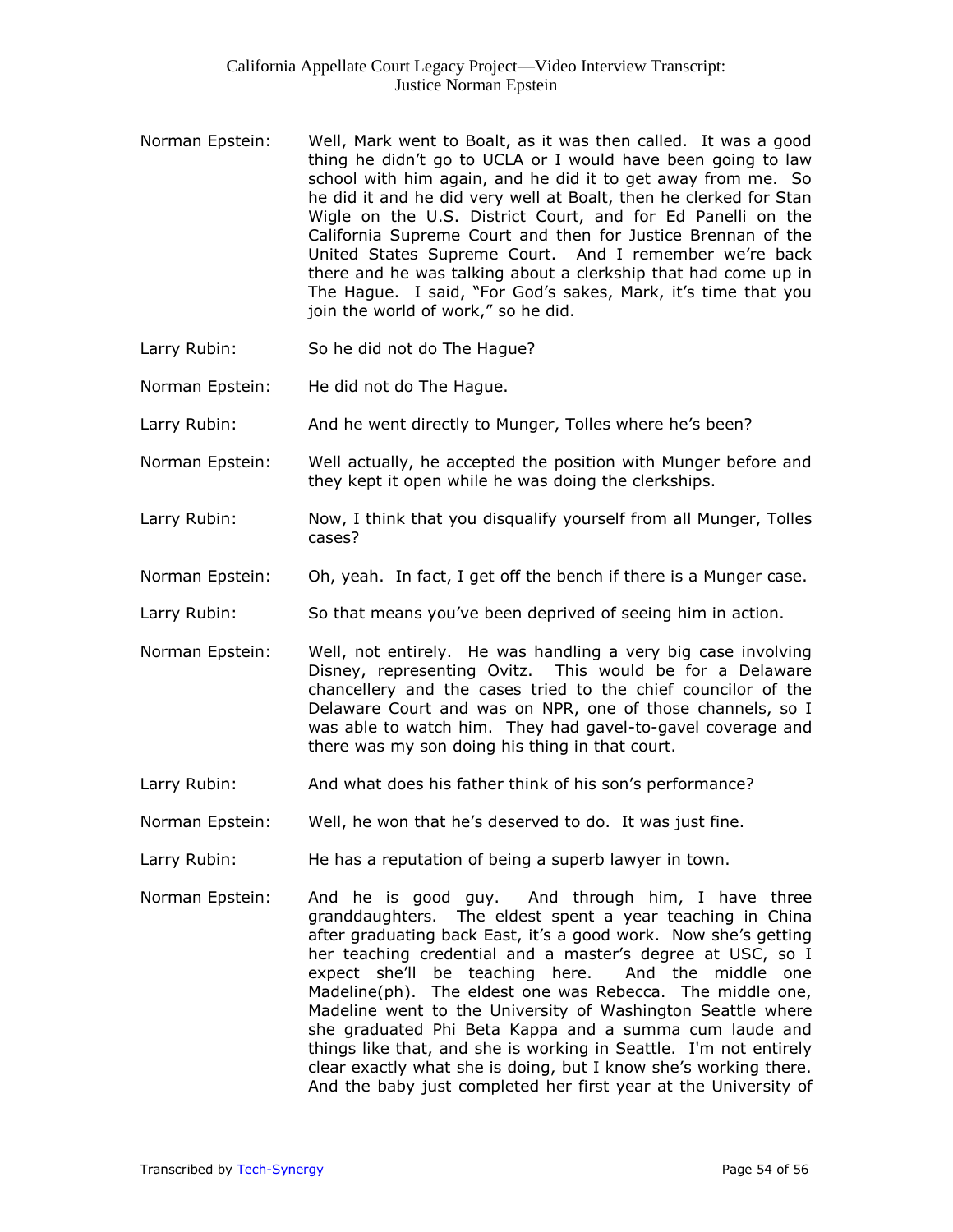Texas Austin and did very well there and we'll be going back there very soon. So, they are the apples of my eye.

- Larry Rubin: After -- your first wife died, after a few years, you remarried.
- Norman Epstein: I did.
- Larry Rubin: And that was to Ann Rutherford, a Superior Court Judge in Butte County.
- Norman Epstein: That's right

Larry Rubin: Tell me a little bit about her.

Norman Epstein: Okay, Annie taught Evidence with Bernie Jefferson for about seven years. The three of us taught the course.

- Larry Rubin: Did she have a better understanding of declarations against interest than you did?
- Norman Epstein: Somebody put something on her chambers door that -- so when we've been with the college that Justice Jefferson, Justine Epstein seemed to know more about Evidence than Judge Rutherford or something like that, and she kept it up on her door. After my wife had passed away, some of my friends were trying to fix me up. "There is this one and that one." "I don't want to do that." The only person I could think of that I might want to see was Ann, but Ann -- so I only thing about Ann, she's retired by then and she lives 500 miles away. At any event, -- oh yeah, we were supposed to have dinner. I was on a site visit that included Butte County and my wife got -- and I couldn't go so I ordered a dinner and called her said, "Maybe we could have lunch in Berkley." She was flying east through Oakland, so we did and there it is, the rest is history.

She sits as a retired judge at Butte County and in Sutter County and a number of other counties, which people down here have not heard of Tehama, Glenn, Siskiyou and so on.

- Larry Rubin: My recollection was that the week before you got married, she was involved in a very high powered murder trial and it was touch and go whether she was going to be able to make it down to the wedding.
- Norman Epstein: Yeah, that is right. It was, but she did.

Larry Rubin: And the final point on the wedding, David Yaffe your old friend from UCLA performed the service, right?

- Norman Epstein: He performed the ceremony.
- Larry Rubin: Anything else you want to talk about? It's been a remarkable career.